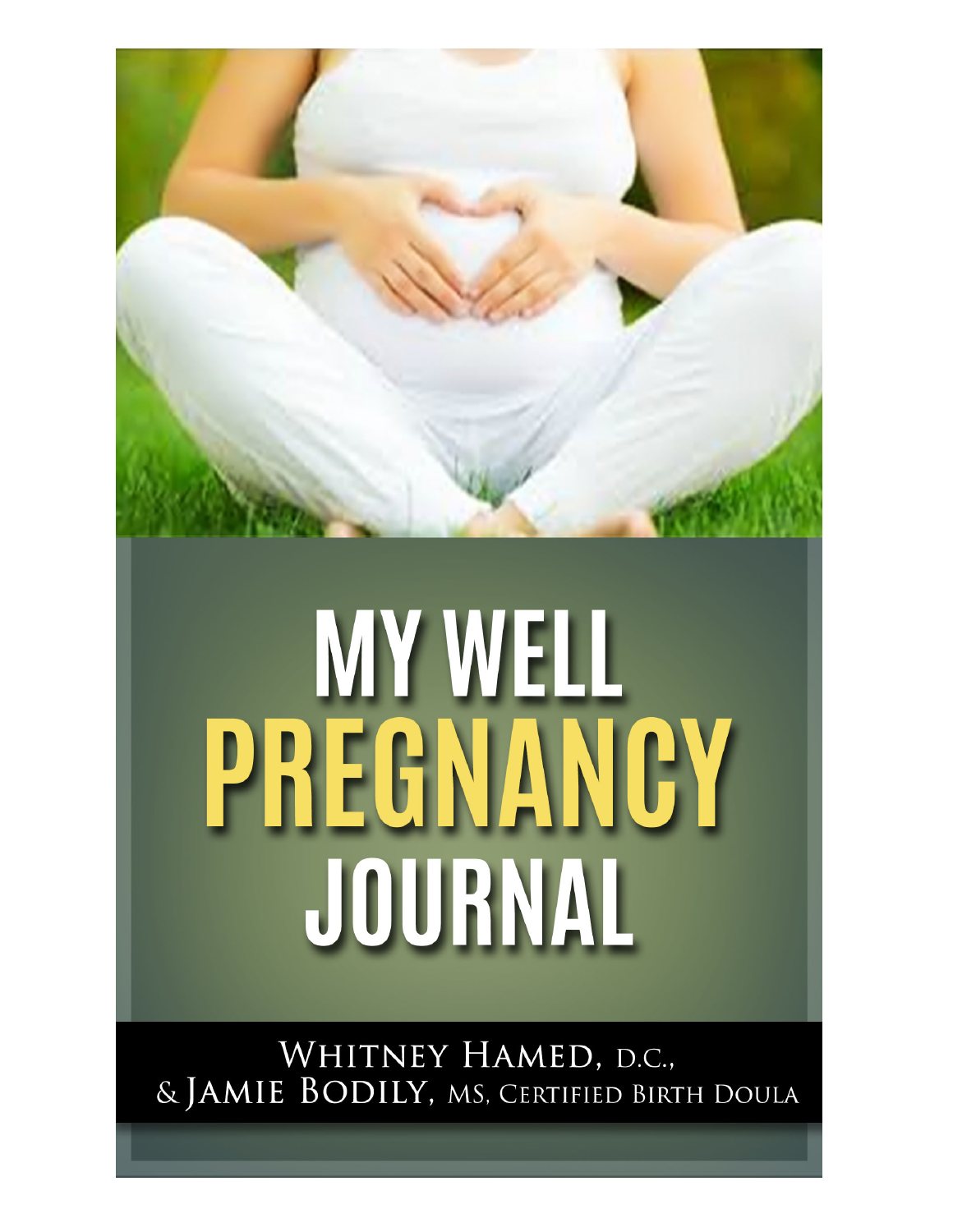## **MY WELL PREGNANCY JOURNAL**

Whitney Hamed, D.C., & Jamie Bodily, MS, Certified Birth Doula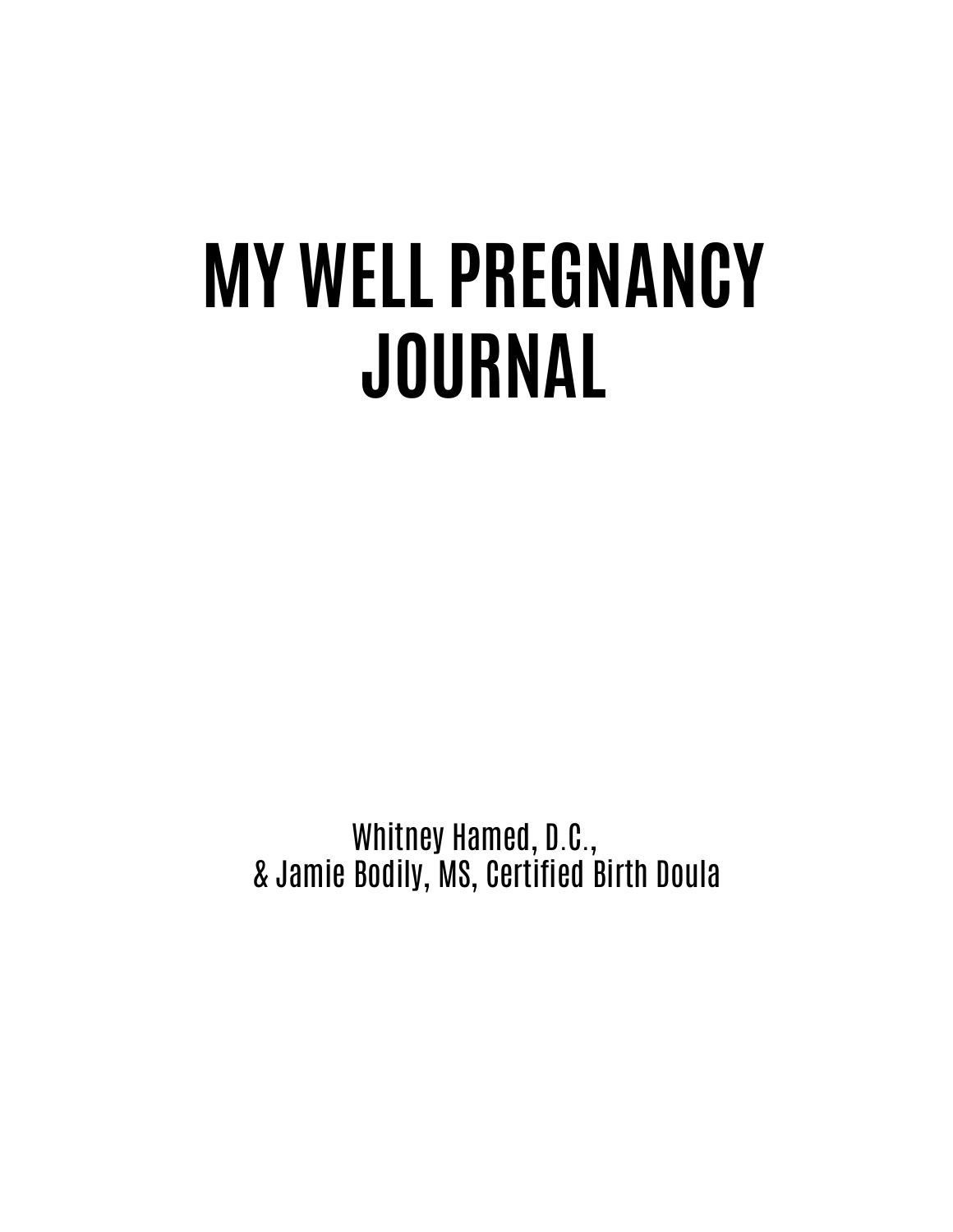## Congratulations!

Congratulations on expecting a new little one. Opening your heart and your home to a new baby is an adventure and journey. Through this journal, we hope to help you make this a positive and empowering transition for you and your family.

The ideas and suggestions in this book are meant to help you as you begin to research and explore your options. Please consult your healthcare provider before beginning an exercise program and if you have any questions about safety for yourself or your baby.

We wish you all the best on your journey!

Sincerely,

Whitney Hamed, D.C Jamie Bodily, MS, Certified Birth Doula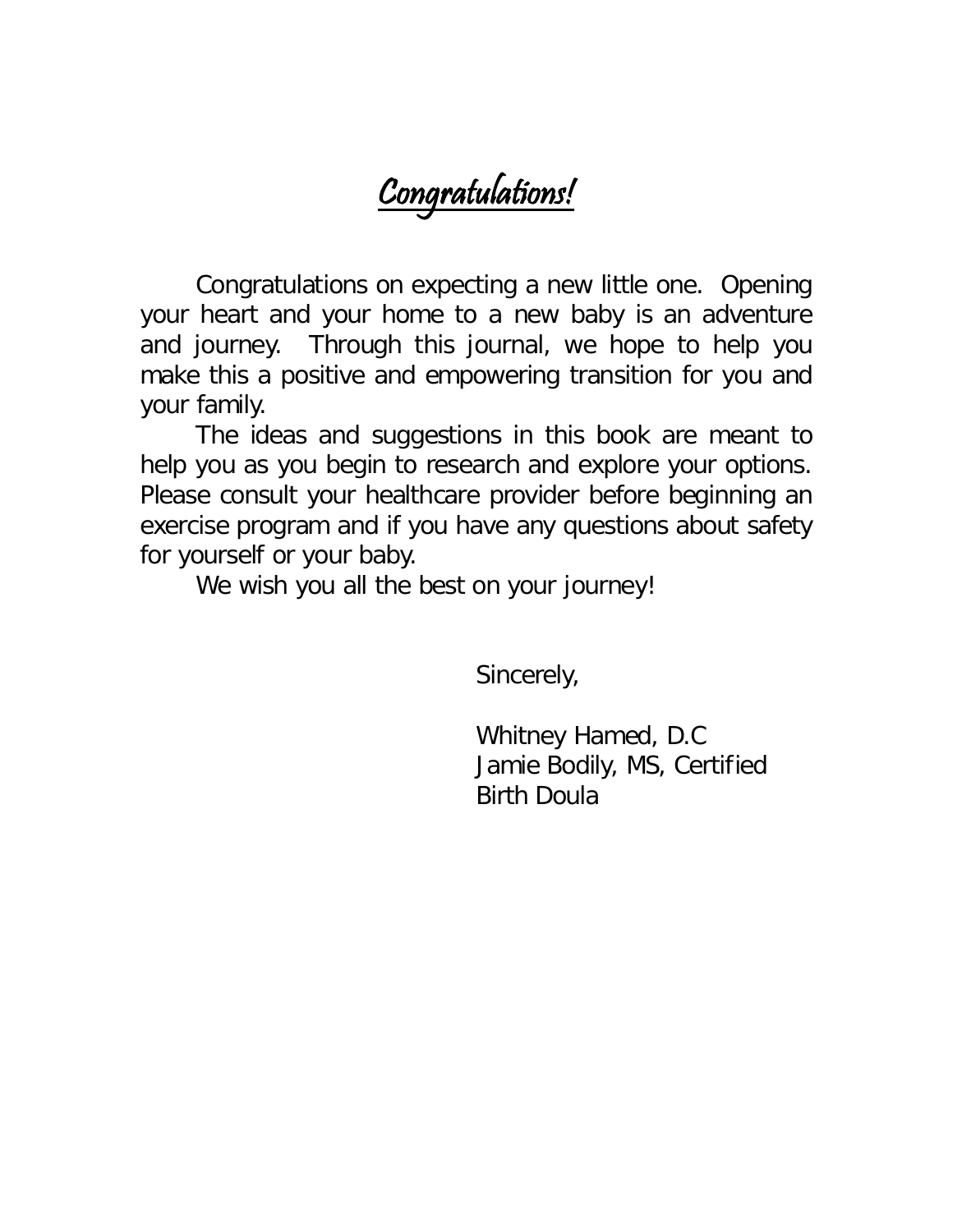My journey into pregnancy and childbirth started in the year of 2005. When I found out I was expecting for the first time I immediately began doing my homework on my options for childbirth. I knew "innately" that I desired a natural childbirth in a relaxing I knew "innately" that I desired a natural childbirth in a relaxing environment. From that *knowing* I began my journey in educating myself on the resources, actions, and support team that would provide what I wanted. All three of my births were at home, in the water, with a midwife and doula present. All three children were born naturally with no complications. I felt empowered and had a deeply positive connection to my births and my babies.

I realize that not all women may want the type of experience I had, but I believe that every woman, deep down inside, does want to orchestrate her birth and the type of experience she desires. Just like my births, it takes planning, preparation, education, and support to get there. This is why I have co-created this pregnancy journal to empower you with the tools and resources you need to have a beautifully, empowered birth experience.

As a mother of three, and a chiropractic specialist in pediatric and pregnancy care at my clinic, The Chiropractic Wellness Connection in O'Fallon MO, I deeply care about women and their childbirth experience. Remember, this is you and your baby's path to uniting. So…make it special!

Dr. Whitney Hamed

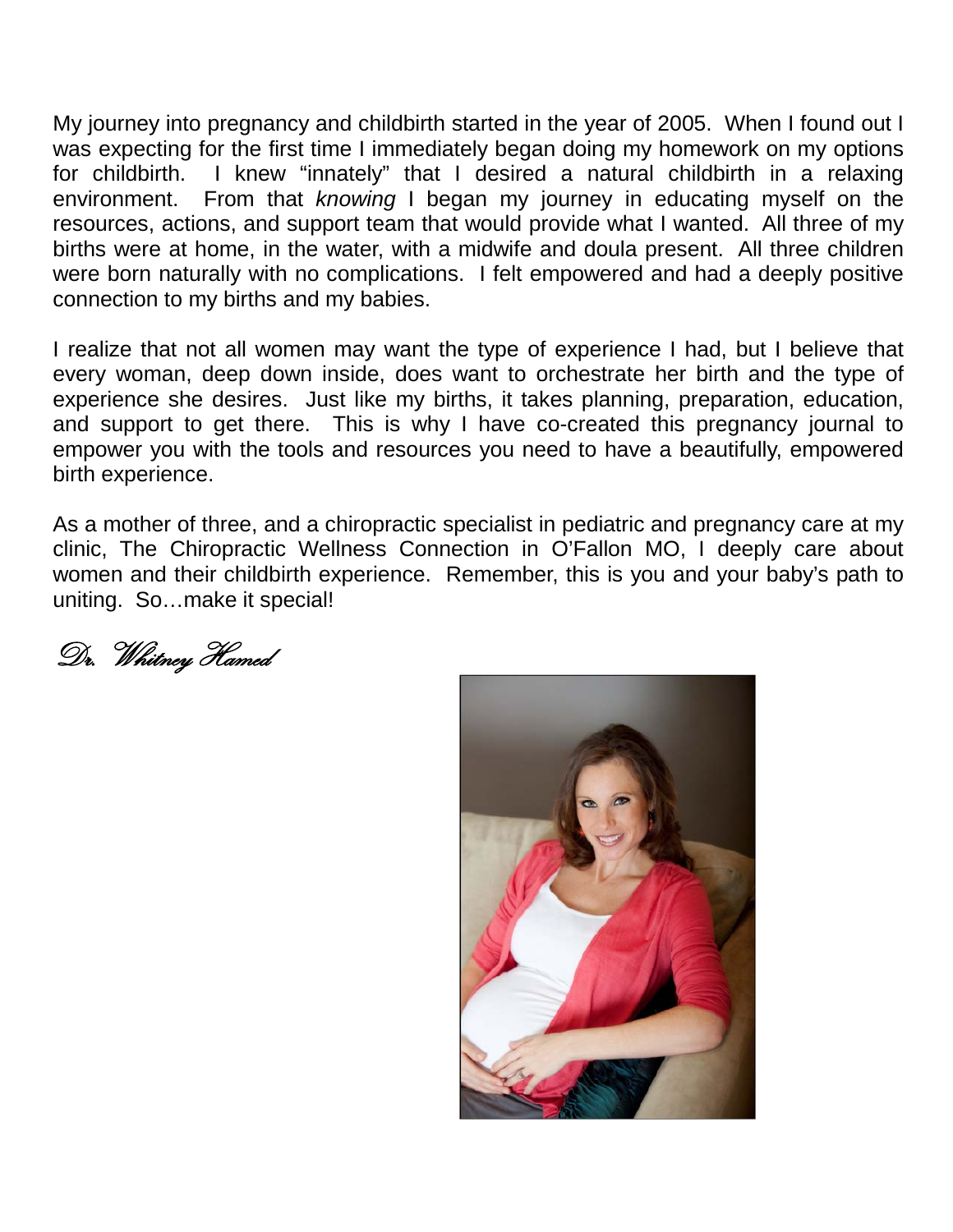#### **Table Of Contents**

#### **[Section 1: Trimester 1](#page-5-0)**

[Chapter 1: Well Mind](#page-5-0)

- a. Personal Thoughts & Goals
- b. Well Birth Plan Part 1
- c. Addressing Emotions & Fears
- d. Journaling, Affirmations, and Meditation Part 1

#### [Chapter 2: Well Body](#page-17-0)

- a. Nutrition
- b. 20 Well Pregnancy Snacks
- c. Vitamins & Supplements
- d. Nutrition Goals
- e. Well Pregnancy Exercises
- f. Body Balance

#### **[Section 2: Trimester 2](#page-29-0)**

[Chapter 1: Well Mind](#page-29-0)

- a. Mind Body Connection
- b. Well Educated

#### [Chapter 2: Well Body](#page-32-0)

- a. Well Pregnancy Stretches
- b. Well Pregnancy Habits
- c. Pampering Yourself With Essential Oils
- d. Well Birth Plan Part 2

#### **[Sections 3: Trimester 3](#page-39-0)**

[Chapter 1: Well Mind](#page-39-0)

a. Journaling, Affirmations, Meditation Part 2

#### [Chapter 2: Well Body](#page-40-0)

a. Well Preparation

#### [Appendix Section](#page-42-0)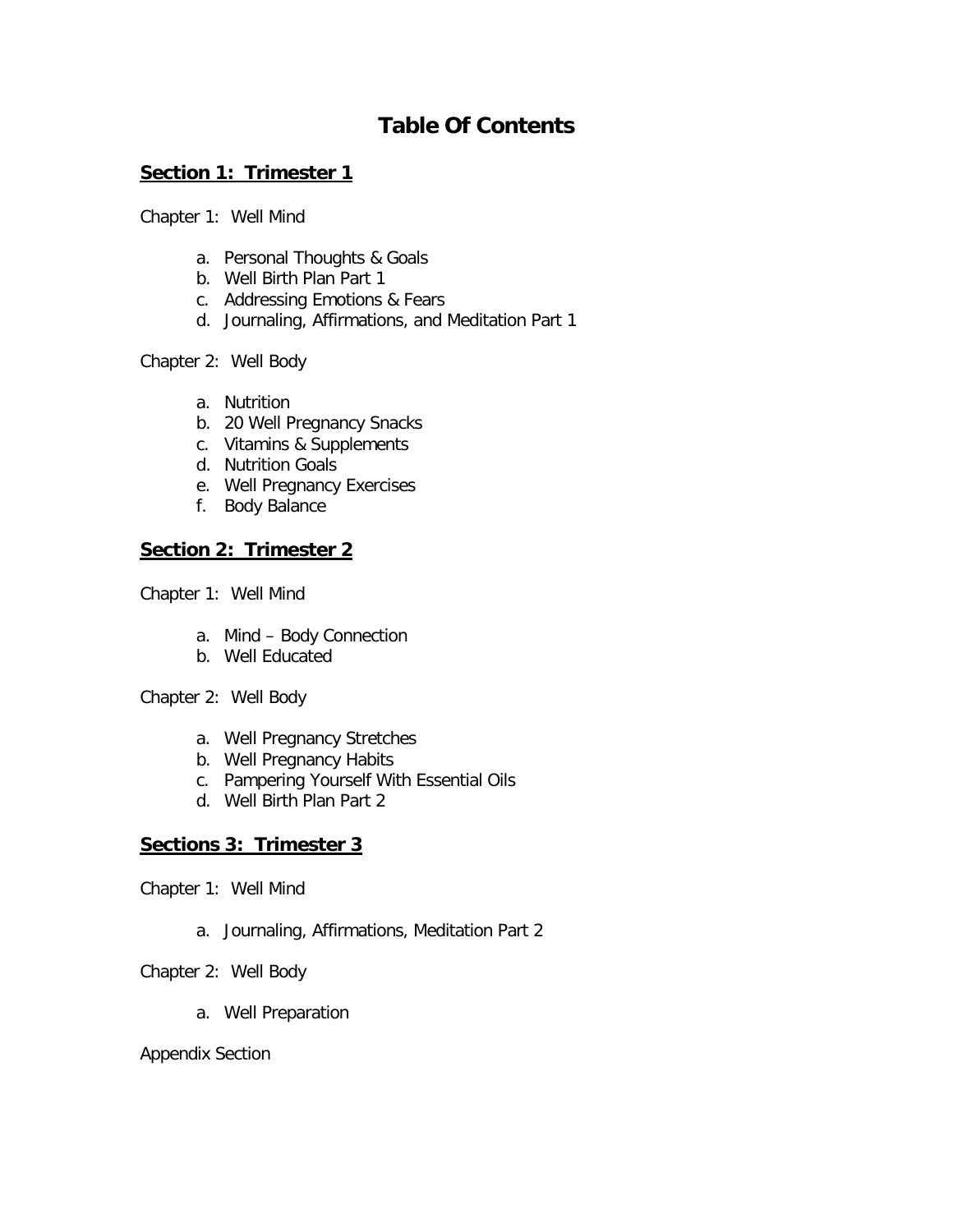## rimester 1

## Chapter 1: Well Mind

#### <span id="page-5-0"></span>**Taking Care of Your Thoughts**

As you begin your pregnancy journey, it is important to understand how powerful the mind is and how it affects how we perceive and process events around us. Filling your mind with positive impressions, thoughts and ideas will inspire you towards an amazing pregnancy journey.

If you have ever grown a garden, you know how quickly a small weed can overtake your garden, especially if you are not quick enough to get the weed pulled and out of the way. Weeds are more than unsightly; they can destroy your beautiful garden and possibly your food source. Our minds are just as susceptible as the garden to negative thoughts and ideas; what we feed our minds will help or hinder our progress towards our goals. Our brain takes in what we read, what we see on TV or in the movies, even what we overhear others saying. In a society, that is very fear and anger based—especially when it comes to birth—it is important to attend to our minds and what we are feeding it on a daily, even hourly, basis. Like the weed that takes over the garden, one negative thought can overtake our minds and cause us to act from a place of fear and negativity thereby destroying our opportunity to transform, grow and achieve an amazing birth experience.

This journal will help you to train your mind to focus on positive goals, to find positive pregnancy resources and to build a supportive network of your own.

#### **Well Pregnancy Goals**

We all have goals in life; fitness goals, work goals, family goals, and financial goals are just to name a few. So, why is it not common thought that we should strive for goals during our pregnancy too? We not only have our own health and wellbeing to think about but we have the health and wellbeing of the new little life growing inside of us to be conscious of. Goals in any aspect of our lives give us direction, focus, and meaning to our habits and action steps. Goals keep our minds or thoughts and actions on track with the purpose we intend in any facet of our life. It is time that you write down your goals for your pregnancy! Your goals will give you a road map. A road map that you created and intend to follow. Your goals will remind you, during the harder times, of what you desire to accomplish. Always remember that they are your goals, may be subject to change, and that the fun is in the journey to your goals!

\*\*\*Review your goals daily, make modifications when necessary, ensure that your daily habits and action steps are in alignment with your goals, review and re-write if necessary one week before the new trimester/post-partum begins. Most importantly CELEBRATE & REWARD YOURSELF when you reach your goals!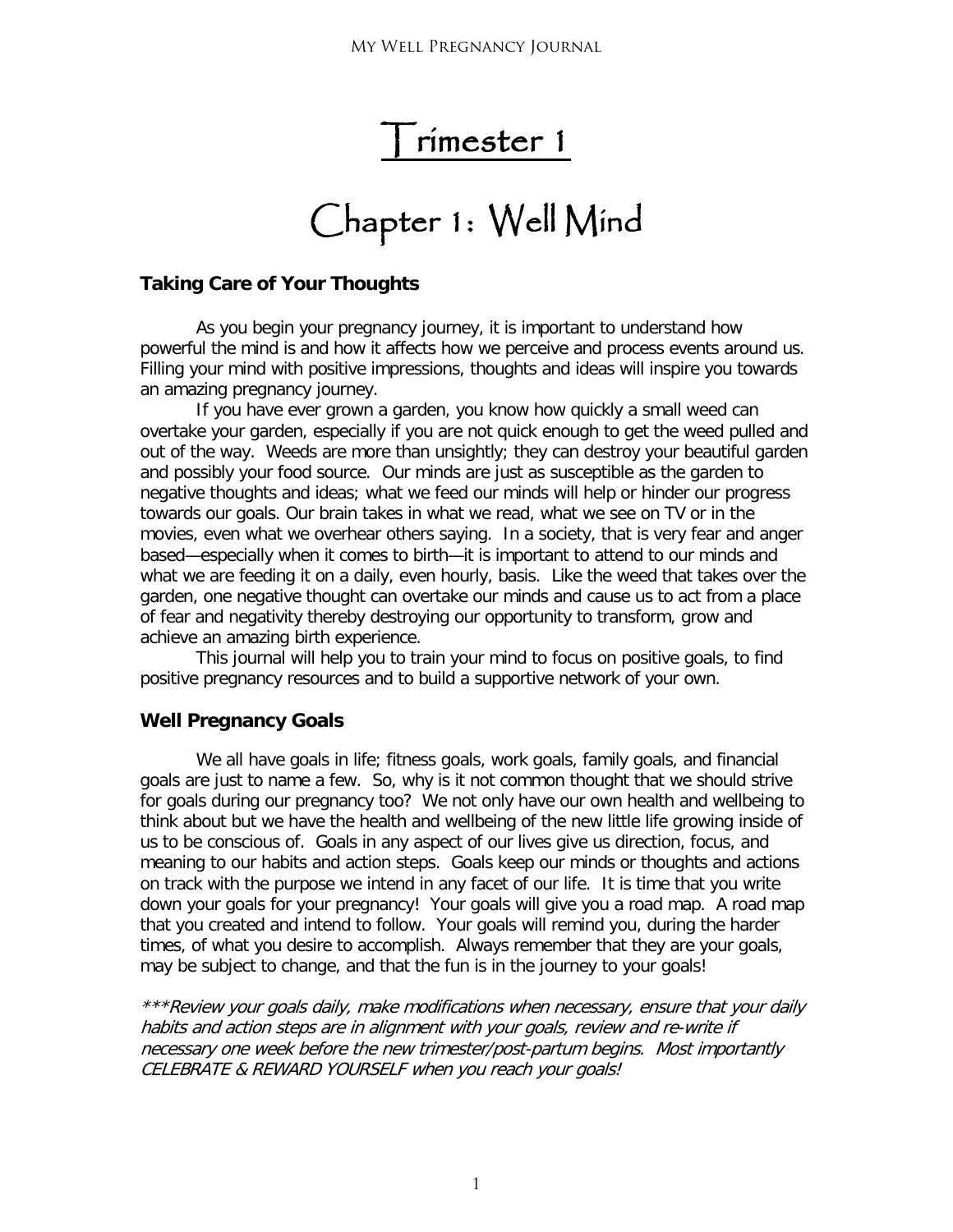The journal is broken into sections to discuss your mind, your body, and your relationship. After providing information on each area and ideas for developing this area of your life, you will be provided with the opportunity to write your individualized goals for this pregnancy and delivery. Please share your goals with members of your support team and allow them to encourage you, work with you and help you to achieve your goals.

#### **Taking Care of Yourself**

Pregnancy is a time of transition and transformation and it can be a time for positive changes in your life, changes you may have wanted to make but haven't done yet! As you determine your personal goals, think about your relationships, your environments at work and at home, your friendships, and your emotional well-being.

Often during the first trimester, women feel tired and have symptoms of morning sickness making them less likely to care for themselves. Ensuring you are wellhydrated, getting adequate rest, and finding ways to relax are important to your health and well-being as well as for a healthy pregnancy. Taking care of yourself can be as simple as taking an extra five minutes in the shower or buying a shower gel that makes you feel wonderful or getting a manicure and/or pedicure.

In addition, surrounding yourself with people who can support you and your goals will contribute to a more positive and satisfying pregnancy. In our culture, women love to share negative birth stories or talk about how awful the experience of pregnancy was for them. Your pregnancy does not have to be like this! Find friends and supportive persons who will encourage you, lift you up when you are facing challenges, and help you find creative solutions that work for you and your life. Sharing your goals and challenges with your partner will provide an opportunity to work together, to share ideas, and to strengthen your relationship. During the first trimester, partners often feel left out as there is no visible physical sign of pregnancy and it seems somewhat surreal. For women, while they are feeling changes within their body and experiencing physical symptoms of pregnancy, it is a time when women often keep the pregnancy to themselves for fear of a miscarriage or mistreatment at work due to the pregnancy.

Some goals in this area may include: Finding an independent, out of hospital childbirth education class, finding friends who can provide positive support and encouragement, creating a calming and peaceful environment at work and at home, or learning to manage anxiety better. All of these are wonderful goals and will help you develop a healthier lifestyle and more positive outlook.

#### Personal Goals: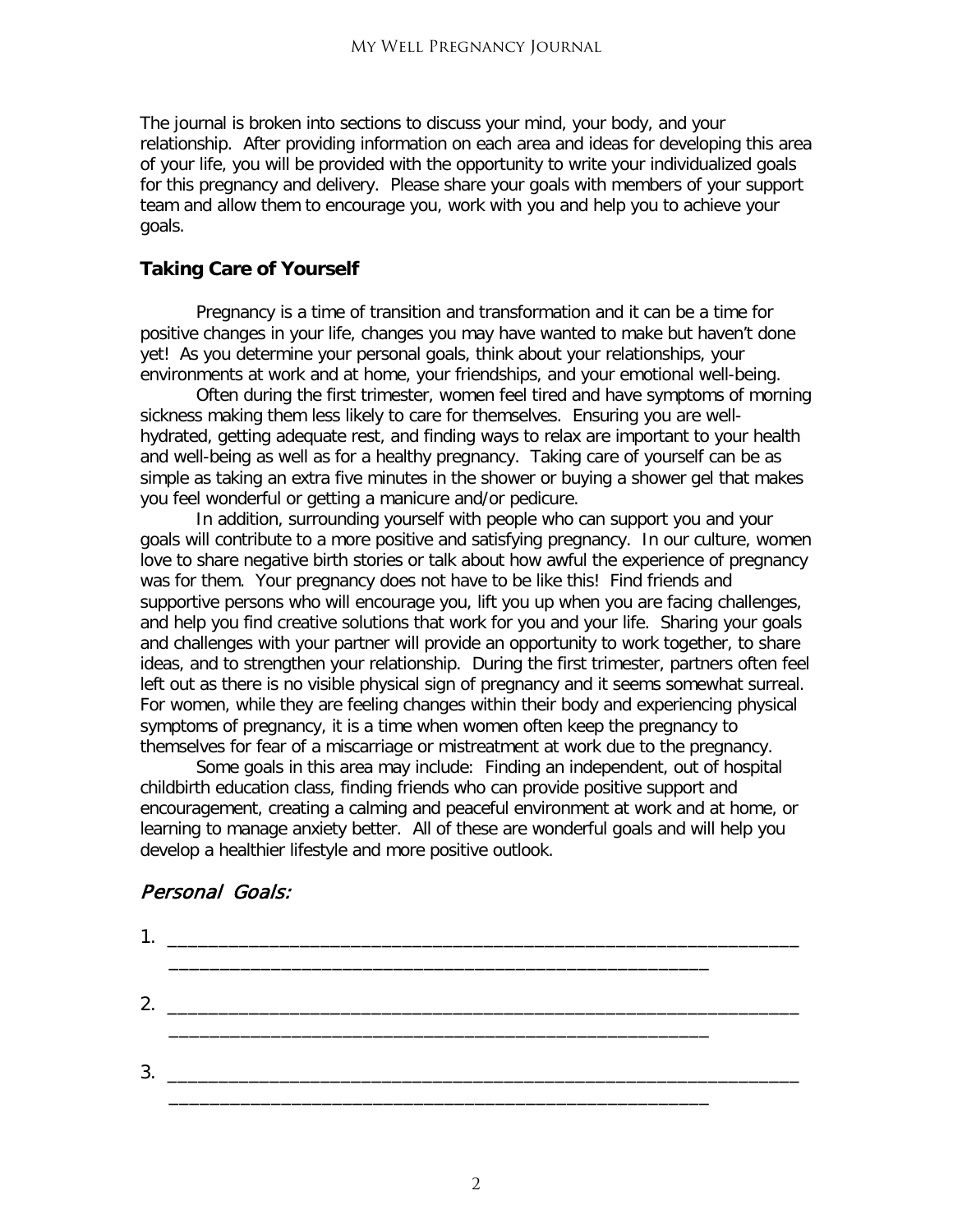#### **Well Birth Plan**

It is NEVER too early to start planning for your birth. The teams that make it to the world series plan and practice every day for the best outcome at the end of the season. If you want the best outcome that you desire it is up to YOU to plan and take charge. That begins with a pro-active, conscious birth plan. What is a birth plan? A birth plan is a list of all of preferences and choices for your delivery that you share with your doctor, nurses, doula, and/or midwife. The birth plan is the map your birth and delivery team will use to follow your wishes.

The Well Birth Plan is broken up into all 3 trimesters so that you are not trying to create the birth plan of your dreams a week before your expected due date. The following are the questions you will get answers to and the goals you will write to begin your well birth plan during your first trimester.

 Ask Your Healthcare Provider questions throughout the journal are promptings to help you begin asking questions and learning about your health care provider's philosophy on birth. This will simplify your birth planning process as you will better understand your healthcare provider's practices and will better know what to expect. If you find out that your healthcare provider's philosophies do not match what you are wanting or expecting for this birth, you will have the opportunity to interview and locate another provider who can better meet your birthing needs and goals.

#### **Who will make up your Well Pregnancy healthcare and delivery team?**

Possible Members of Your Health Care Team:

OB/GYN: A medical doctor specialized in the treatment of female issues including pregnancy. An OB/GYN typically delivers in a hospital setting and can perform cesarean sections when necessary.

Midwife: A health care provider who specializes in pregnancy and well-woman care. A midwife may have the designation of a Certified Professional Midwife (CPM) or a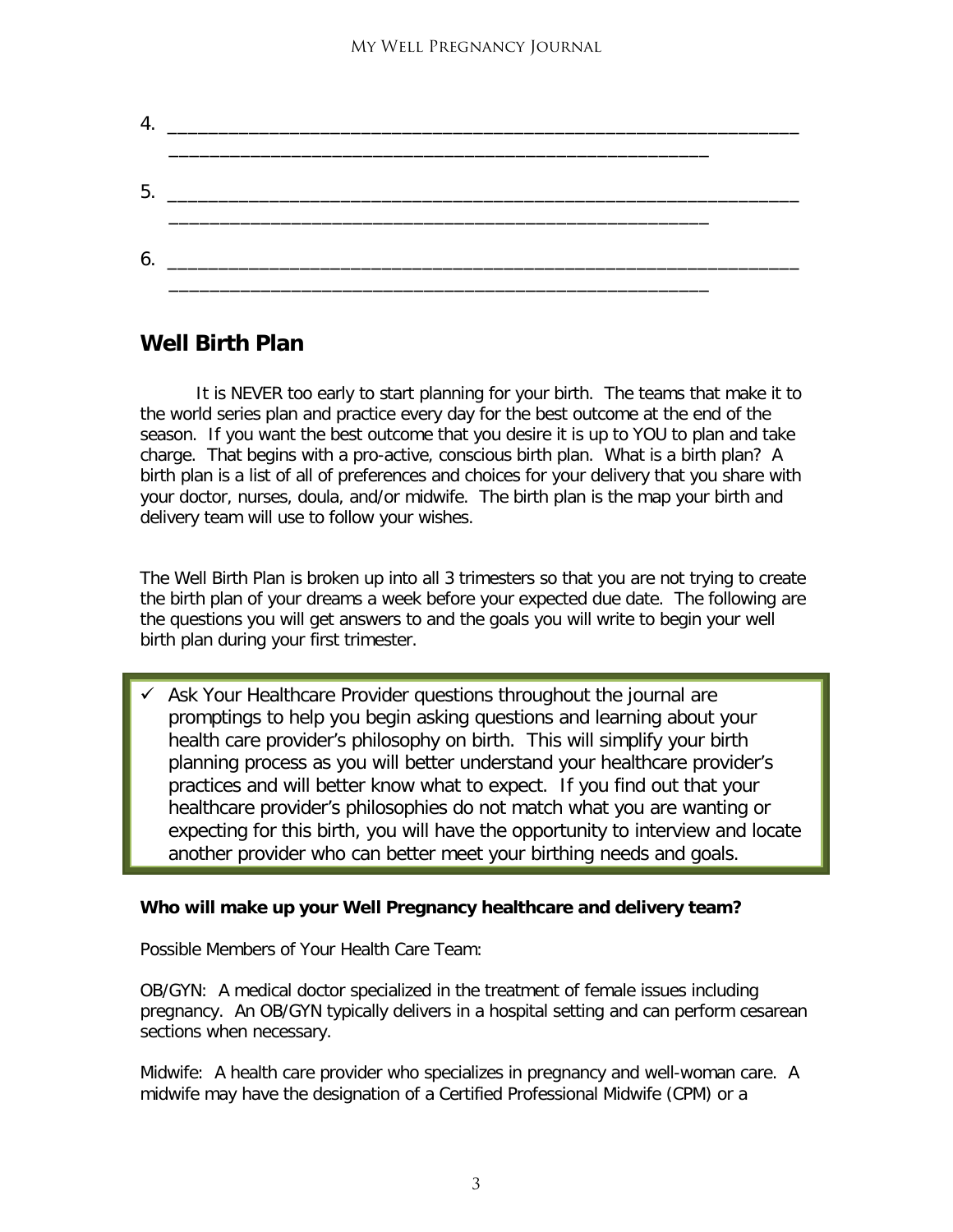Certified Nurse Midwife (CNM). A CPM usually delivers only in the home setting. A CNM delivers in the home and can sometimes deliver in the hospital setting.

Chiropractor: A chiropractor specializes in the adjustment of the spine to improve nervous system functioning. During pregnancy, spinal/pelvic adjustments decrease pain, improves baby's positioning and allows for an easier labor and delivery.

Massage Therapist: A Massage Therapist addresses different needs through varying techniques to relax the body. One technique known as Swedish Massage, aims to relax muscle tension and improve lymphatic and blood circulation through mild pressure applied to the muscle groups of the body. Swedish Massage is the recommended prenatal massage method during pregnancy because it addresses many common discomforts associated with the skeletal and circulatory changes brought on by hormone shifts during pregnancy. Studies indicate that massage therapy performed during pregnancy can reduce anxiety, decrease symptoms of depression, relieve muscle aches and joint pains, and improve labor outcomes and newborn health.

Nutritionist: A nutritionist helps clients prevent and treat illnesses by promoting healthy eating habits and recommending dietary modifications. During pregnancy, a nutritionist can help a woman to meet her nutritional needs and to maintain a healthy weight gain. If there are special dietary needs such as allergies or disease states, the nutritionist can teach the woman how to manage these issues while maintaining a healthy diet and meeting the needs of herself and her developing fetus.

Doula: A doula is a labor support assistant who provides informational, emotional, and physical support to the mother-to-be. Doula support is shown to reduce interventions during labor including cesarean sections, improve breastfeeding success, shorten labor times, and reduce the risk of postpartum mood disorders. Certified doulas have completed a formal training process and must meet requirements about continuing education units.

Childbirth Educator: A childbirth educator provides education about the childbirth process. There are many different curriculums available and your choice will be based upon your needs and what is available in your area. Typically, out of hospital classes are superior to hospital based classes as they cover more information and are not restricted by hospital protocol or regulations.

Counselor/Therapist: A Counselor works with individuals, families and groups to address and treat mental and emotional challenges and to promote optimal mental and emotional health and well-being. During pregnancy, a counselor may help a client address anxiety, depression, addiction and substance use, fears surrounding childbirth, sexual abuse history or trauma, stress, body image concerns, low self-esteem and relationship changes. Counselors can also assist clients facing career stress or challenges. Therapeutic techniques are varied and based on the counselor's training and preferences as well as the client's needs.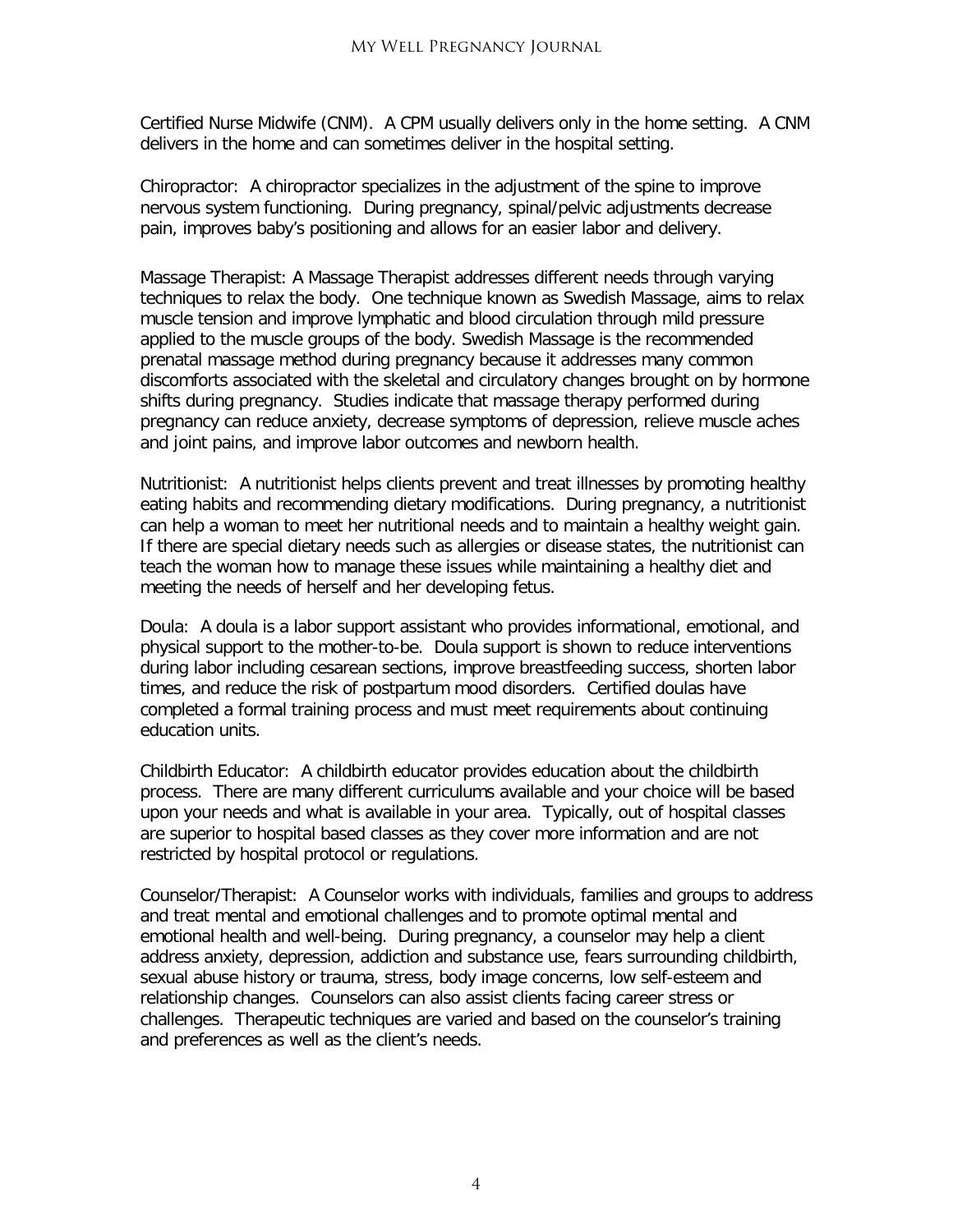A counselor can not prescribe medications but if you choose to utilize medications, your counselor will work closely with your OB/GYN or psychiatrist to help you get the most out of your medications and therapy.

#### **YOUR SUPPORT TEAM:**

|              | Name & Phone |                                                                                                                                                                                                                         |
|--------------|--------------|-------------------------------------------------------------------------------------------------------------------------------------------------------------------------------------------------------------------------|
|              | Name & Phone |                                                                                                                                                                                                                         |
|              | Name & Phone |                                                                                                                                                                                                                         |
|              | Name & Phone |                                                                                                                                                                                                                         |
|              | Name & Phone |                                                                                                                                                                                                                         |
|              | Name & Phone |                                                                                                                                                                                                                         |
|              | Name & Phone |                                                                                                                                                                                                                         |
|              |              | Ask Your Healthcare Provider: What prenatal tests do you consider standard? When<br>are these tests done? Are there any additional tests you would recommend due to<br>my health conditions, pregnancy history, or age? |
|              |              | Ask Your Healthcare Provider: Who do I call if I have problems after hours?                                                                                                                                             |
| $\checkmark$ |              | Ask Your Healthcare Provider: Do you share on-call time with a partner? If so, will I<br>get to meet your partner during my prenatal visits?                                                                            |
|              |              | Ask Your Healthcare Provider: What is your philosophy on birth and how can you<br>help me in achieving my goals?                                                                                                        |
|              |              |                                                                                                                                                                                                                         |

#### **Let's Start Designing Your Birth Plan**

#### **What type and setting do you want for your labor & deliver?**

 You have many choices about how and where you will labor and deliver. There are many great resources to help you as you explore your choices. You will find a list of resources at the end of your journal in the appendix section. If you are not sure what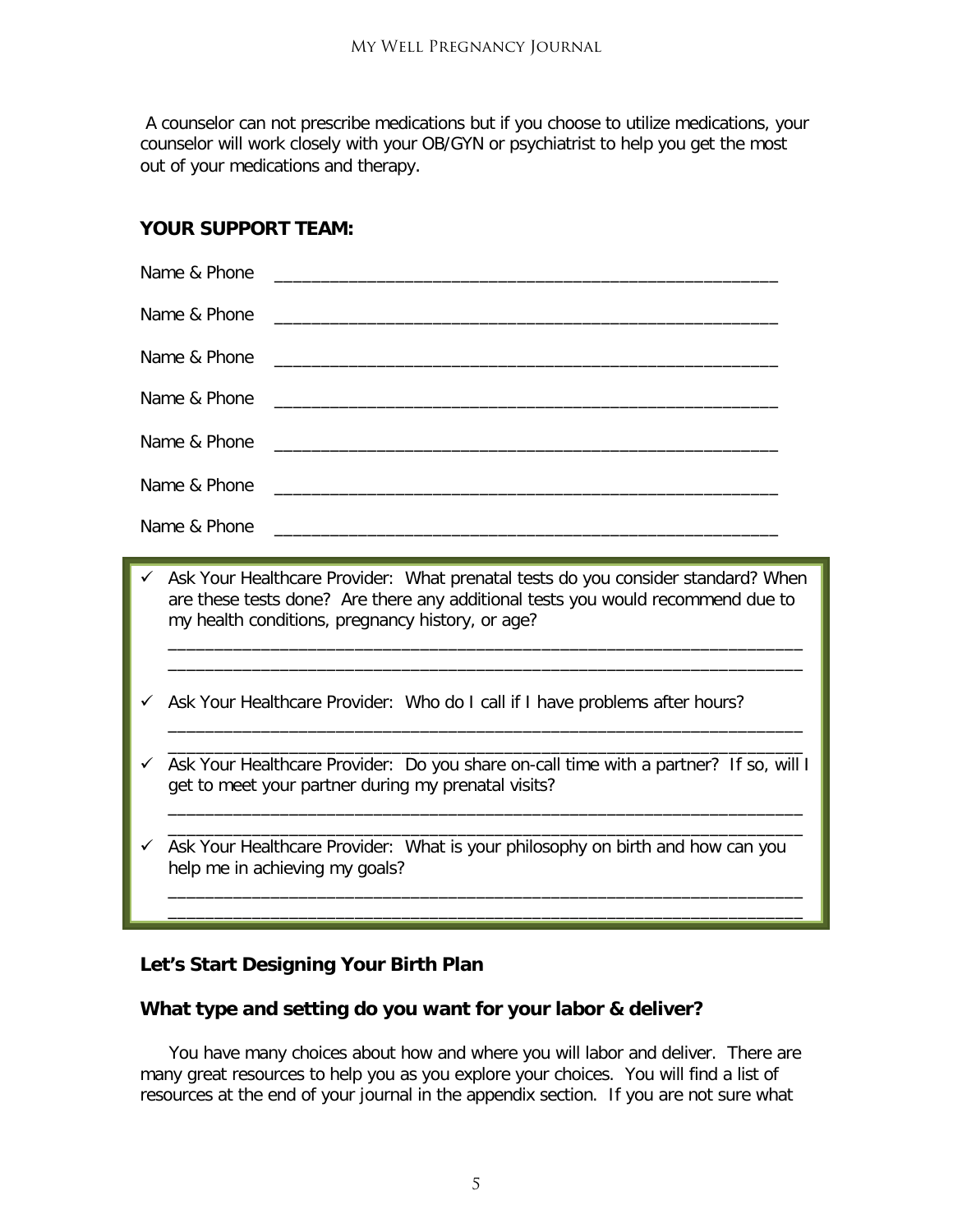you want, make sure to find an independent childbirth education class where you can explore these options more thoroughly. Some women enjoy laboring at home and some feel more secure at the hospital. Some women enjoy the birth tub and others enjoy the shower. Some will use pain medication to help manage the sensations of labor and others will opt to work towards an unmedicated birth experience. There are many choices and part of the journey is exploring and examining your options and making the choices that are best for you.

\_\_\_\_\_\_\_\_\_\_\_\_\_\_\_\_\_\_\_\_\_\_\_\_\_\_\_\_\_\_\_\_\_\_\_\_\_\_\_\_\_\_\_\_\_\_\_\_\_\_\_\_\_\_\_\_\_\_\_\_\_\_\_\_\_\_\_\_\_\_\_ \_\_\_\_\_\_\_\_\_\_\_\_\_\_\_\_\_\_\_\_\_\_\_\_\_\_\_\_\_\_\_\_\_\_\_\_\_\_\_\_\_\_\_\_\_\_\_\_\_\_\_\_\_\_\_\_\_\_\_\_\_\_\_\_\_\_\_\_\_\_\_

Type of labor & deliver

 $\checkmark$  Ask Your Healthcare Provider: Where do you deliver?

\_\_\_\_\_\_\_\_\_\_\_\_\_\_\_\_\_\_\_\_\_\_\_\_\_\_\_\_\_\_\_\_\_\_\_\_\_\_\_\_\_\_\_\_\_\_\_\_\_\_\_\_

\_\_\_\_\_\_\_\_\_\_\_\_\_\_\_\_\_\_\_\_\_\_\_\_\_\_\_\_\_\_\_\_\_\_\_\_\_\_\_\_\_\_\_\_\_\_\_\_\_\_\_\_\_\_\_\_\_\_\_\_\_\_\_\_\_  $\overline{\phantom{a}}$  Ask Your Healthcare Provider: Do you prefer one location over another? If so, why?\_\_\_\_\_\_\_\_\_\_\_\_\_\_\_\_\_\_\_\_\_\_\_\_\_\_\_\_\_\_\_\_\_\_\_\_\_\_\_\_\_\_\_\_\_\_\_\_\_\_\_\_\_\_\_\_\_\_\_\_\_

\_\_\_\_\_\_\_\_\_\_\_\_\_\_\_\_\_\_\_\_\_\_\_\_\_\_\_\_\_\_\_\_\_\_\_\_\_\_\_\_\_\_\_\_\_\_\_\_\_\_\_\_\_\_\_\_\_\_\_\_\_\_\_\_\_

 Ask Your Healthcare Provider: What factors do you think promote a healthy and satisfying birth experience?

\_\_\_\_\_\_\_\_\_\_\_\_\_\_\_\_\_\_\_\_\_\_\_\_\_\_\_\_\_\_\_\_\_\_\_\_\_\_\_\_\_\_\_\_\_\_\_\_\_\_\_\_\_\_\_\_\_\_\_\_\_\_\_\_\_ \_\_\_\_\_\_\_\_\_\_\_\_\_\_\_\_\_\_\_\_\_\_\_\_\_\_\_\_\_\_\_\_\_\_\_\_\_\_\_\_\_\_\_\_\_\_\_\_\_\_\_\_\_\_\_\_\_\_\_\_\_\_\_\_\_

 When it comes to labor and delivery, there are a variety of options and choices. To find out your choices, you will need to explore what's available in your community. Most women labor and deliver in the hospital setting. Each hospital offers a variety of amenities; birth tubs, birthing suites, and 24 hour anesthesiology services are just a few.

\_\_\_\_\_\_\_\_\_\_\_\_\_\_\_\_\_\_\_\_\_\_\_\_\_\_\_\_\_\_\_\_\_\_\_\_\_\_\_\_\_\_\_\_\_\_\_\_\_\_\_\_\_\_\_\_\_\_\_\_\_\_\_\_\_\_\_\_\_\_\_ \_\_\_\_\_\_\_\_\_\_\_\_\_\_\_\_\_\_\_\_\_\_\_\_\_\_\_\_\_\_\_\_\_\_\_\_\_\_\_\_\_\_\_\_\_\_\_\_\_\_\_\_\_\_\_\_\_\_\_\_\_\_\_\_\_\_\_\_\_\_\_

\_\_\_\_\_\_\_\_\_\_\_\_\_\_\_\_\_\_\_\_\_\_\_\_\_\_\_\_\_\_\_\_\_\_\_\_\_\_\_\_\_\_\_\_\_\_\_\_\_\_\_\_\_\_\_\_\_\_\_\_\_\_\_\_\_\_\_\_

\_\_\_\_\_\_\_\_\_\_\_\_\_\_\_\_\_\_\_\_\_\_\_\_\_\_\_\_\_\_\_\_\_\_\_\_\_\_\_\_\_\_\_\_\_\_\_\_\_\_\_\_\_\_\_\_\_\_\_\_\_\_\_\_\_\_\_\_

\_\_\_\_\_\_\_\_\_\_\_\_\_\_\_\_\_\_\_\_\_\_\_\_\_\_\_\_\_\_\_\_\_\_\_\_\_\_\_\_\_\_\_\_\_\_\_\_\_\_\_\_\_\_\_\_\_\_\_\_\_\_\_\_\_\_\_\_

Place of labor & delivery

Ask Potential Birth Sites: Do you offer tubs for laboring in?

\_\_\_\_\_\_\_\_\_\_\_\_\_\_\_\_\_\_\_\_\_\_\_\_\_\_\_\_\_\_\_\_\_\_\_\_\_\_\_\_\_\_\_\_\_\_\_\_\_

Ask Potential Birth Sites: Are your rooms Labor and Delivery rooms or are they Labor, Delivery, Recovery and Postpartum Rooms? If I have to move to a postpartum room, where would I be moved to?

\_\_\_\_\_\_\_\_\_\_\_\_\_\_\_\_\_\_\_\_\_\_\_\_\_\_\_\_\_\_\_\_\_\_\_\_\_\_\_\_\_\_\_\_\_\_\_\_\_\_\_\_\_\_\_\_\_\_\_\_\_\_

Ask Potential Birth Sites: Is there a place for my support persons to rest during labor and postpartum?

\_\_\_\_\_\_\_\_\_\_\_\_\_\_\_\_\_\_\_\_\_\_\_\_\_\_\_\_\_\_\_\_\_\_\_\_\_\_\_\_\_\_\_\_\_\_\_\_\_\_\_\_\_\_\_\_\_\_\_\_\_

\_\_\_\_\_\_\_\_\_\_\_\_\_\_\_\_\_\_\_\_\_\_\_\_\_\_\_\_\_\_\_\_\_\_\_\_\_\_\_\_\_\_\_\_\_\_\_\_\_\_\_\_\_\_\_\_\_\_\_\_\_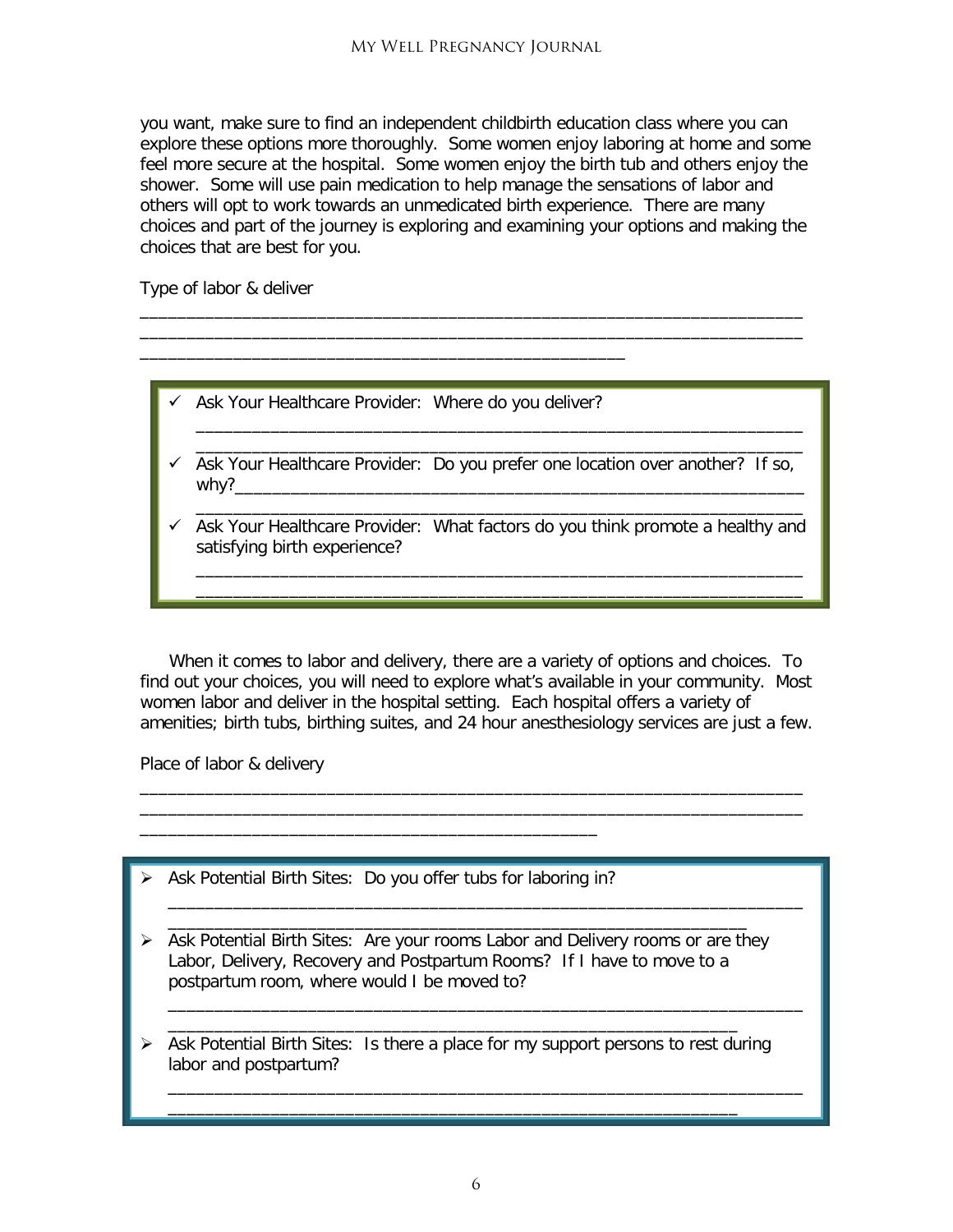Ask Potential Birth Sites: Is there a limit to the number of people that can be in my room?

\_\_\_\_\_\_\_\_\_\_\_\_\_\_\_\_\_\_\_\_\_\_\_\_\_\_\_\_\_\_\_\_\_\_\_\_\_\_\_\_\_\_\_\_\_\_\_\_\_\_\_\_\_\_\_\_\_\_\_\_\_\_\_\_\_\_\_\_

 Ask Potential Birth Sites: Do you have staff specially trained in natural birth, helping moms with epidurals, planned cesarean birth?

\_\_\_\_\_\_\_\_\_\_\_\_\_\_\_\_\_\_\_\_\_\_\_\_\_\_\_\_\_\_\_\_\_\_\_\_\_\_\_\_\_\_\_\_\_\_\_\_\_\_\_\_\_\_\_\_\_\_\_\_\_

\_\_\_\_\_\_\_\_\_\_\_\_\_\_\_\_\_\_\_\_\_\_\_\_\_\_\_\_\_\_\_\_\_\_\_\_\_\_\_\_\_\_\_\_\_\_\_\_\_\_\_\_\_\_\_\_\_\_\_\_\_\_\_\_\_\_\_\_

As you prepare for labor and delivery, it is helpful to note things that cause you to feel anxious and things that make you feel calm and peaceful. Incorporating things that make you feel calm and peaceful will help you make your labor smoother and easier. Calming music, flameless candles, and soothing smells will add a soothing ambience to your labor and delivery room.

Labor & delivery setting & ambiance (what do you want it to look, feel, & smell like)

\_\_\_\_\_\_\_\_\_\_\_\_\_\_\_\_\_\_\_\_\_\_\_\_\_\_\_\_\_\_\_\_\_\_\_\_\_\_\_\_\_\_\_\_\_\_\_\_\_\_\_\_\_\_\_\_\_\_\_\_\_\_\_\_\_\_\_\_\_\_\_ \_\_\_\_\_\_\_\_\_\_\_\_\_\_\_\_\_\_\_\_\_\_\_\_\_\_\_\_\_\_\_\_\_\_\_\_\_\_\_\_\_\_\_\_\_\_\_\_\_\_\_\_\_\_\_\_\_\_\_\_\_\_\_\_\_\_\_\_\_\_\_

\_\_\_\_\_\_\_\_\_\_\_\_\_\_\_\_\_\_\_\_\_\_\_\_\_\_\_\_\_\_\_\_\_\_\_\_\_\_\_\_\_\_\_\_\_\_\_\_\_\_\_\_\_\_\_\_\_\_\_\_\_\_\_\_\_ \_\_\_\_\_\_\_\_\_\_\_\_\_\_\_\_\_\_\_\_\_\_\_\_\_\_\_\_\_\_\_\_\_\_\_\_\_\_\_\_\_\_\_\_\_\_\_\_\_\_\_\_\_\_\_\_\_\_\_\_\_\_\_\_\_

\_\_\_\_\_\_\_\_\_\_\_\_\_\_\_\_\_\_\_\_\_\_\_\_\_\_\_\_\_\_\_\_\_\_\_\_\_\_\_\_\_\_\_\_\_\_\_\_\_\_\_\_\_\_\_\_\_\_\_\_\_\_\_\_\_

- **Favorite Music (some to soothe, some to make you want to dance):**
- **Favorite Smells:**
- \_\_\_\_\_\_\_\_\_\_\_\_\_\_\_\_\_\_\_\_\_\_\_\_\_\_\_\_\_\_\_\_\_\_\_\_\_\_\_\_\_\_\_\_\_\_\_\_\_\_\_\_\_\_\_\_\_\_\_\_\_\_\_\_ Favorite Textures/Fabric (A favorite pillowcase or blanket):\_\_\_\_\_\_\_\_\_\_\_\_\_\_\_\_\_\_\_\_\_\_\_\_\_\_\_\_\_\_\_\_\_\_\_\_\_\_\_\_\_\_\_\_\_\_\_\_\_\_\_\_\_\_\_\_\_\_

\_\_\_\_\_\_\_\_\_\_\_\_\_\_\_\_\_\_\_\_\_\_\_\_\_\_\_\_\_\_\_\_\_\_\_\_\_\_\_\_\_\_\_\_\_\_\_

\_\_\_\_\_\_\_\_\_\_\_\_\_\_\_\_\_\_\_\_\_\_\_\_\_\_\_\_\_\_\_\_\_\_\_\_\_\_\_\_\_\_\_\_\_\_\_\_\_\_\_\_\_\_\_\_\_\_\_\_\_\_\_\_\_ **EXALLET FEE Lighting Choices:** \_\_\_\_Dim Lights \_\_\_Bright Lights \_\_\_\_Sunlight \_\_\_\_Flameless Candles

#### **The Influence of Your Emotions**

Your emotions not only affect your health and well-being but they also affect your developing baby. Negative emotions and fear can increase the amount of stress hormones circulating through your body. An increased amount of stress hormones can affect your baby's growth and development in the womb as well as his/her brain development. If you are feeling a great deal of stress and anxiety, it would be helpful to see a counselor to learn how to manage stress and anxiety successfully. In addition, your stress levels will influence the amount of pain you feel during labor. We know that thoughts create Feelings and Feelings influence your Actions. It is important for you to tune into your thoughts and feelings about this pregnancy; sit quietly and begin thinking about your pregnancy. How do you feel about the experience of pregnancy? Is it an amazing adventure? Is it something to be feared? Does it cause you to feel fearful of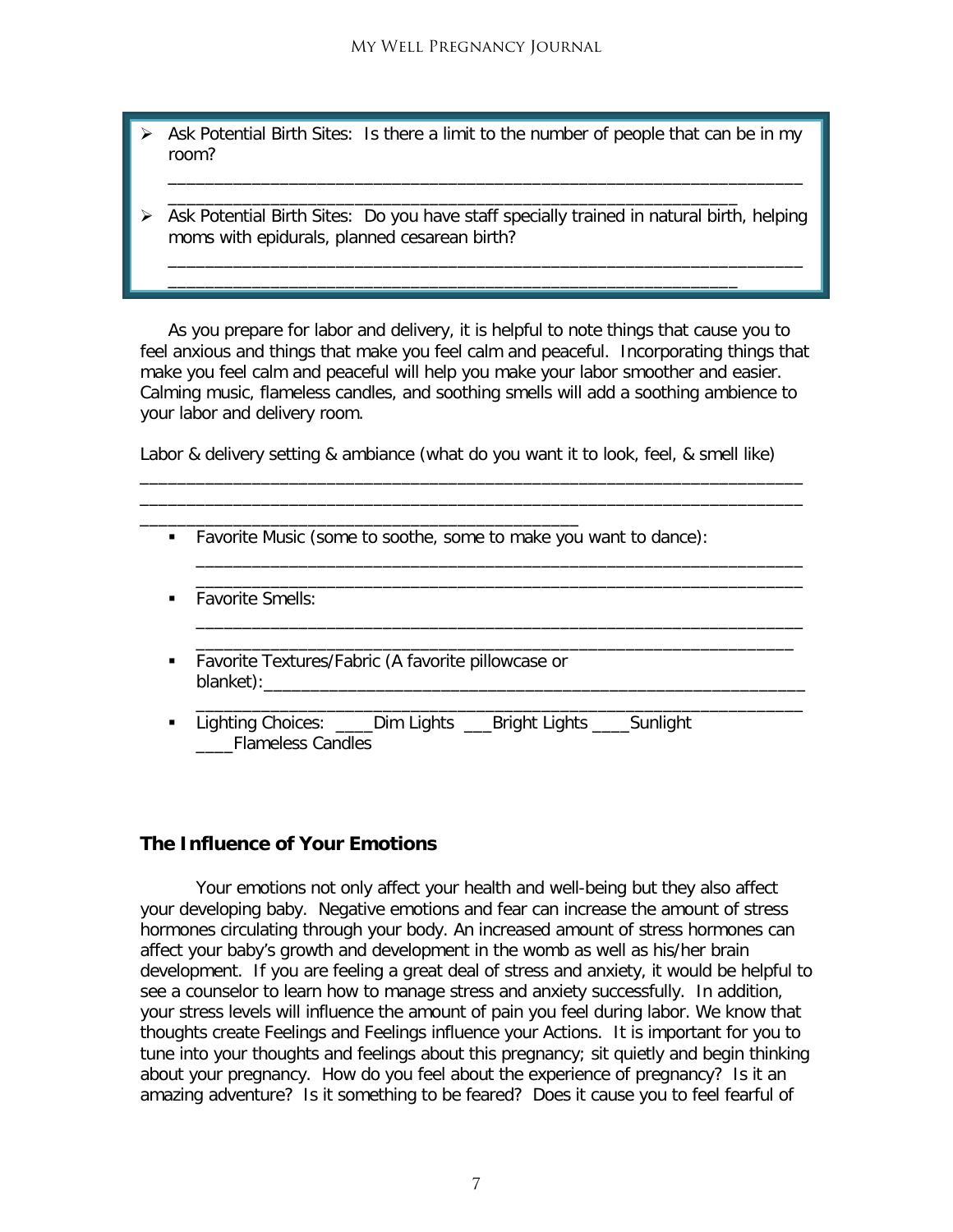the upcoming changes in your body? In order to embrace your pregnancy and move towards an empowering and amazing birth experience, examination of how you feel about pregnancy is essential. If your family and your culture view it as anamazing and exciting time or is it something to get through to have a baby? All of these ideas, thoughts and perceptions will contribute to how your body responds to this experience, how you feel, and how you prepare for this experience.

As you contemplate your thoughts about pregnancy, think about how your body is responding to these thoughts? Do you feel tension in your shoulders, your neck or just tight all over? If you are feeling tension, it could indicate there is some fear or anxiety surrounding your pregnancy experience. Consider how you speak about your pregnancy and upcoming birth. When your responses are positive, you feed your brain positive messages and those around you are more likely to reciprocate positive thoughts and ideas. Educating yourself on the birth experience, creating a support team, and exploring your options in your own community can help to reduce fear and anxiety about the experience.

It is important to recognize any persistent negative emotions and replace them with positive emotions for both the good of both mom and baby. How is this done? It begins with your thoughts and your feelings. We have millions of thoughts per day and can not always change outer circumstances. So, it begins with consistently increasing your positive thoughts and feelings. The following steps will give you a path to ultimately foster habitual healthy emotions in order to optimize your experience in pregnancy and labor.

#### FEAR: False Expectations Appearing Real

First you MUST evaluate and admit your fears or anxieties. Whether they are self imposed, and/or imposed from external people and circumstances. This is a space to write out your fears about your pregnancy and labor.

\_\_\_\_\_\_\_\_\_\_\_\_\_\_\_\_\_\_\_\_\_\_\_\_\_\_\_\_\_\_\_\_\_\_\_\_\_\_\_\_\_\_\_\_\_\_\_\_\_\_\_\_\_\_\_\_\_\_\_\_\_\_\_\_\_ \_\_\_\_\_\_\_\_\_\_\_\_\_\_\_\_\_\_\_\_\_\_\_\_\_\_\_\_\_\_\_\_\_\_\_\_\_\_\_\_\_\_\_\_\_\_\_\_\_\_\_\_\_\_\_\_\_\_\_\_\_\_\_\_\_ \_\_\_\_\_\_\_\_\_\_\_\_\_\_\_\_\_\_\_\_\_\_\_\_\_\_\_\_\_\_\_\_\_\_\_\_\_\_\_\_\_\_\_\_\_\_\_\_\_\_\_\_\_\_\_\_\_\_\_\_\_\_\_\_\_ \_\_\_\_\_\_\_\_\_\_\_\_\_\_\_\_\_\_\_\_\_\_\_\_\_\_\_\_\_\_\_\_\_\_\_\_\_\_\_\_\_\_\_\_\_\_\_\_\_\_\_\_\_\_\_\_\_\_\_\_\_\_\_\_\_ \_\_\_\_\_\_\_\_\_\_\_\_\_\_\_\_\_\_\_\_\_\_\_\_\_\_\_\_\_\_\_\_\_\_\_\_\_\_\_\_\_\_\_\_\_\_\_\_\_\_\_\_\_\_\_\_\_\_\_\_\_\_\_\_\_ \_\_\_\_\_\_\_\_\_\_\_\_\_\_\_\_\_\_\_\_\_\_\_\_\_\_\_\_\_\_\_\_\_\_\_\_\_\_\_\_\_\_\_\_\_\_\_\_\_\_\_\_\_\_\_\_\_\_\_\_\_\_\_\_\_ \_\_\_\_\_\_\_\_\_\_\_\_\_\_\_\_\_\_\_\_\_\_\_\_\_\_\_\_\_\_\_\_\_\_\_\_\_\_\_\_\_\_\_\_\_\_\_\_\_\_\_\_\_\_\_\_\_\_\_\_\_\_\_\_\_ \_\_\_\_\_\_\_\_\_\_\_\_\_\_\_\_\_\_\_\_\_\_\_\_\_\_\_\_\_\_\_\_\_\_\_\_\_\_\_\_\_\_\_\_\_\_\_\_\_\_\_\_\_\_\_\_\_\_\_\_\_\_\_\_\_ \_\_\_\_\_\_\_\_\_\_\_\_\_\_\_\_\_\_\_\_\_\_\_\_\_\_\_\_\_\_\_\_\_\_\_\_\_\_\_\_\_\_\_\_\_\_\_\_\_\_\_\_\_\_\_\_\_\_\_\_\_\_\_\_\_

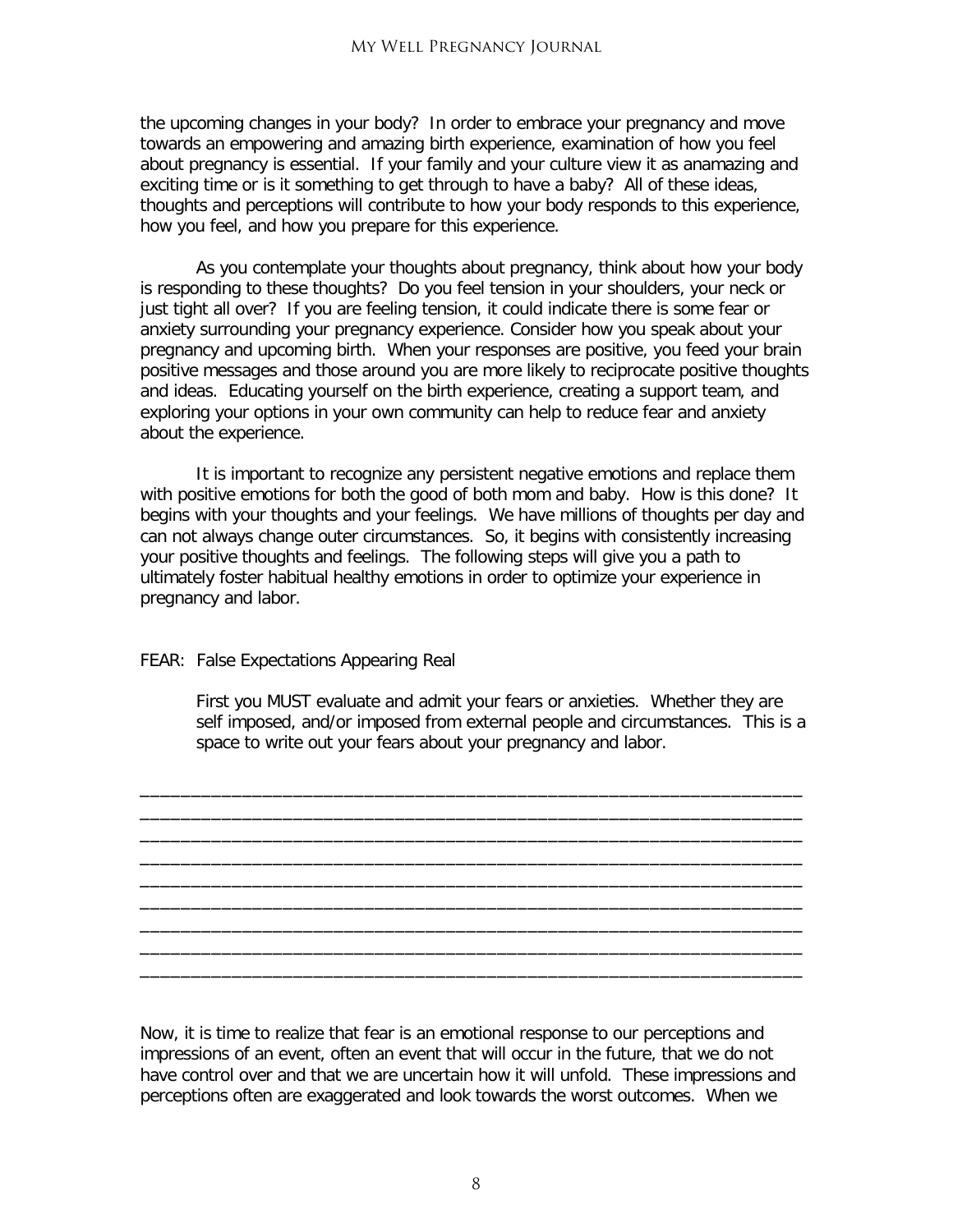continue to feed our mind negative information, it begins to process this information and we begin to attract circumstances and people into our lives that make our unwanted outcomes more likely. While we can not control all the external circumstances and people in our lives, we can control how we react to our internal thought processes and our processing of the external events around us. Learning to examine our fears, replace them with more realistic statements and affirmations, and taking action steps towards reducing our fears will allow us the opportunity to embrace the experience of pregnancy, labor, and birth.

#### **Example:**

Fear: Childbirth will be so painful and awful, I could never do it without an epidural.

Positive Thought: I am fully capable of having a natural childbirth. The sensations that I will feel during labor will allow me to work with my own body to deliver my baby into the world.

Action Steps: Out of hospital birth classes, meditation practice, hire a doula, have a water birth.

\_\_\_\_\_\_\_\_\_\_\_\_\_\_\_\_\_\_\_\_\_\_\_\_\_\_\_\_\_\_\_\_\_\_\_\_\_\_\_\_\_\_\_\_\_\_\_\_\_\_\_\_\_\_\_\_\_\_\_\_\_\_\_\_\_\_\_\_\_\_\_

\_\_\_\_\_\_\_\_\_\_\_\_\_\_\_\_\_\_\_\_\_\_\_\_\_\_\_\_\_\_\_\_\_\_\_\_\_\_\_\_\_\_\_\_\_\_\_\_\_\_\_\_\_\_\_\_\_\_\_\_\_\_\_\_\_\_\_\_\_\_\_

\_\_\_\_\_\_\_\_\_\_\_\_\_\_\_\_\_\_\_\_\_\_\_\_\_\_\_\_\_\_\_\_\_\_\_\_\_\_\_\_\_\_\_\_\_\_\_\_\_\_\_\_\_\_\_\_\_\_\_\_\_\_\_\_\_\_\_\_\_\_\_

\_\_\_\_\_\_\_\_\_\_\_\_\_\_\_\_\_\_\_\_\_\_\_\_\_\_\_\_\_\_\_\_\_\_\_\_\_\_\_\_\_\_\_\_\_\_\_\_\_\_\_\_\_\_\_\_\_\_\_\_\_\_\_\_\_\_\_\_\_\_\_

\_\_\_\_\_\_\_\_\_\_\_\_\_\_\_\_\_\_\_\_\_\_\_\_\_\_\_\_\_\_\_\_\_\_\_\_\_\_\_\_\_\_\_\_\_\_\_\_\_\_\_\_\_\_\_\_\_\_\_\_\_\_\_\_\_\_\_\_\_\_\_

\_\_\_\_\_\_\_\_\_\_\_\_\_\_\_\_\_\_\_\_\_\_\_\_\_\_\_\_\_\_\_\_\_\_\_\_\_\_\_\_\_\_\_\_\_\_\_\_\_\_\_\_\_\_\_\_\_\_\_\_\_\_\_\_\_\_\_\_\_\_\_

\_\_\_\_\_\_\_\_\_\_\_\_\_\_\_\_\_\_\_\_\_\_\_\_\_\_\_\_\_\_\_\_\_\_\_\_\_\_\_\_\_\_\_\_\_\_\_\_\_\_\_\_\_\_\_\_\_\_\_\_\_\_\_\_\_\_\_\_\_\_\_

\_\_\_\_\_\_\_\_\_\_\_\_\_\_\_\_\_\_\_\_\_\_\_\_\_\_\_\_\_\_\_\_\_\_\_\_\_\_\_\_\_\_\_\_\_\_\_\_\_\_\_\_\_\_\_\_\_\_\_

\_\_\_\_\_\_\_\_\_\_\_\_\_\_\_\_\_\_\_\_\_\_\_\_\_\_\_\_\_\_\_\_\_\_\_\_\_\_\_\_\_\_\_\_\_\_\_\_\_\_\_\_\_\_\_\_\_\_\_

\_\_\_\_\_\_\_\_\_\_\_\_\_\_\_\_\_\_\_\_\_\_\_\_\_\_\_\_\_\_\_\_\_\_\_\_\_\_\_\_\_\_\_\_\_\_\_\_\_\_\_\_\_\_\_\_\_\_\_

\_\_\_\_\_\_\_\_\_\_\_\_\_\_\_\_\_\_\_\_\_\_\_\_\_\_\_\_\_\_\_\_\_\_\_\_\_\_\_\_\_\_\_\_\_\_\_\_\_\_\_\_\_\_\_\_\_\_\_

\_\_\_\_\_\_\_\_\_\_\_\_\_\_\_\_\_\_\_\_\_\_\_\_\_\_\_\_\_\_\_\_\_\_\_\_\_\_\_\_\_\_\_\_\_\_\_\_\_\_\_\_\_\_\_\_\_\_\_

\_\_\_\_\_\_\_\_\_\_\_\_\_\_\_\_\_\_\_\_\_\_\_\_\_\_\_\_\_\_\_\_\_\_\_\_\_\_\_\_\_\_\_\_\_\_\_\_\_\_\_\_\_\_\_\_\_\_\_

\_\_\_\_\_\_\_\_\_\_\_\_\_\_\_\_\_\_\_\_\_\_\_\_\_\_\_\_\_\_\_\_\_\_\_\_\_\_\_\_\_\_\_\_\_\_\_\_\_\_\_\_\_\_\_\_\_\_\_

Fear

Positive Thought

Action Step(s)

Fear

Positive Thought

Action Step(s)

Fear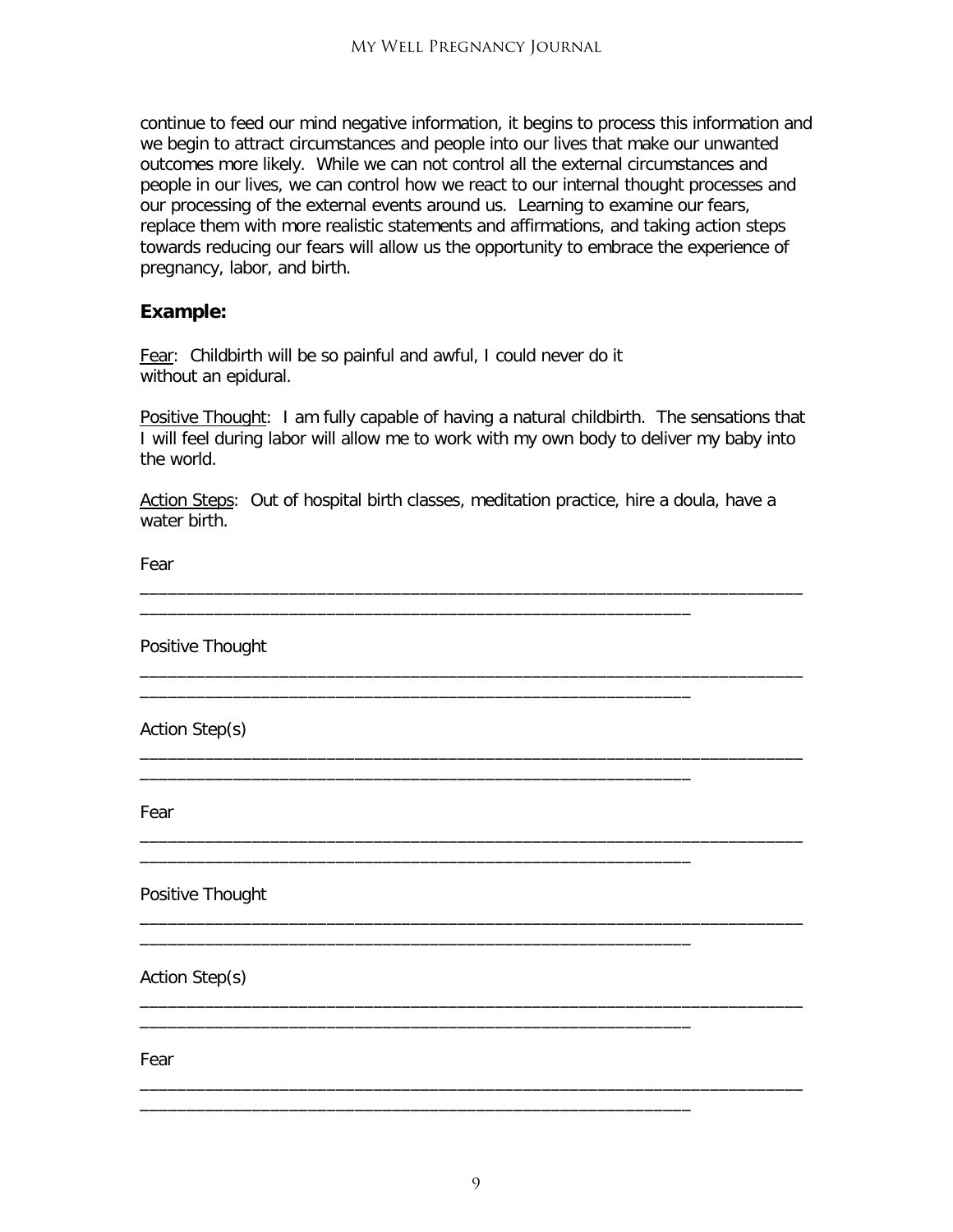#### MY WELL PREGNANCY JOURNAL

| Positive Thought |  |  |
|------------------|--|--|
|                  |  |  |
| Action Step(s)   |  |  |
|                  |  |  |
| Fear             |  |  |
|                  |  |  |
| Positive Thought |  |  |
|                  |  |  |
| Action Step(s)   |  |  |
|                  |  |  |
| Fear             |  |  |
|                  |  |  |
| Positive Thought |  |  |
|                  |  |  |
| Action Step(s)   |  |  |
|                  |  |  |
| Fear             |  |  |
| Positive Thought |  |  |
|                  |  |  |
| Action Step(s)   |  |  |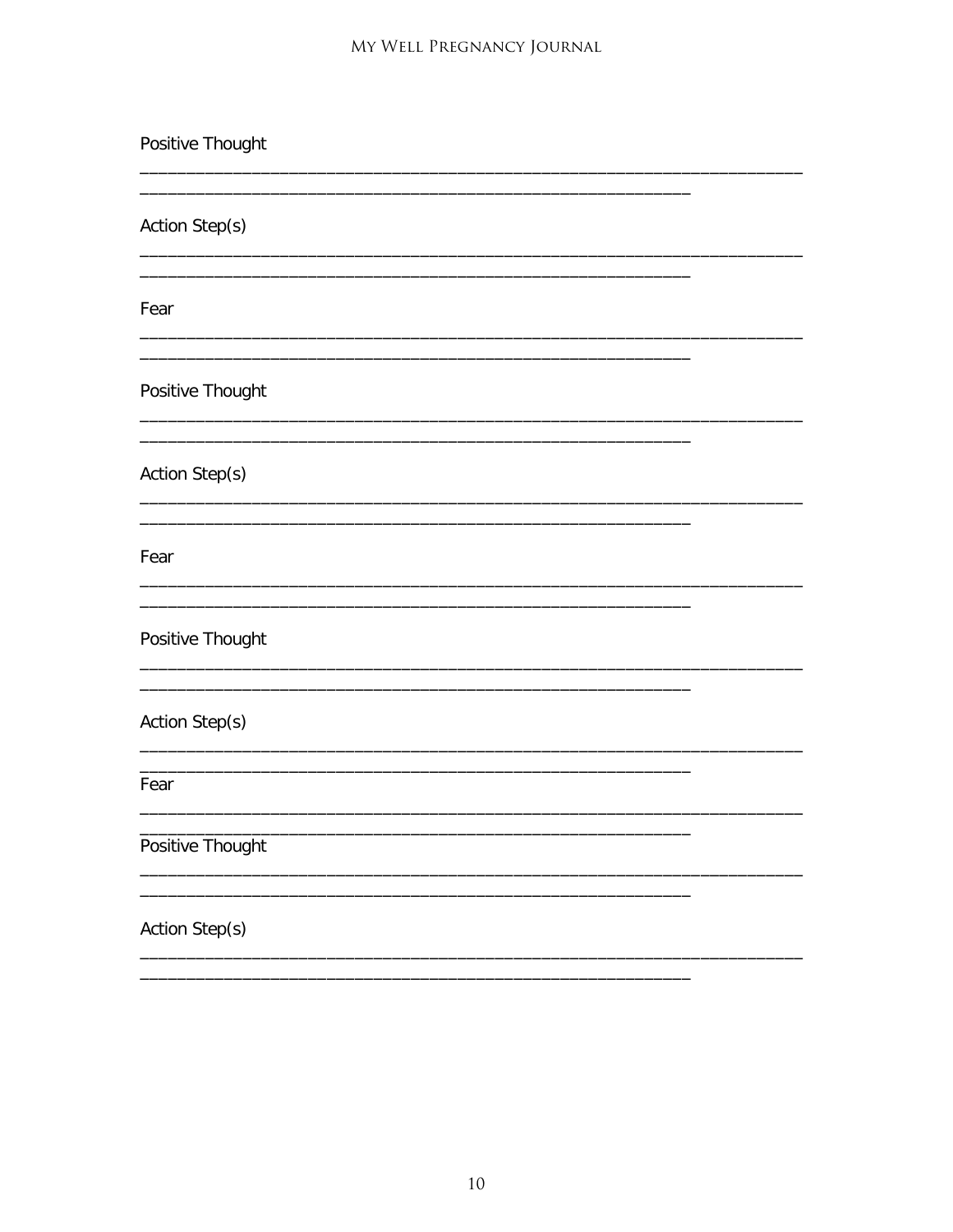#### **The 3 Essentials To a Mindful Mommy-Baby Connection J.A.M** Journaling, Affirmations, Meditation

#### **Journaling**

When we write down our feelings, thoughts, and experiences we capture the importance of life's circumstances and our reality of them. Journaling during pregnancy is like writing a book for your unborn child. You get to tell the beautiful story of your baby's first 9 months on this earth and your experience during this time. It is O.K. to be honest about your feelings and tell your story when journaling. Journaling will also let you express your thoughts and feelings that you may be holding inside. You will feel better just by writing! Journaling can be short daily entries or longer weekly or monthly entries. Journaling is for you and baby so decide what journaling program you want to take on. All you need is a blank notebook, some quiet time, and a pen.

#### **Affirmations**

What you say to yourself, out loud or internally, directly effects your emotions. What do you tell yourself throughout the day? I am a vibrant, healthy, educated, and strong pregnant woman or I am a tired, stressed out, overwhelmed, fat pregnant woman. If someone was to speak to us the way we often speak to ourselves, we would be very offended and probably not like the person in the least bit. First, stop yourself after thoughts throughout the day to see if it was self promoting or self defeating. Remember the story about the weed at the beginning of this journal, negative or selfdefeating thoughts are the weeds that can overstake our positive experience. Focus your energy on creating a positive and empowering pregnancy experience for you and your baby! Then, begin to be pro-active and re-train your words to cultivate positive emotions and a self promoting dialogue with yourself. Below are examples of positive affirmative statements that you will say DAILY, first thing in the morning, to reprogram your mind. The blank lines are for you to fill in!

I am a healthy,vibrant pregnant woman

I am deeply connected to my beautiful healthy baby

I am eating nutritious foods for the nourishment of my healthy body and baby

I am at peace

I am full of energy and can accomplish today's tasks with ease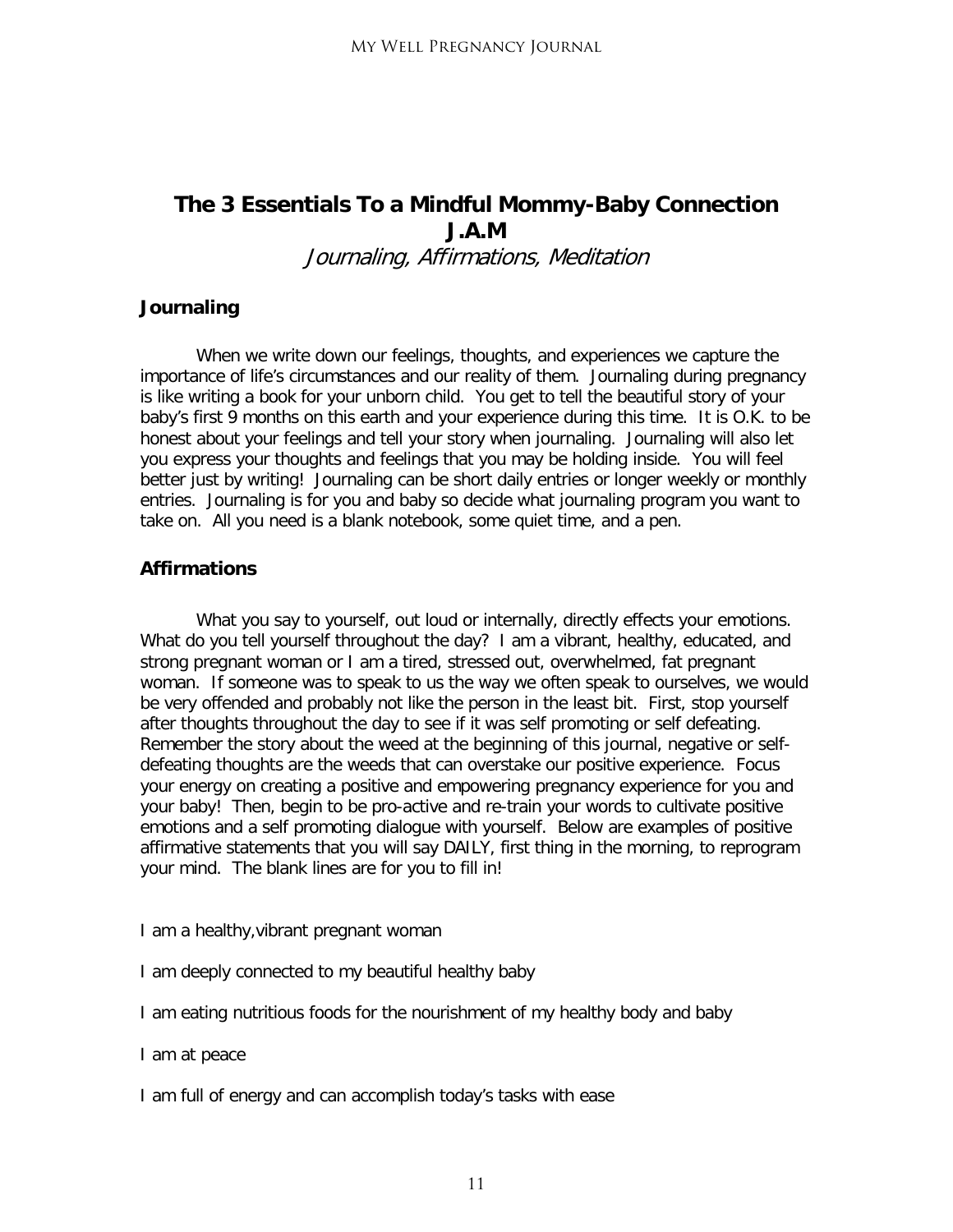My body is beautiful and I am gaining the perfect amount of healthy weight

\_\_\_\_\_\_\_\_\_\_\_\_\_\_\_\_\_\_\_\_\_\_\_\_\_\_\_\_\_\_\_\_\_\_\_\_\_\_\_\_\_\_\_\_\_\_\_\_\_\_\_\_\_

\_\_\_\_\_\_\_\_\_\_\_\_\_\_\_\_\_\_\_\_\_\_\_\_\_\_\_\_\_\_\_\_\_\_\_\_\_\_\_\_\_\_\_\_\_\_\_\_\_\_\_\_\_

\_\_\_\_\_\_\_\_\_\_\_\_\_\_\_\_\_\_\_\_\_\_\_\_\_\_\_\_\_\_\_\_\_\_\_\_\_\_\_\_\_\_\_\_\_\_\_\_\_\_\_\_\_

\_\_\_\_\_\_\_\_\_\_\_\_\_\_\_\_\_\_\_\_\_\_\_\_\_\_\_\_\_\_\_\_\_\_\_\_\_\_\_\_\_\_\_\_\_\_\_\_\_\_\_\_\_

\_\_\_\_\_\_\_\_\_\_\_\_\_\_\_\_\_\_\_\_\_\_\_\_\_\_\_\_\_\_\_\_\_\_\_\_\_\_\_\_\_\_\_\_\_\_\_\_\_\_\_\_\_

#### **Meditation**

Quieting our busy mind can be done through meditation or prayer. You may choose to do one or both during your pregnancy. The benefits of meditation are that you get to escape the stress and busyness of life and connect with your baby. Meditation is a moment for you to push everything aside, internally in your mind and externally in your world, and take time for you and baby. Your mind is a muscle, so it must be exercised. Meditation, when done consistently, is an exercise that will increase your peace, allow you to adapt to stress better, boost your energy, and allow you to connect to the spirit within you and your baby. Below are tips to your meditation practice.

- Begin with just 5 min of meditation then slowly increase it to 15 to 30 minutes
- Meditate at least 5 days a week and daily to get the most benefit from this practice
- Find a quiet place to meditate and play soft instrumental music if available (you can use the music you will listen to during labor also)
- When breathing, inhale through your nose while pushing your belly out then exhale through your mouth while pulling your belly button towards your spine. Make sure you are in a comfortable position and relaxed
- To filter out your busy thoughts, picture them as a train passing by and leaving your mind
- Your practice can consist of one or a combination of; complete mind silence, your visualizations (your ideal pregnancy & labor), & the positive thoughts & feelings you intend to feel during pregnancy & labor

Complete Mind Silence: focus on the silence between two words, an ocean view, or simply your breath

Visualization Practice: Your visualizations are the pictures of what you want to happen and experience during your pregnancy and labor. Guide your mind to see, hear, and smell the experiences you intend. The more detailed and vivid the better. Visualizations are your dreams and goals, so don't let your mind put any limits on your visualizations.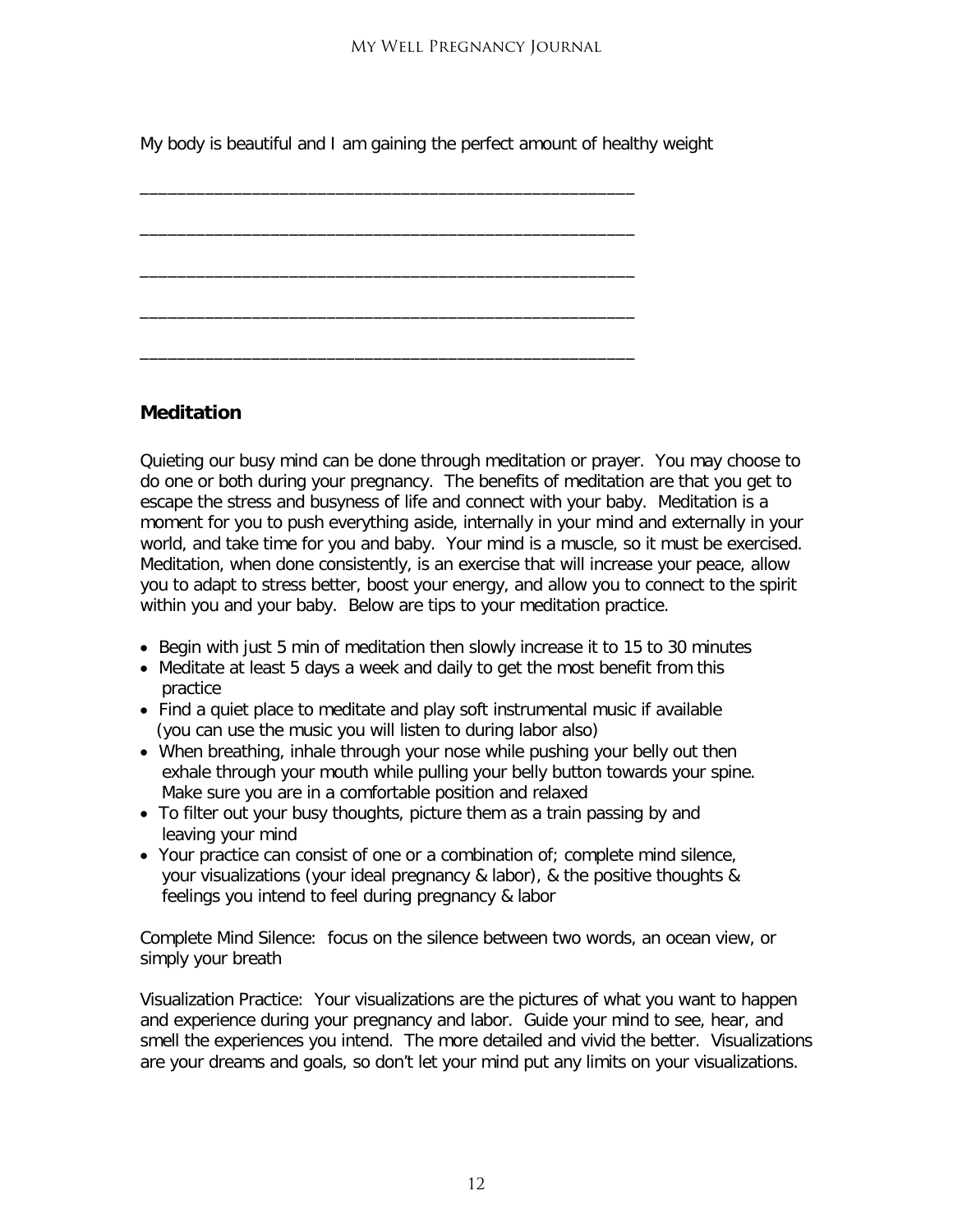## Well Body

#### <span id="page-17-0"></span>**Well Nutrition**

One of the most common phrases we say when we are expecting is, "I am eating for two now." We can view this remark in two different ways. Pregnancy can be an excuse to eat an excess of empty calories full of sugar and unhealthy fats or it can motivate a woman to consume healthy, organic, fresh whole foods that are nutrient dense and optimally nourish her and baby's body. Another common phrase "we are what we eat" applies to everything that goes into our mouths. The crucial significance of this during pregnancy is that our nutrition also applies to the health, genetic expression, and development of our unborn baby. This is why Well Nutrition is essential for every pregnant woman.

#### **Well Caloric Guidelines**

A pregnant woman's basal metabolism can increase by 25% during pregnancy. For an average woman, an increase of 300 to 500 calories is recommended. If nausea occurs during the first trimester, then the goal is to maintain a woman's normal caloric intake and then increase during the  $2^{nd}$  and  $3^{rd}$  trimester. Keep in mind that this increase in calories should be nutrient dense, healthy, and power packed with vitamins and minerals for the health of mom and baby. Every woman's caloric intake may differ depending on body mass index, activity levels, degree of nausea, and type of foods that are eaten throughout the day.

Protein calculator  $=$  Calculate your recommended protein per day and add an additional 25 grams for pregnancy

(.8 grams of protein per kilogram of body weight for a non-pregnant female) (1.2 to 1.8 grams of protein per kilogram of body weight for a woman who exercises at least 3x per week for 30 minutes)

The first trimester is the most difficult for some women to get their daily intake of optimal nutrition because of the nausea associated with the new influx of hormones. Try your best to do the following and know that by the  $2<sup>nd</sup>$  trimester it will be easier in most pregnancies.

- $\star$  Aim for your calculated minimum of high quality protein per day
- $\star$  Consume a minimum of 5 servings of raw or lightly steamed vegetables
- Use moderate to generous amounts of sea salt when preparing foods
- $\star$  Consume a minimum of 3 servings of fresh fruit (make sure to add a small protein source like almonds when consuming fruit to maintain a level blood sugar)
- Optimal carbohydrate sources; vegetables, quinoa, brown rice, red/sweet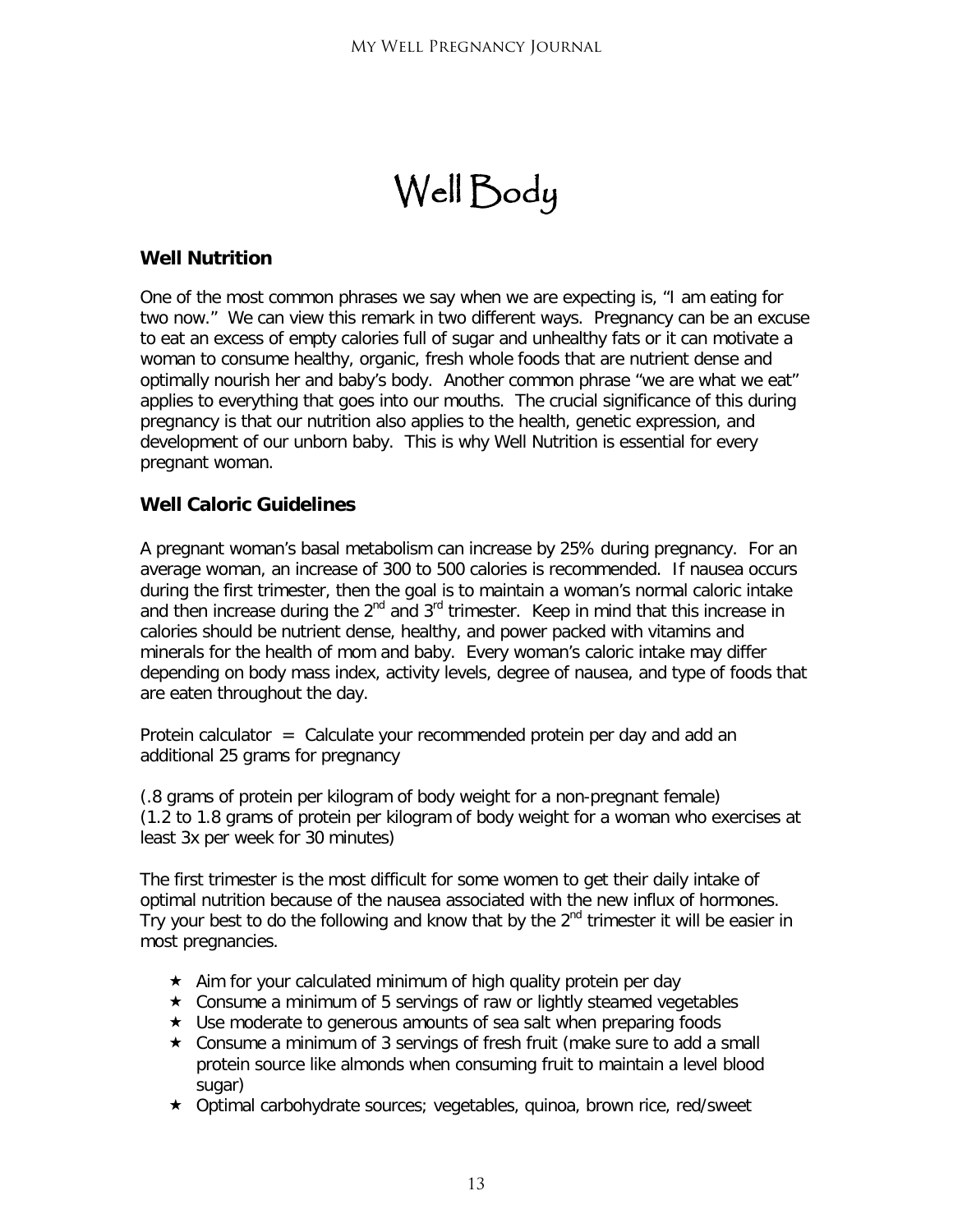potatoes (skin on), sprouted wheat, whole grain products, oats.

- Ensure you are consuming a minimum of half your body weight in ounces of water.
- $\star$  Incorporate a super smoothie that has a protein powder (rice or whey based), flax seeds, powdered greens, nuts or nut butter, raw coconut oil, and frozen fruit.

Recommended weight gain during pregnancy is 25-35 pounds if you entered pregnancy at an "average" weight, 30-35 pounds if you entered pregnancy underweight and 11-20 pounds if you are overweight when you became pregnant.

 $\checkmark$  Ask Your Health Care Provider: How much weight gain is appropriate for me during my pregnancy?

#### **Some Things to Avoid During Pregnancy**

Now that you are eating for two, it is more important than ever to make healthy food choices. You don't need to take in double the calories to nourish your baby and yourself, but you will have to make smart food choices and avoid foods that have limited or no nutritional value (sugary snacks, sodas, and chips just to name a few).

There are a few things you should avoid in pregnancy:

- 1. Avoid alcohol for the entire nine months. Alcohol has been associated with Fetal Alcohol Syndrome (FAS) which can have permanent and long-term effects on your baby. http://www.ncbi.nlm.nih.gov/pubmedhealth/PMH0001909/
- 2. Certain types of fish may contain high levels of mercury. It is recommended that you avoid shark, king mackerel, tilefish and swordfish during pregnancy. Limit your servings of any type of fish to 12 ounces per week. http://www.fda.gov/food/resourcesforyou/consumers/ucm110591.htm
- 3. Deli meats, soft cheeses (like brie or camber) and hotdogs may contain bacteria know as listeria which could be harmful to you and your unborn baby. Cooking hotdogs and deli meats to steaming hot will kill the bacteria and make it safe to eat. http://www.fda.gov/Food/ResourcesForYou/HealthEducators/ucm083 320.htm
- 4. Avoid raw fish such as sushi, sashimi, or cerviche or undercooked meat and poultry. These items may contain bacteria that could harm you and your unborn baby.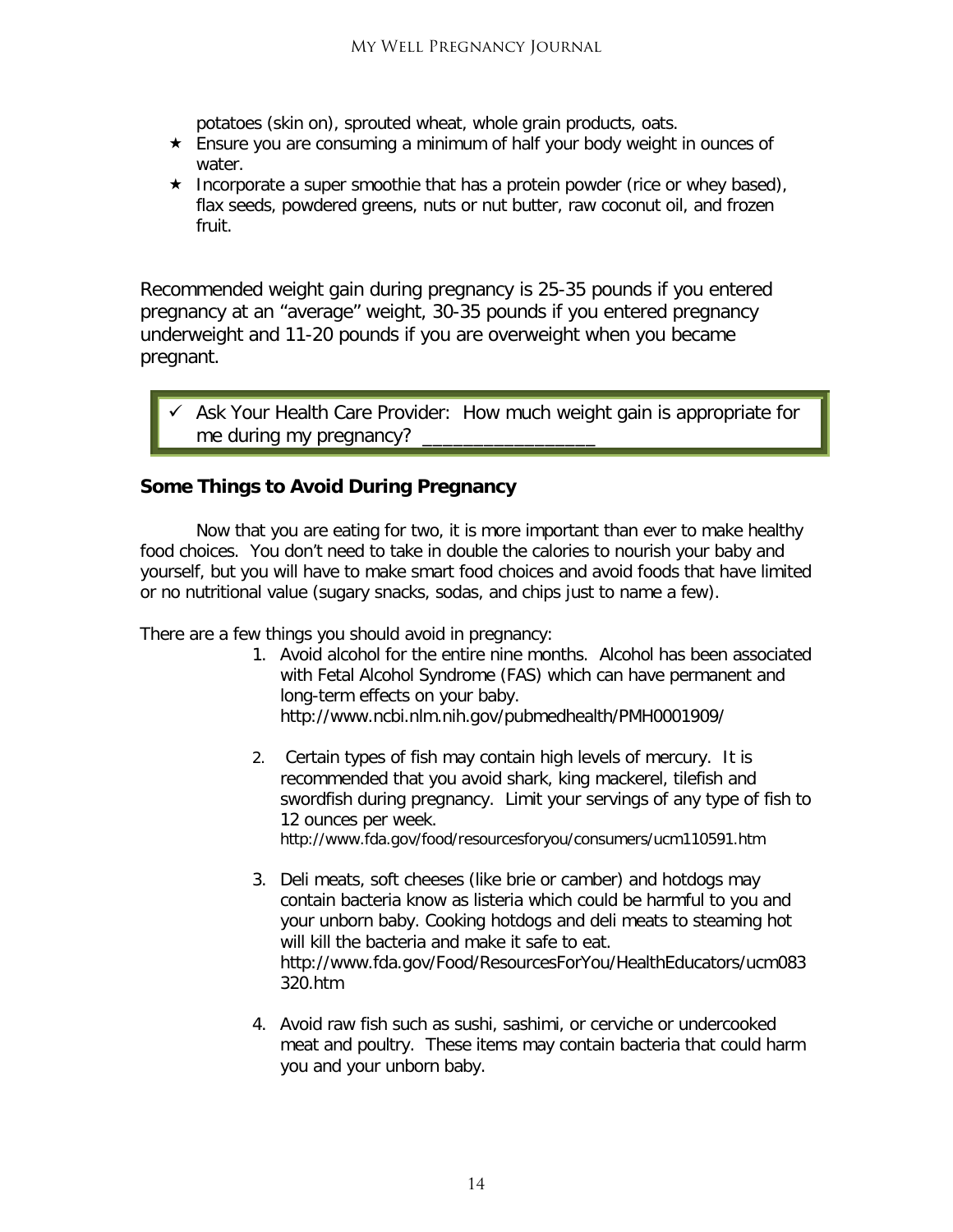- 5. Limit your caffeine intake. In early pregnancy, large amounts of caffeine have been associated with increased miscarriages. Caffeine is found in tea, chocolate, coffee and soda. Try replacing caffeinated beverages with decaffeinated versions or try flavored or sparkling waters to help hydrate your body. http://www.marchofdimes.com/pregnancy/nutrition\_caffeine.html
- 6. If you crave non-food items such as baking soda, corn starch, or clay, talk to your health care provider. These cravings could indicate a mineral deficiency.
- Ask Your Healthcare Provider: If you are smoking and want to quit, what programs are available for smoking cessation for pregnant moms? Do you suggest nicotine patches?
- \_\_\_\_\_\_\_\_\_\_\_\_\_\_\_\_\_\_\_\_\_\_\_\_\_\_\_\_\_\_\_\_\_\_\_\_\_\_\_\_\_\_\_\_\_\_\_\_\_\_\_\_\_\_\_\_\_\_  $\checkmark$  Ask Your Healthcare Provider: If you experience challenges with abusing alcohol or drugs, what programs are available in our community to help me quit using these substances?

\_\_\_\_\_\_\_\_\_\_\_\_\_\_\_\_\_\_\_\_\_\_\_\_\_\_\_\_\_\_\_\_\_\_\_\_\_\_\_\_\_\_\_\_\_\_\_\_\_\_\_\_\_\_\_\_\_\_ \_\_\_\_\_\_\_\_\_\_\_\_\_\_\_\_\_\_\_\_\_\_\_\_\_\_\_\_\_\_\_\_\_\_\_\_\_\_\_\_\_\_\_\_\_\_\_\_\_\_\_\_\_\_\_\_\_\_

\_\_\_\_\_\_\_\_\_\_\_\_\_\_\_\_\_\_\_\_\_\_\_\_\_\_\_\_\_\_\_\_\_\_\_\_\_\_\_\_\_\_\_\_\_\_\_\_\_\_\_\_\_\_\_\_\_\_

#### **Nourishing Your Body & Your Baby**

Now, let's talk about some ways to help you have a healthy and nourishing pregnancy for your baby and your body:

- 1. Eat breakfast every morning. If you are experiencing morning sickness, try some crackers or whole wheat toast before you get out of bed in the morning. Eat the rest of your breakfast later when you feel less nauseated.
- 2. Eat high-fiber foods. Constipation is a common symptom of pregnancy and can be prevented by eating whole-grain cereals, fruits, vegetables, whole wheat breads, beans, and brown rice. You can even add a fiber supplement into your morning smoothie. Increase your water at least another 8-12 ounces with the increase in dietary fiber.
- 3. Keep healthy snacks on hand. Included is a list of 20 healthy and easy to keep on hand snacks.
- 4. Ensure that every snack and meal is glycemicly balanced. Meaning it includes a protein and carbohydrate (vegetarian or animal based). All snacks listed below are glycemicaly balanced.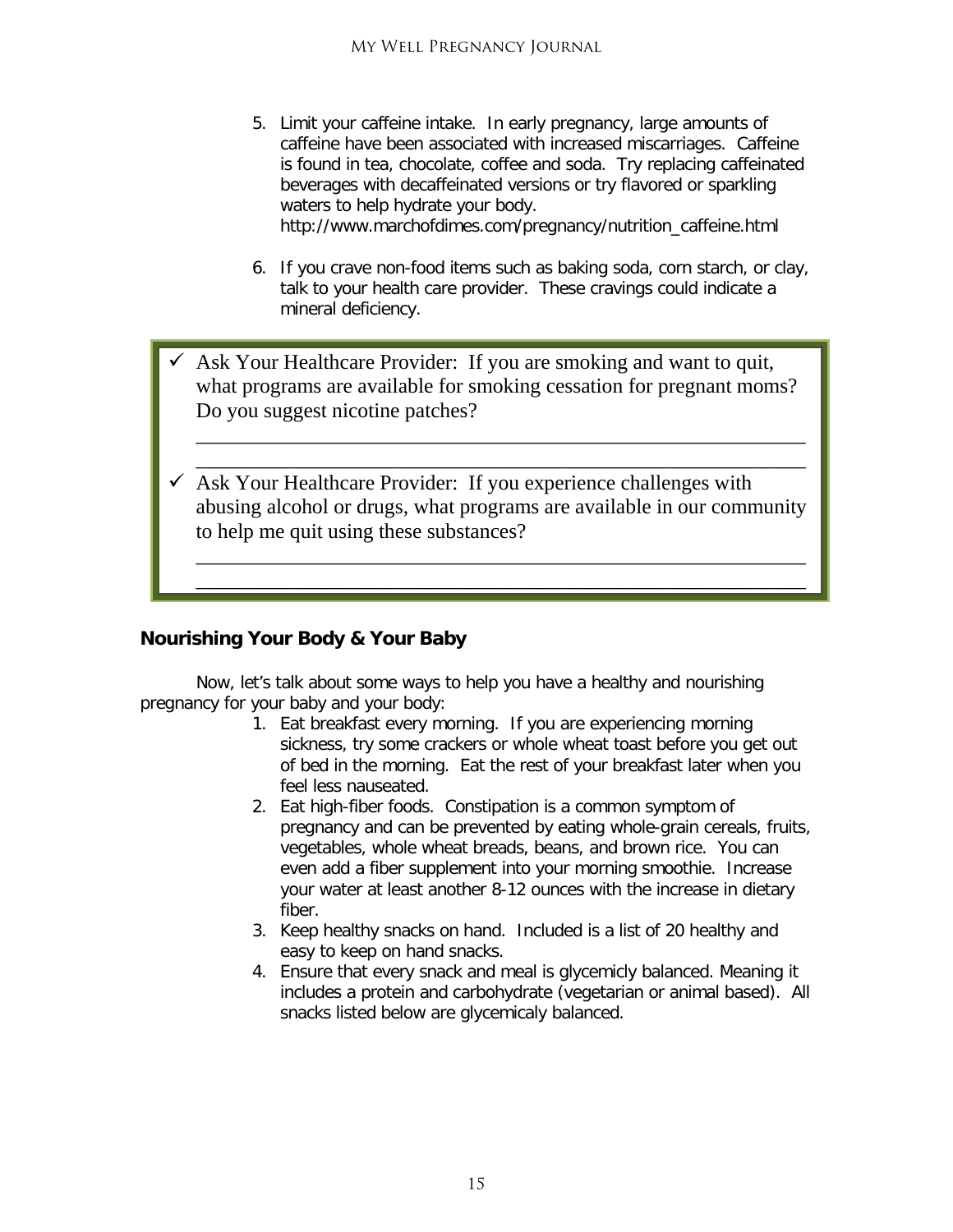#### **20 Well Pregnancy Snacks for the Pregnant Mom**

Pregnant or breastfeeding moms are hungry and busy which often leads them to eat processed, easy to grab foods that are not ideal choices. Moms and babies benefit from healthy and nutritious snacks and it's actually not as hard as it might seem. With a little bit of planning, you can have healthy snacks at home or on the go!

- 1. Apples and Peanut Butter or Raw Almond Butter. Slice and core apples using a corer and slicer tool. Soak the slices in Ascorbic Acid (I use an Emergen-C packet) to help reduce oxidation and browning of your apple slices. Peanut butter can be purchased in to go packs or you can put a small amount of peanut butter in a plastic container.
- 2. Any Fruit and Nuts. Almonds, Cashews, Walnuts, and Sunflower Seeds are all great choices. Getting a nut in its "raw" form versus roasted offers more health benefits.
- 3. Rice Cakes or Rice Crackers with a Nut butter & Carob chips (chocolate chips) sprinkled on top. Rice products are a great gluten free option.
- 4. Tortilla Chips with Guacamole and a portion of Beef or Chicken
- 5. Pita Crackers with Hummus
- 6. Hard-boiled Eggs and a piece of Fruit
- 7. Cottage Cheese with Pineapple or Strawberries
- 8. Smoothies-- Mixed Berries, Avocado/Banana and Honey, and Blueberries are great! If you've never made a smoothie, the most basic recipe is: frozen fruit, yogurt, milk and sweetener mixed thoroughly in a blender. You can add protein powder, if desired.
- 9. Tuna Fish Sandwich on Whole Wheat bread with Fresh Lettuce or Spinach
- 10. Raw Veggies of Choice with 3-4 Turkey Slices
- 11. Kashi Go Lean Cereal
- 12. Steamed Edamame with Sea Salt
- 13. Turkey Hot Dog (nitrate free) with a veggie
- 14. Trail Mix: Your Favorite Nuts, Dried Fruit and Carob Chips
- 15. Nut Butter & Natural Jelly on Whole Wheat or Sprouted Bread (offers more protein)
- 16. Greek Yogurt (offers more protein) and Granola
- 17. Cliff or Luna Protein Bar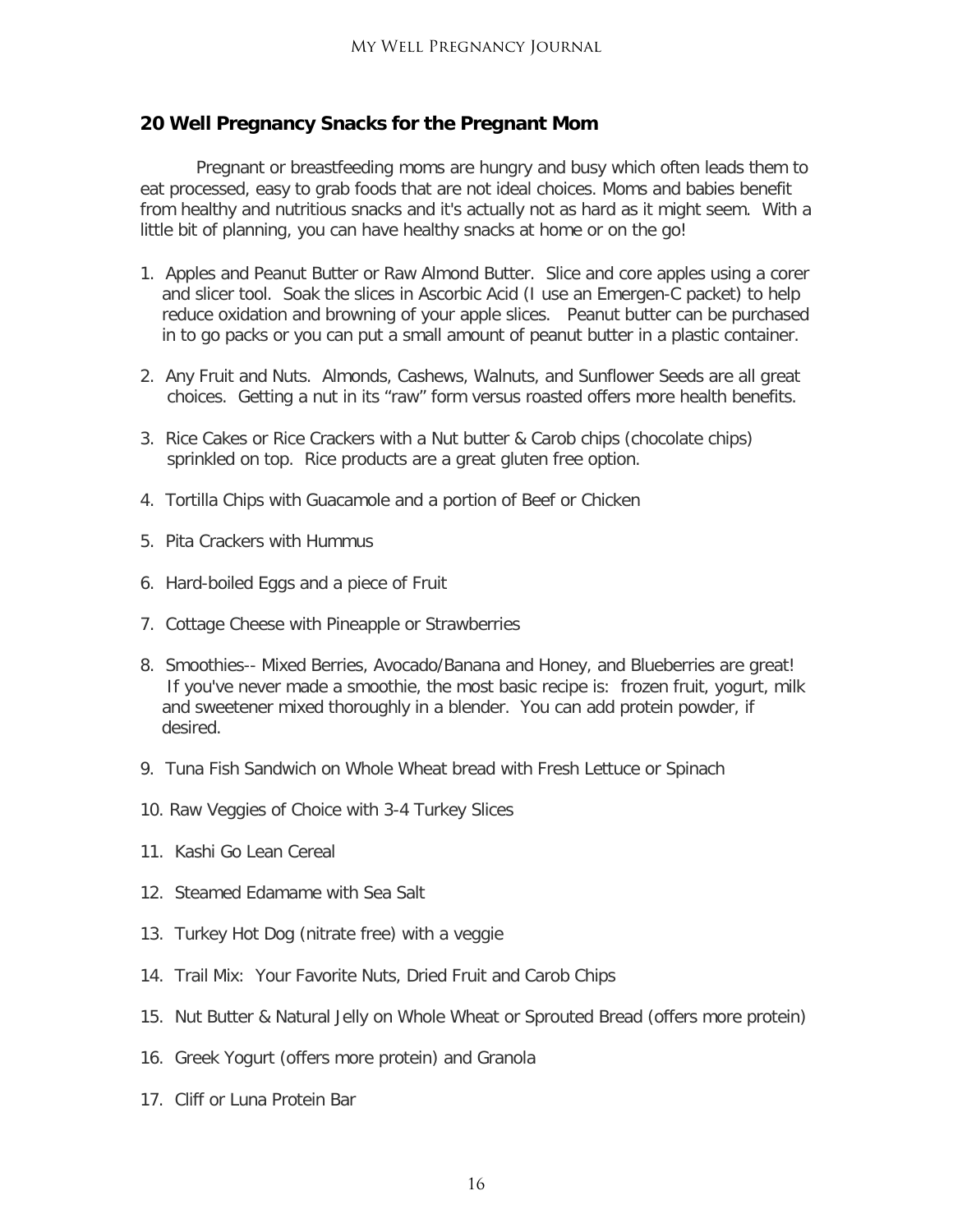- 18. Whole Wheat or Gluten Free Waffle with Turkey Bacon
- 19. Lettuce Wrap with Chicken, Red Peppers, & Mayo with Cracker of choice on the side
- 20. Hot Oatmeal with a tablespoon of almond butter, cinnamon, and teaspoon of honey or agave mixed in.

There you go! Yummy and easy snacks for you and your baby.

#### **Pre-Natal Vitamins**

- $\star$  Your prenatal may contain a form of iron that is constipating therefore you can opt to get an iron free version and supplement with chlorophyll if your blood tests show any signs of anemia.
- Metagenics Prenatal Vitamins contain a natural source of iron that in most cases does not cause constipation
- \* Ensure your prenatal contains 1500 mg of purity certified, marine source, EPA/DHA & choline for proper and optimal neurological development of baby
- Ensure your prenatal contains magnesium (preferably magnesium glycinate) to prevent leg cramping

 Ask Your Healthcare Provider: Do you recommend iron supplements above what is in a prenatal vitamin?

\_\_\_\_\_\_\_\_\_\_\_\_\_\_\_\_\_\_\_\_\_\_\_\_\_\_\_\_\_\_\_\_\_\_\_\_\_\_\_\_\_\_\_\_\_\_\_\_\_\_\_\_\_\_\_\_\_\_\_

#### Nutrition Goals:

1. Take a prenatal vitamin supplement every day. Ask your health care provider if additional supplementation is recommended based on your health history and prenatal testing.

|    | 2. $\qquad \qquad$ |  |
|----|--------------------|--|
|    |                    |  |
| 3. |                    |  |
|    |                    |  |
|    |                    |  |
| 4. |                    |  |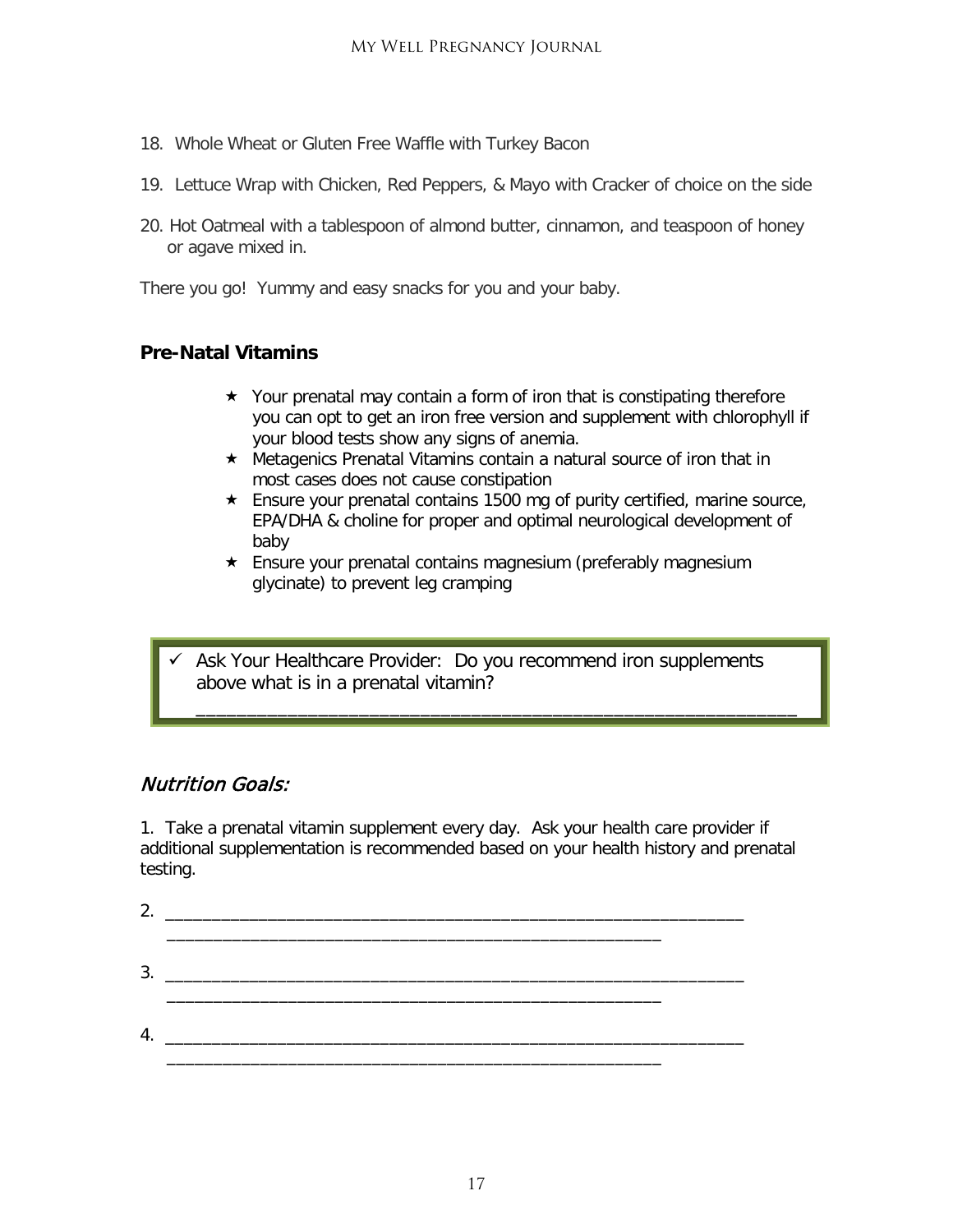| ∽<br>J. |  |
|---------|--|
|         |  |
| r       |  |
|         |  |

#### **Well Exercise**

Movement is the key to a healthy body and mind. Exercise during pregnancy is a foundation for energy, healthy weight gain, stress reduction, decreased labor time, improvement in overall mood, a speedier recovery, and overall health. Once again, pregnancy can become an excuse to not exercise or it can be a motivator to stay healthy and fit. What does have to be taken into consideration for every pregnant woman is proper exercises and modifications.

It is beneficial for mother and baby that you continue your exercise program if you are already doing so. If you have not had any form of regular exercise in your daily routine then it is safe to add a walking routine and/or prenatal yoga classes. Prenatal yoga is an excellent opportunity to develop your mind and your body for the experience of pregnancy. Prenatal yoga instructors help guide through positive physical positions as well as positive affirmations and expectations about your pregnancy and birth. Most communities have prenatal yoga classes and these can be found through an internet search, calling local yoga studios or talking to your health care provider.

Listen to your body. Especially in the first trimester you may cut down on the amount or time of your exercise routine if already on a moderate to high intensity program. You may also need to bring down the intensity of your cardiovascular or weight training program. As your energy increases again in the second trimester you may slightly increase your frequency or intensity, but you do want to ensure you do the proper modifications during yoga and weight training.

 Ask Your Health Care Provider: Knowing my health history, what types of exercise activities do you consider appropriate for me?

\_\_\_\_\_\_\_\_\_\_\_\_\_\_\_\_\_\_\_\_\_\_\_\_\_\_\_\_\_\_\_\_\_\_\_\_\_\_\_\_\_\_\_\_\_\_\_\_\_\_\_\_\_\_\_\_\_\_\_\_ \_\_\_\_\_\_\_\_\_\_\_\_\_\_\_\_\_\_\_\_\_\_\_\_\_\_\_\_\_\_\_\_\_\_\_\_\_\_\_\_\_\_\_\_\_\_\_\_\_\_\_\_\_\_\_\_\_\_\_\_

\_\_\_\_\_\_\_\_\_\_\_\_\_\_\_\_\_\_\_\_\_\_\_\_\_\_\_\_\_\_\_\_\_\_\_\_\_\_\_\_\_\_\_\_\_\_\_\_\_\_\_\_\_\_\_\_\_\_\_\_ \_\_\_\_\_\_\_\_\_\_\_\_\_\_\_\_\_\_\_\_\_\_\_\_\_\_\_\_\_\_\_\_\_\_\_\_\_\_\_\_\_\_\_\_\_\_\_\_\_\_\_\_\_\_\_\_\_\_\_\_

 Ask Your Health Care Provider: At this point in my pregnancy, are there any restrictions on my activities?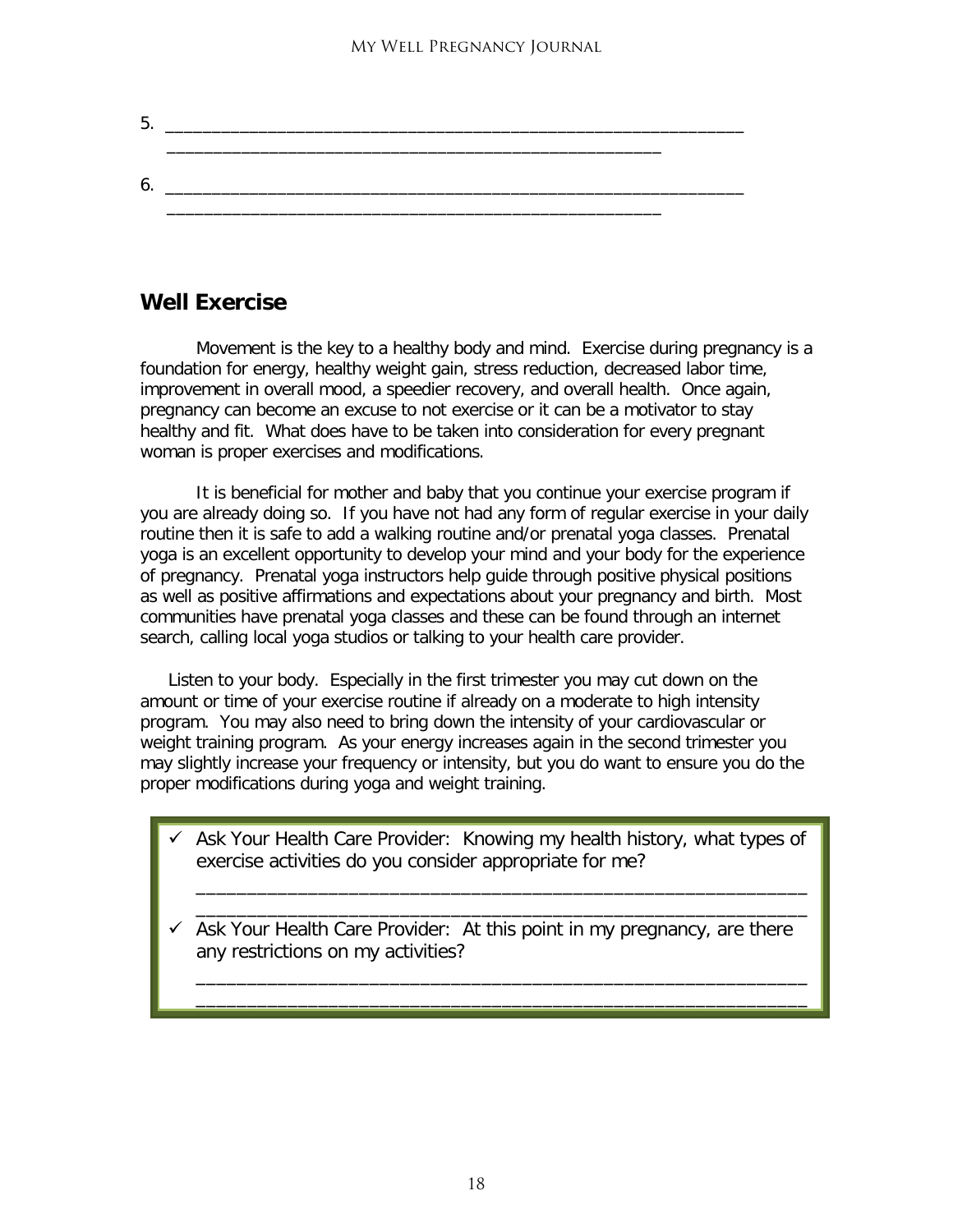#### **Well Pregnancy Exercises**

The following are exercises that are optimal and safe to perform throughout your pregnancy. These exercises will promote strength and balance while ultimately helping your body to prepare for a faster, easier labor. The exercises shown below can be done throughout each trimester. Please follow the exercise program outlined for you in the next section. If any exercise causes pain or discomfort stop that exercise immediately and seek your healthcare provider's advice and evaluation. Perform 8-12 repetitions of each exercise. With each exercise be sure to only contract the major muscle group the exercise is working and breathe with each repetition.

#### **Legs**

#### Modified Ball Squat

Place a medium to large exercise ball behind your lower back and place it against a wall so that it supports your body. Get in a squat position, walk you feet out so that when you squat, your knees do not extend past your toes when lowering your body. Place your hands on your hips and lower your body, counting to four. Squeeze your muscles when you have lowered your body, exhale and lift your body into an upright position.

#### Walking Plie' Squat

Start with your feet together and toes pointed out. Place your hands on your hips or hold them straight out at shoulder level. Take a big step out with your right leg, both feet turned out, and perform a plie' squat. Raise your body, exhale and step your feet back together, with feet turned out. Squat 8x to the right and 8x to the left.

#### Reverse Lunge

Stand facing forward, feet pointing straight ahead. Step one foot back into a rear lunge, lower your body until your back knee is about 6 inches above the floor. Most of your weight should be in your forward heel. As you raise your body back up, bring your leg up to meet your forward foot. Repeat on the same side then perform on the other side (very important tip in preventing balance problems).

If you feel your balance suffers at any point, stop performing the exercise.

#### Advanced Reverse Lunge Cross Behind

Stand facing forward, feet pointing straight ahead. Step one foot back diagonally behind your forward leg. Lower your body until your back knee is about 6 inches above the floor. Most of your weight should be in your forward heel. As you raise your body back up, bring your leg up to meet your forward foot. Repeat on the same side then perform on the other side (very important tip in preventing balance problems).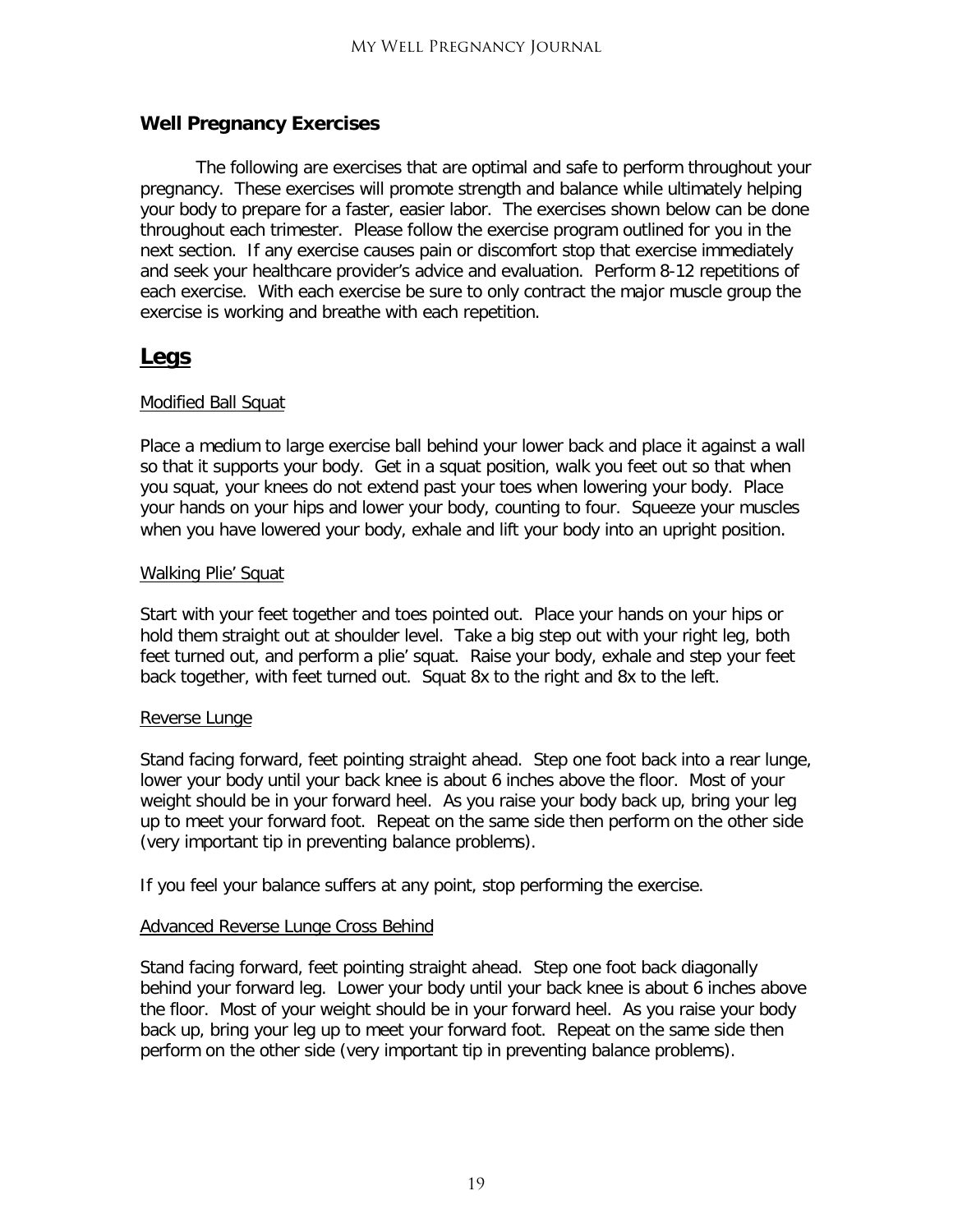#### **Kickbacks**

Hold onto a chair with both hands. Walk your feet back so that you are slightly leaning forward and supporting your body weight on the chair. Place your body weight into your left foot and draw your right knee slightly up and forward. Squeeze your glute muscles and kick your right heel back and slightly up. Slowly draw your knee back into its starting position. Repeat, then switch legs.

Squeeze your glute muscles with every repetition.

#### Side lying Leg Abduction (with or without ball)

Lay on your right side with your left arm in front of you on the floor keeping your body weight as centered as possible and your right arm supporting your head. Raise your left leg, keeping a slight bend in your knee directly up, then lower your leg back down.

For an advanced movement, lay on your side on a medium exercise ball so that your lower arm supports your body from rolling off the ball. Keep your head in line with your spine, place your top arm on your hip. Raise and lower your top leg while you place weight onto the edge of your foot that is in contact with the floor to maintain your balance.

#### Ball Bridge

Sit on your exercise ball and roll yourself down so that your head and the tops of your shoulders are supported by the ball. Your feet should be planted on the ground about 1-2 feet from the ball (your ankles should be under your knees). Lower your butt about 3-6 inches above the floor, letting the ball roll with your upper body as it raises up (never loosing contact). Then raise your rear back up to starting position, squeezing your glutes the entire time.

#### Hamstring Curl

Lay on your back with your legs straight and resting on the ball at ankle level. Place weight into your ankles that are in contact with the ball and raise your lower body off the ground to an engaged but comfortable level. While holding this position, curl the ball with your legs towards your glutes then roll it back out with your legs to the starting position, never lowering your body.

\*Stop if you feel any back pain or you can not maintain an elevated position with your lower body.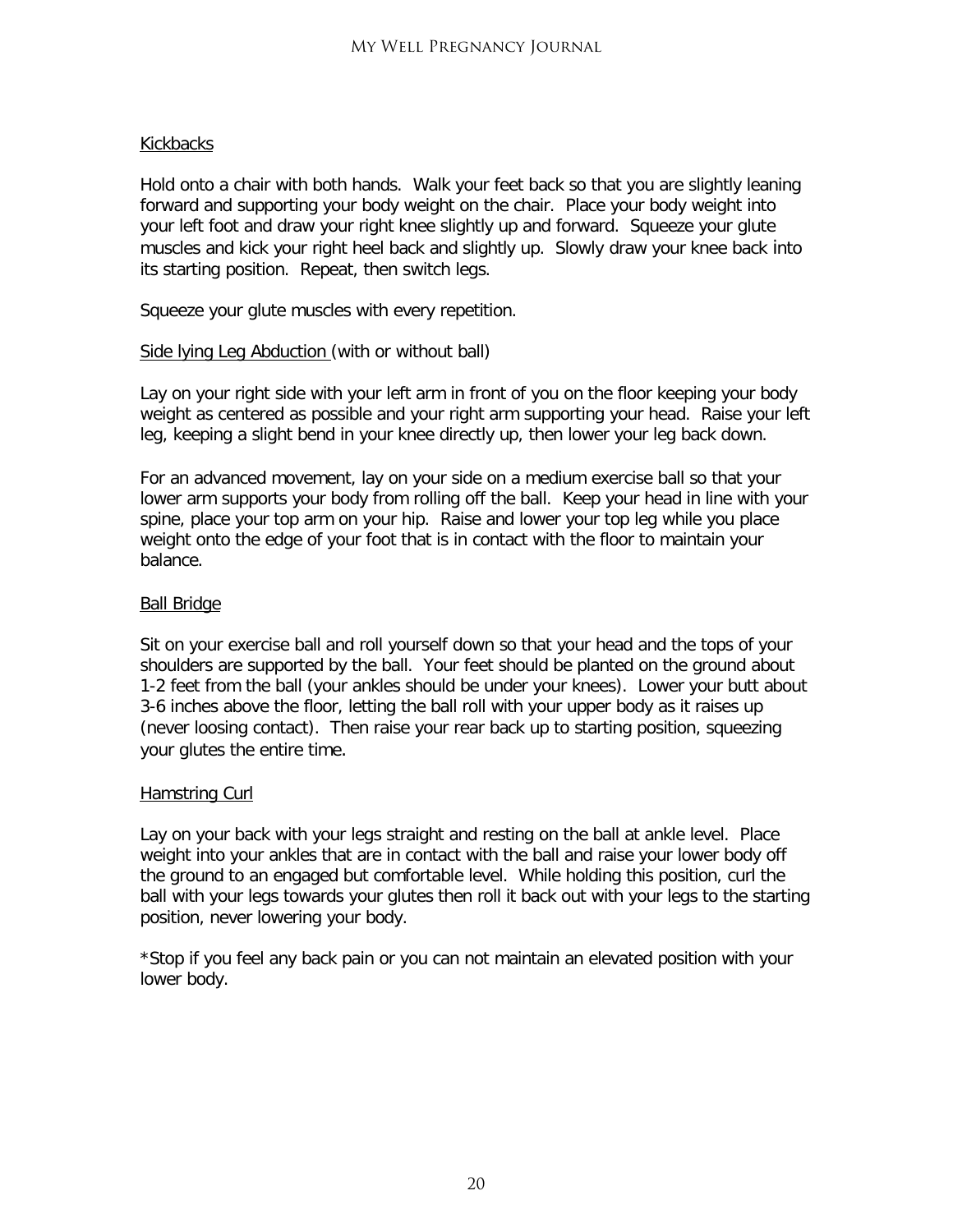**Arms** - use the weight of your choice (2, 5, 10, or 15 pound dumbbells)

#### Chest Press & Chest Fly

Sit on your ball with your weights in hands. Roll your self down so that your head and shoulders are supported on the ball and your feet are firmly planted, with ankles under your knees. Take your arms straight up overhead, hands facing each other, then keeping your arms straight, lower your arms out to the side until you are even with your shoulders. Next perform chest press by turning your palms out facing away from you with arm bent and elbows at shoulder level. Press straight up then lower back to starting position.

Keep your lower body level and elevated during these exercises. The ball prevents you from lying on your back and engages your gluteal muscles.

#### Rear Shoulder Raises

Sit on your ball with weights in each hand. Spread your legs wide enough so that you can fit your belly in between your legs when bending forward from the waist. Lean forward and place your hands with your weights on the outsides of your feet. Raise your weights up, out to the side, and back while contracting the rear part of your shoulders and between your shoulder blades.

Only lean forward to your comfort level and make sure to keep your head in line with your spine and not looking down or too far up.

#### Bicep Curls & Bicep Raises

Stand with your weights in hand. Keep your elbows into your sides and turn your palms up. Curl your weights towards your shoulder then lower slowly.

To perform bicep raises, assume the same position and raise your arms up and out to shoulder level, palms out, then return to starting position.

You may sit on your ball for this exercise. If you stand, be sure not to let your lower back arch to accommodate the exercise.

#### **Combined Upper & Lower Body**

#### Cross Body Strength

Get down on your mat onto all fours. Keep your wrists under your shoulders and your knees under your hips. Extend your right leg out into a straight position so that it is level with your body. Hold in that position while you extend your left arm out and slightly to your left side. Hold for a count of 2, return to beginning position and repeat.

To increase the intensity of this exercise you can hold a 1-2 pound weight in your hand.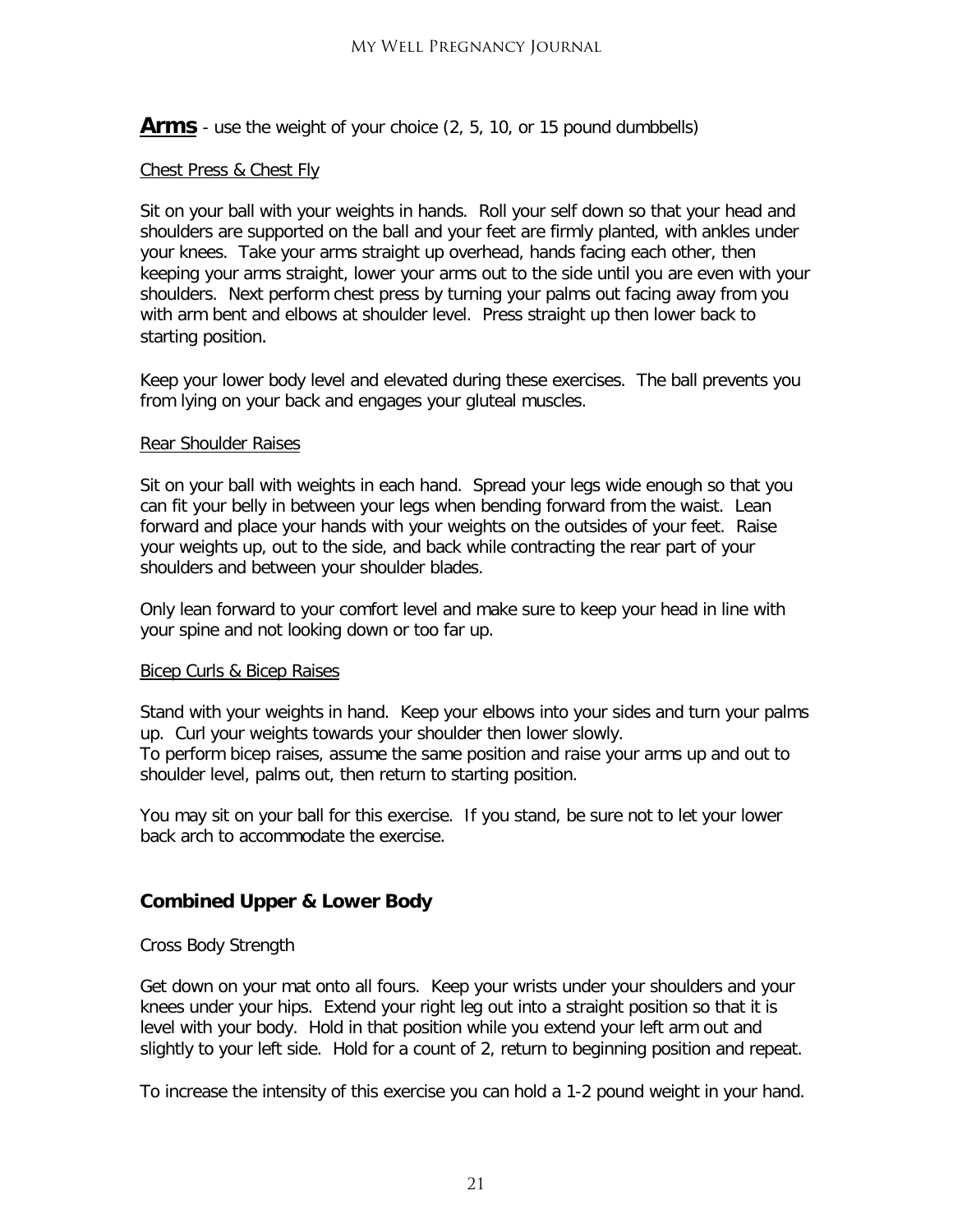Keep your head level with your spine and avoid letting your body lean to one side. Keep your body centered and stop if you lose your balance.

#### Good Mornings

Place the exercise ball in front of you on the floor. Spread your feet wider than hip width apart to get ready for squats. Keeping your head and chest up, lower your upper body until you can get both of your hands around the ball. Raise your body back up while lifting the ball up with straight arms to shoulder level. Lower your body and your ball. When your ball touches the floor you are ready for another repetition.

Do not lift the ball above your head and when squatting push your rear back like you are going to sit in a chair.

#### **Exercise Modifications**

#### \*These should continue throughout the third trimester\*

- $\triangleright$  Avoid any twisting motions (twisting the torso relative to the hips)
- $\triangleright$  Avoid raising straight up from lying on your back, instead roll to your side and push yourself up with your upper body
- $\triangleright$  Do not lift any weights overhead such as shoulder presses
- $\triangleright$  Do not hold your breath with any exercise or perform an exercise at an intensity that causes you to become dizzy or light headed
- $\triangleright$  During any weight training make sure to tilt your pelvis posterior (toward your spine), as to avoid putting increased pressure on the joints of your lower back, as your posture (the sway in your lower spine) changes to adapt to the growth of the baby
- $\triangleright$  If or when your form is compromised during weight training at any point decrease the amount of weight or decrease the amount of repetitions
- $\triangleright$  You may continue any forms of exercise that you performed in the first trimester as long as they do not apply to the modifications listed above, you do not have any new health problems, joint problems, or your form is not compromised.
- $\triangleright$  For squats, switch to using a medium size exercise ball behind your back with the ball against a wall. Let the ball roll up your back while against the wall as you lower your body during a squat. Remember to keep your knees over your ankles not letting them extend past your toes. Choose a wide stance or even plie' position, and exhale as you raise your body up with good posture.
- $\triangleright$  During the later stages of the second trimester, and for others the mid stages of the third trimester, do not be discouraged if you need to decrease the time of your cardiovascular training, decrease the number of days of formal exercise, or decrease the intensity of your weight training because your blood oxygen is being more heavily utilized by your baby.
- $\triangleright$  Stop any exercise that causes pulling or pain in your back, pelvis, or groin (round ligament) area.
- $\triangleright$  It is best to avoid any plyometric exercises at this point (squat jumps are one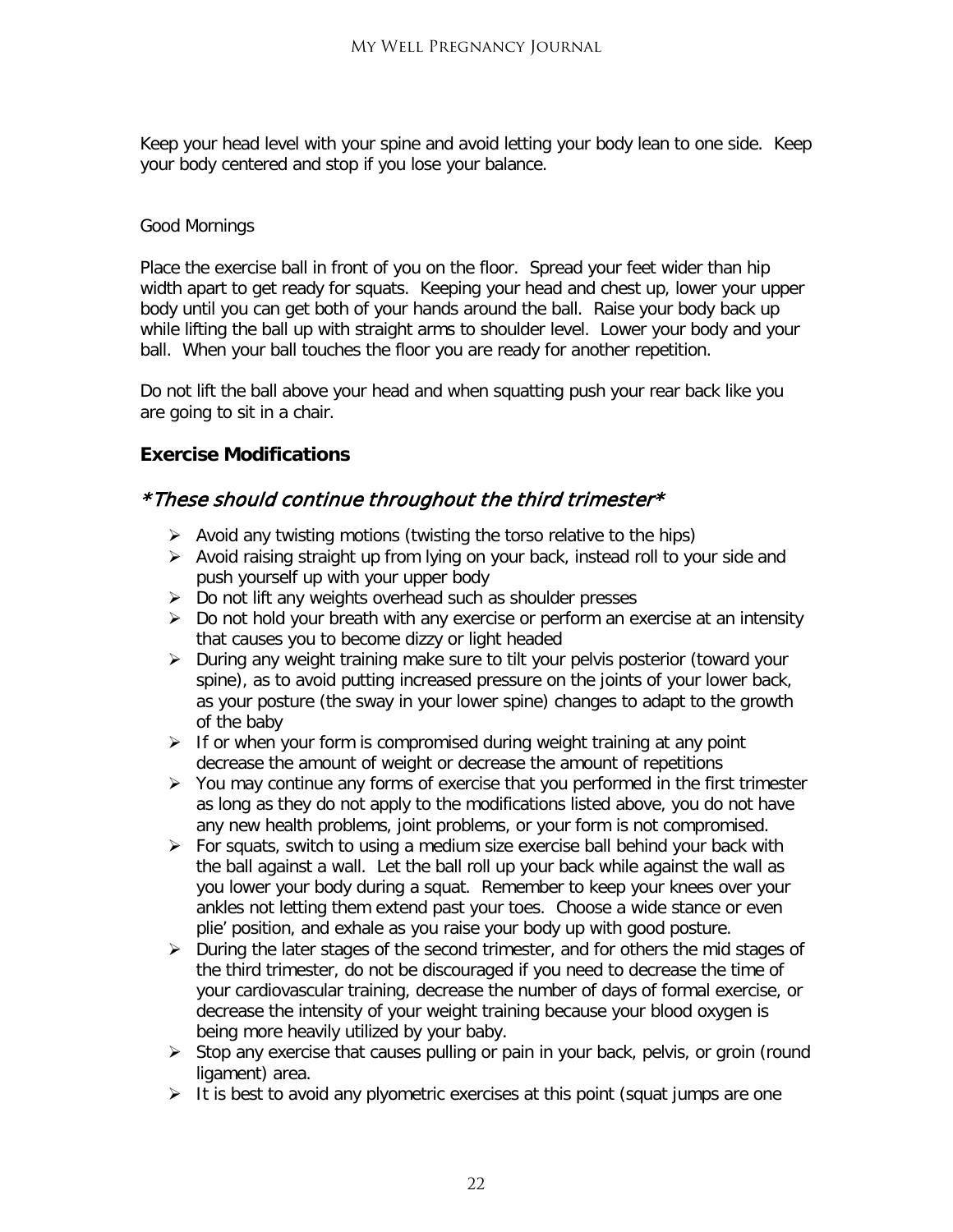example).

#### **Well Pregnancy Exercise Program**

- $\star$  Aim for 3 5 days of exercise per week
- $\star$  Perform the following per 7 day cycle
	- \* 2 cardiovascular training days
	- \* 2 strength training days (1 upper 1 lower or 2 full body)
	- \* 1 yoga class or yoga DVD
- \* On days that you consider a day off from your exercise program, light activity is still beneficial.

 Example: 10 minutes of yoga poses and stretching, a walk through the neighborhood with your family or even heavy cleaning.

#### Fitness Goals:

| ,我们也不能会有什么。""我们的人,我们也不能会有什么?""我们的人,我们也不能会有什么?""我们的人,我们也不能会有什么?""我们的人,我们也不能会有什么?"" |  |
|-----------------------------------------------------------------------------------|--|
|                                                                                   |  |
|                                                                                   |  |
|                                                                                   |  |
|                                                                                   |  |
|                                                                                   |  |
|                                                                                   |  |
|                                                                                   |  |
|                                                                                   |  |

#### **Body Balance**

The physical body requires three essential ingredients to be at its optimal state. They are; physical fitness, optimal nutrition, and a balanced spine and nervous system. Particular to a pregnant woman is the balance of her spine and pelvis. Because the uterus is anchored to the pelvis by ligaments, the alignment of the pelvis directly affects the tone of the uterus and position of baby in-utero. Pelvic balance also directly impacts a pregnant woman's lower back and hips. It is not normal, but common, for pregnant women to experience persistent lower back pain, leg pain, sciatica, and even neck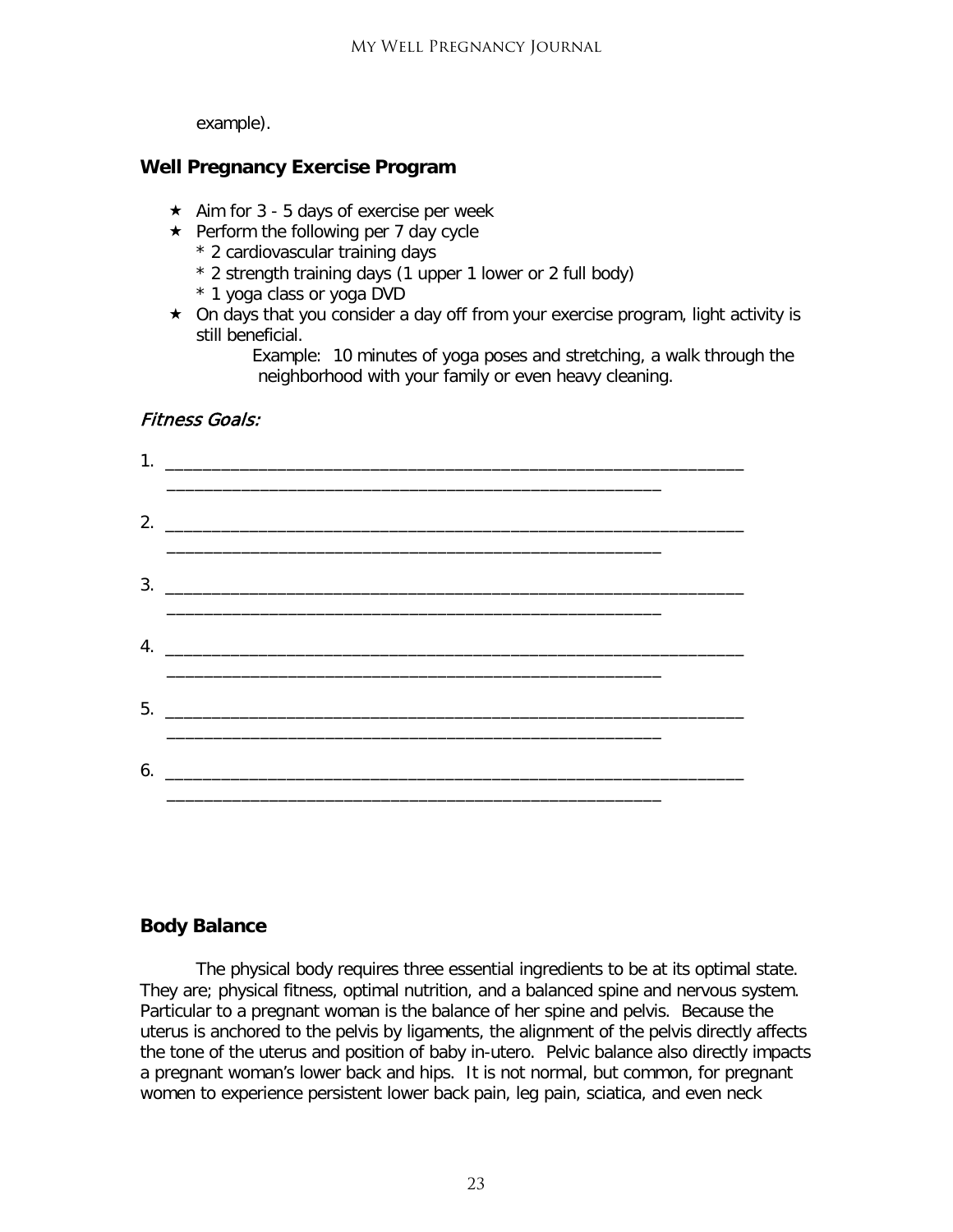problems & headaches. If the spine and pelvis are out of balance, it can and will increase a woman's odds in experiencing increased pain and discomfort throughout her pregnancy. The consequences of pelvic imbalance include improper positioning of the baby in-utero and a more difficult delivery. Imbalances in the spine and pelvis are caused by any major, minor, or repetitive physical or emotional stressors. Our lives are full of stressors, and they may have caused imbalances or stress in the structure of our bodies. For any pregnant woman who wants to have increased energy, decreased to minimal pain or discomfort, her baby in the optimal position, and decreased labor time, it is wise to seek an evaluation by a Doctor of Chiropractic who specializes in detecting spinal and pelvic imbalances.

**Chiropractic Care Defined:** Gentle & specific movements to the spine and pelvis in order to restore proper balance and function of the spinal and pelvic joints that are in a state of imbalance and stress. Chiropractic care restores proper spinal/pelvic alignment, enhances the function of the entire nervous system, and optimizes the body's ability to adapt to stress and heal.

#### **Signs of Body Imbalance**

- **Lower Back Pain**
- Sciatica or Leg Pain
- Poor Posture
- **Headaches**
- Neck Pain
- **Numbness in the hands or feet**
- **•** Chronic Fatique
- **-** Difficulty Sleeping
- Frequent colds and immune challenges
- **Muscle pain & soreness**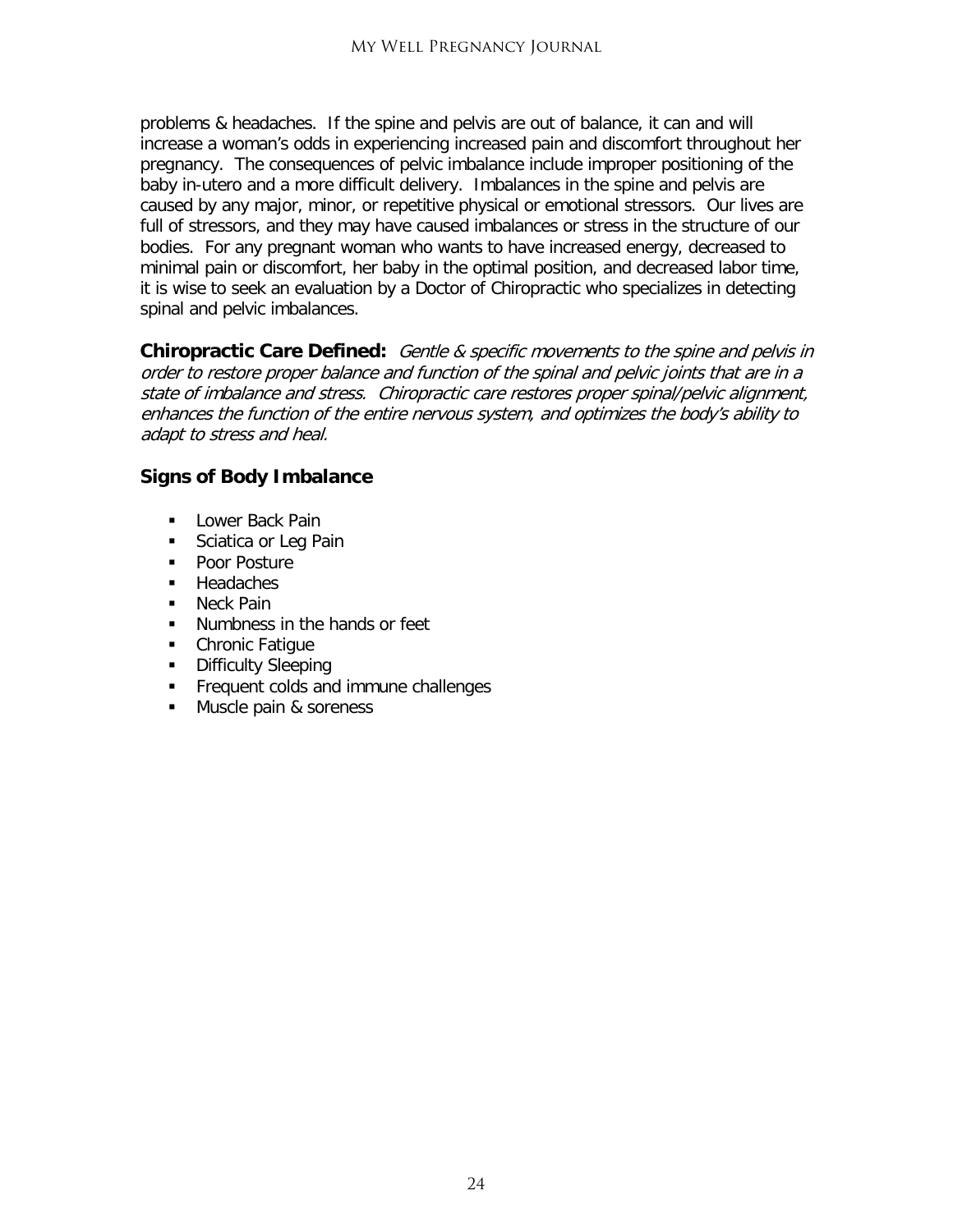<span id="page-29-0"></span>

## Chapter 1: Well Mind

#### **Well Mind-Body Connection**

It is now time to start accessing your greatest strength which is your mind. You have the ability to use your mind to relax your entire body. When you practice connecting your mind to your body you tap into your greatest power during times of stress or discomfort. Progressive muscle relaxation is an exercise that you can perform daily to access your ability to breathe through labor and allow your body to bring your baby into this world with greater ease.

#### Progressive Muscle Relaxation:

You will want to sit on an exercise ball that is not completely full of air (you want to be able to sink into the ball a bit but still have support) as this will be your labor ball. Note, you will use this technique during labor, so practice!

- $\triangleright$  Sit on the ball with palms up resting on your legs and your legs and feet spread hip width apart.
- $\triangleright$  After you are done, continue to breathe deeply and asses your entire body, relax any part that feels tense again.
- $\triangleright$  Like most women, during contractions you may have a tendency to tighten your shoulders, face, and legs. Focus on completely relaxing these areas and have your doula or husband assist you with reminders of this during labor.
- $\triangleright$  During contractions the ONLY muscle you want contracting is your uterus. Relaxing the rest of your body will promote efficient contractions and reserve your energy.
- $\triangleright$  Begin deep belly breathing, described in meditation section. Close your eyes and begin completely letting go and relaxing in the following order:
	- The muscles around your eyes, forehead, and mouth
	- Your tongue
	- Your throat
	- The tops of your shoulders (let them drop down)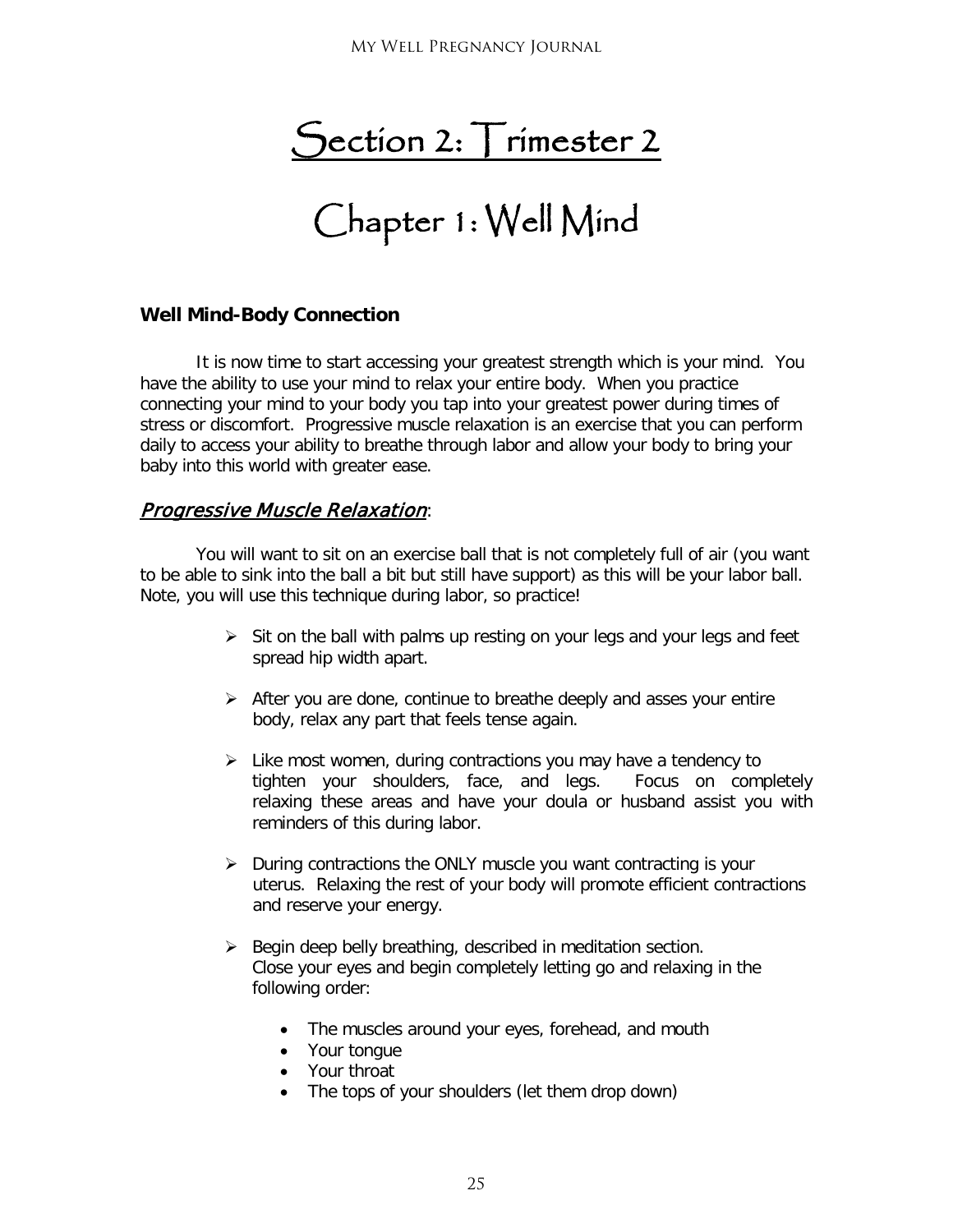- Your arms (give them a little shake)
- Your neck and upper back
- Your hands
- Your chest & abdominal wall
- The tops of your legs
- Your feet & toes

Please continue reviewing and editing your goals, journaling, meditating, visualizing, and affirming. These are the cornerstones of a well pregnancy and your optimal labor/delivery.

#### **Well Educated**

There are a multitude of choices about pregnancy and birth that you will be faced with. Many reference books, television shows, and movies are based on fear. The first step to educating yourself is finding resources that empower you and provide evidence-based information. Finding a local, out of hospital childbirth education class that will discuss your options and provide evidencebased information will also help you as you seek to make the best choices for you and your baby.

If you fail to seek out quality information and resources, you will quickly find your choices limited by what your doctor, nurse, or others believe are the best choices. It can be a disappointing experience when choices are made for you and you are not an active participant in your birth experience.

One easy way to remember to ask good questions about any suggestion or intervention that is suggested to you is BRAND:

- B= What are the **benefits** of this suggestion/intervention?
- $R=$  What are the risks of this suggestion/intervention?
- A= What **alternatives** are available to me?
- $N=$  What happens if I do nothing?
- D= Make a **decision** based on the information provided, your personal belief systems and what you believe is the best decision for you and your baby.

Sometimes women feel nervous making requests to doctors and nurses about their birth that is outside of normal practice. Well-educated clients often make requests that are outside of what is typically done. It is important to recognize that this is your birth experience, it is about what you want for you and your baby and it is O.K. if others do not agree with all of your choices. Your healthcare provider is hired by you to help you sort out your choices and to help you have a safe birth experience. Consulting with your health care provider, researching your information and understanding your personal family history and your preferences will allow you to make choices that you can feel confident about. There are no guarantees on how things will turn out, so it is important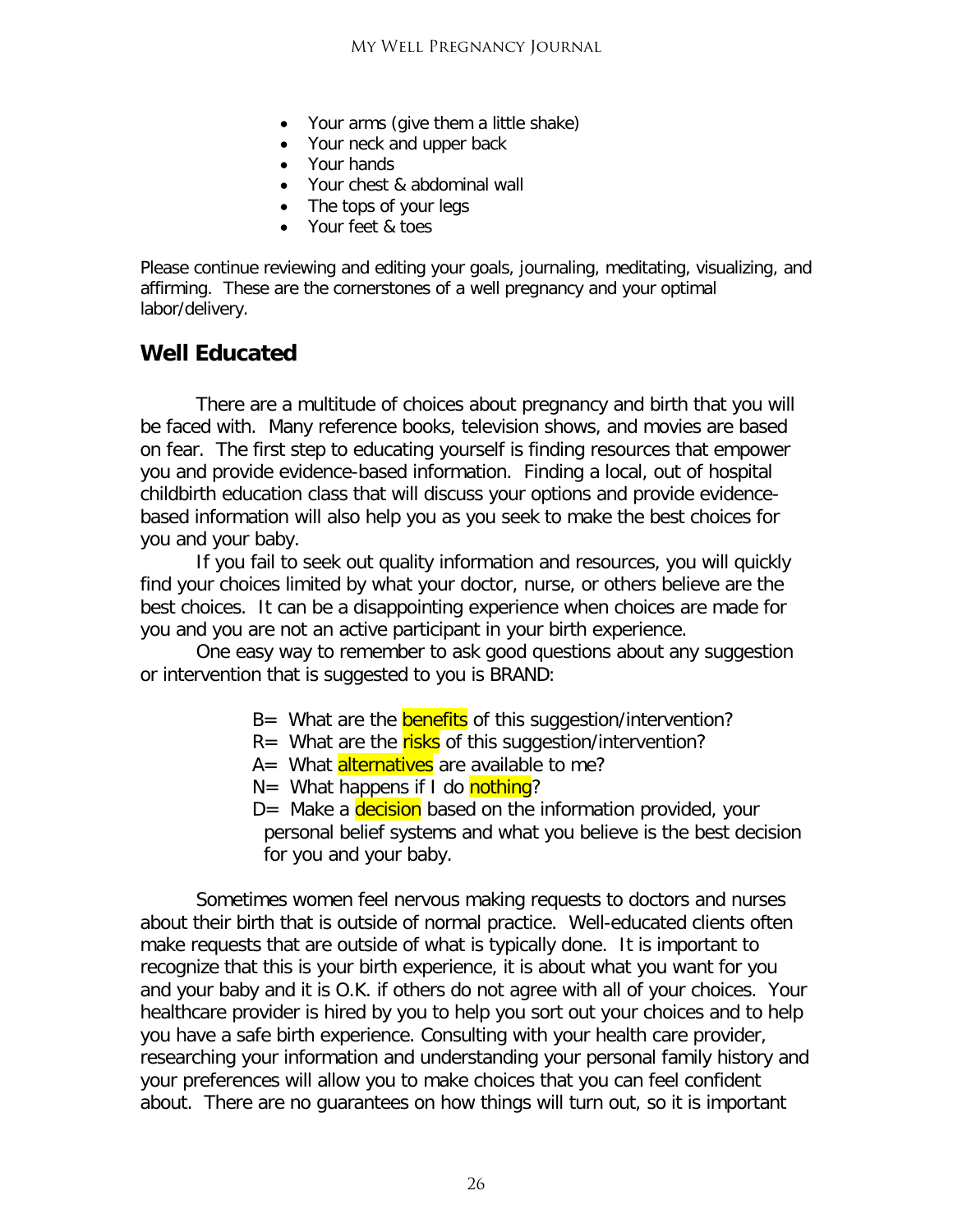for you to make your own best choices. It is important as you learn to advocate for your choices to remember:

- $\star$  It is O.K. for me to make educated choices that are outside of the mainstream way of doing things.
- $\star$  Even though it may be inconvenient for others, it is O.K for me to assert myself.
- $\star$  There is no law that says another person's opinion is more valid than mine.
- \_\_\_\_\_\_\_\_\_\_\_\_\_\_\_\_\_\_\_\_\_\_\_\_\_\_\_\_\_\_\_\_\_\_\_\_\_\_\_\_\_\_\_\_\_\_\_\_\_\_\_\_\_\_\_\_\_\_\_\_ \_\_\_\_\_\_\_\_\_\_\_\_\_\_\_\_\_\_\_\_\_\_\_\_\_\_\_\_\_\_\_\_\_\_\_\_\_\_\_\_\_\_\_\_\_\_\_\_\_\_\_\_\_\_\_\_\_\_\_\_ \_\_\_\_\_\_\_\_\_\_\_\_\_\_\_\_\_\_\_\_\_\_\_\_\_\_\_\_\_\_\_\_\_\_\_\_\_\_\_\_\_\_\_\_\_\_\_\_\_\_\_\_\_\_\_\_\_\_\_\_

\_\_\_\_\_\_\_\_\_\_\_\_\_\_\_\_\_\_\_\_\_\_\_\_\_\_\_\_\_\_\_\_\_\_\_\_\_\_\_\_\_\_\_\_\_\_\_\_\_\_\_\_\_\_\_\_\_\_\_\_

The concern of the healthcare provider is to ensure that you and your baby are clinically well and that any complications are handled appropriately and quickly. This is why a doula can be a valuable member of your support team. A doula provides education, information and emotional support. Her goal is to help you to have a satisfying birth experience and to advocate for your birth preferences. A doula helps you and your partner prepare for your birth through in-home visits, suggested reading materials, and regular contact with you to answer any questions or concerns.

As you begin to formulate and decide on choices for your birth it is important to begin talking with your health care professional about choices, their standard practices and how they will help you in achieving your goals. Throughout the journal, you will find Ask Your Healthcare Provider questions. These questions are designed to stimulate discussion between you and your healthcare provider. If you have followed along and asked these questions, you have the basis of forming a birth plan and understanding what you can expect from your healthcare provider. If you find that your healthcare provider is unable to help you achieve your goals, do not hesitate to look for a provider who is a better match for you and your family. Birth Professionals in your community will have a good knowledge of healthcare providers in the area and help guide you in your search.

In the Appendix Section of this journal, you will find resources to help you empower yourself and to make your own best choices. There will be information on how to find chiropractors, doulas, childbirth education classes and more!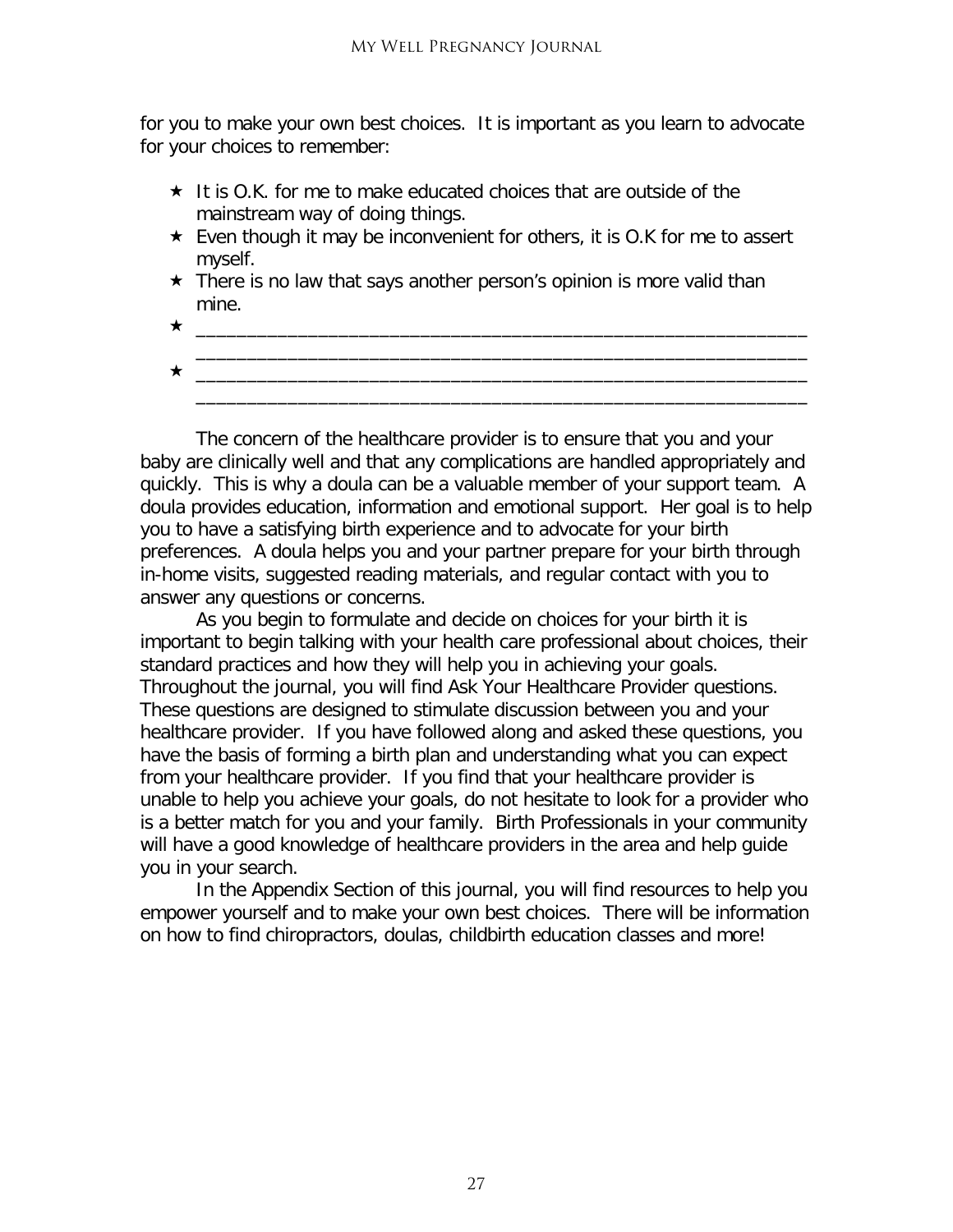## Chapter 2: Well Body

#### <span id="page-32-0"></span>**Pre-Natal & Birth Preparation Stretches**

During pregnancy you have a hormone called relaxin that circulates through your body in order to increase the elasticity of your ligaments. This allows for expansion of your pelvis for your growing baby and for labor. For this reason, pregnancy is a great time to take advantage of increasing your flexibility.

Perform the following stretches after your workout, or 3 to 4 times, per week and hold all stretches for a count of 30 seconds.

Downward Dog: Come down to all fours on the ground, press weight into the palms and heels of your hands and lift your hips and knees off the ground while keeping your feet planted. Make sure your head is down and your elbows are in. Start with a deep bend in your knees and spread your legs wider if needed. Gradually drop your heels to the ground and lift your hips higher into the air as you relax into the stretch. You should feel a stretch in your calves, your buttocks, hips, chest, and upper back.

\*\*Modification - You can also place an exercise ball against the wall, place your hands on the ball and walk your lower body back into the same stretch.

External Hip Stretch: Siit on the ball with a wall that you can place your hand on, on one side of you. Cross one leg, at mid calf or ankle, over the other. Roll your hips back on the ball as you lean slightly forwards. You should feel a stretch in your outer hip.

Internal Hip Opener: Spread your feet with toes turned out as wide as possible. Let your body lower until you feel a nice stretch in your inner thighs and hold. You may hold onto a chair with your hands and put your weight into your heels while letting your upper body lean into the support of the chair. If flexible enough you may also do this with a ball. Let your upper body be supported by an exercise ball (medium to large) on the floor in front of you. Let your upper body sink into your arms supported by the ball as you let your lower body drop even farther into the stretch.

#### **Well Pregnancy Habits**

Healthy habits will help you and your baby to stay well during your pregnancy. Pregnancy is a great time to make sure you are integrating simple, healthy habits and choices into your daily routine that you can continue after the baby is born.

 $\star$  Wash your hands regularly with soap and water. Washing as you sing the ABC song or Twinkle, Twinkle Little Star will make you get the most benefit from hand washing. You should wash your hands: After going to the bathroom, After handling raw meat, After gardening, After caring for pets, and After changing diapers.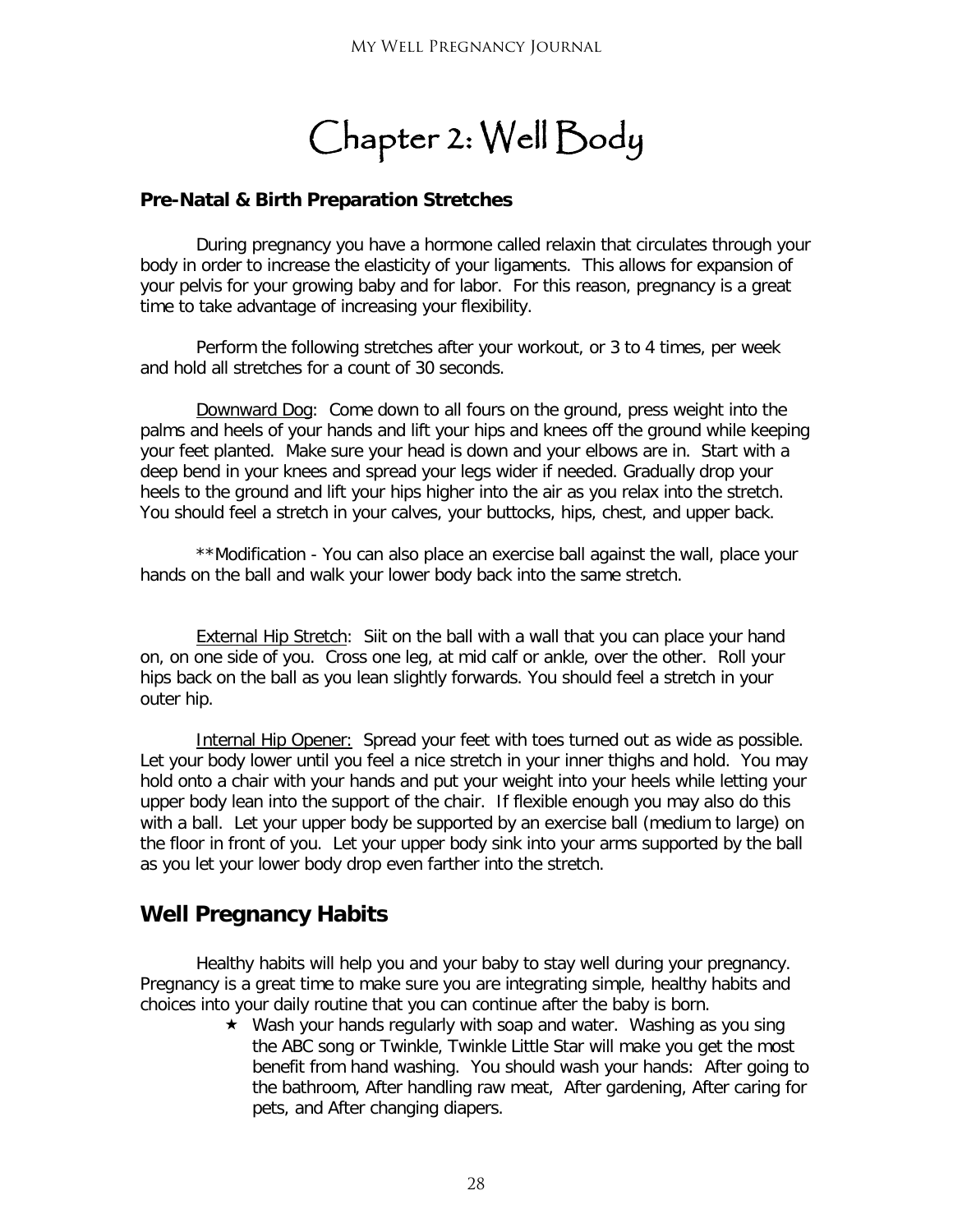- $\star$  Avoid sharing utensils and cups with other people.
- $\star$  Cook your meat until it is well-done.
- ★ Do not touch or change dirty cat litter. The cat feces can contain parasites that can harm your developing baby. If you must change the litter box, wear gloves and wash your hands thoroughly when you are done.
- $\star$  Rodents can transmit viruses that can be harmful to your developing baby. If you have rodents that are pests, have a pest control specialist help you rid the home of them. If you have pets such as a guinea pig or a hamster, it would be best to let others care for your animals while you are pregnant.
- \* Avoid individuals who are ill. Pre-school and elementary school workers should be cautious if there are outbreaks of chicken pox, fifth disease, or other infectious diseases and take appropriate precautions to protect themselves and their developing baby.

#### Information taken from: [http://www.cdc.gov/ncbddd/pregnancy\\_gateway/infections.html](http://www.cdc.gov/ncbddd/pregnancy_gateway/infections.html)

Taking care of ourselves and our relationships are more healthy habits that can lead to long-term benefits. Most women are so busy attending to the needs of others and getting things ready for the baby that they rarely take time out to care for themselves. In order to meet the needs of your baby and partner effectively, it is important for you to take a few moments each day to replenish your energy and renew yourself. There are many ways to accomplish this and it is important to renew ourselves in multiple areas of our lives: physically, emotionally, and spiritually. Here are some suggestions for renewing your energy:

- \* Take an extended shower and use a favorite scented shower gel.
- $\star$  Visit your chiropractor to have an alignment.
- $\star$  Go out to coffee, lunch or the movies with a friend
- ★ Get a massage
- $\star$  Get a pedicure or manicure
- **★** Sit down and read a good book
- $\star$  Put on your favorite music and dance and sing away
- $\star$  Take a yoga or meditation class
- $\star$  Take a walk around the neighborhood
- $\star$  Journal your thoughts and feelings
- $\star$  Buy a magazine and sit down and read it from cover to cover
- **★** Create an art project
- ★ Eat a wonderful dessert—without quilt!!
- $\star$  Read your favorite scriptures
- $\star$  Participate in a Bible study group
- $\star$  Go to a support group
- $\star$  Invite friends over to enjoy movies
- ★ Put on a pretty dress and make-up for no particular reason
- $\star$  Sing your favorite song
- \_\_\_\_\_\_\_\_\_\_\_\_\_\_\_\_\_\_\_\_\_\_\_\_\_\_\_\_\_\_\_\_\_\_\_\_\_\_\_\_\_\_\_\_\_\_\_\_\_\_\_\_\_\_\_\_\_\_\_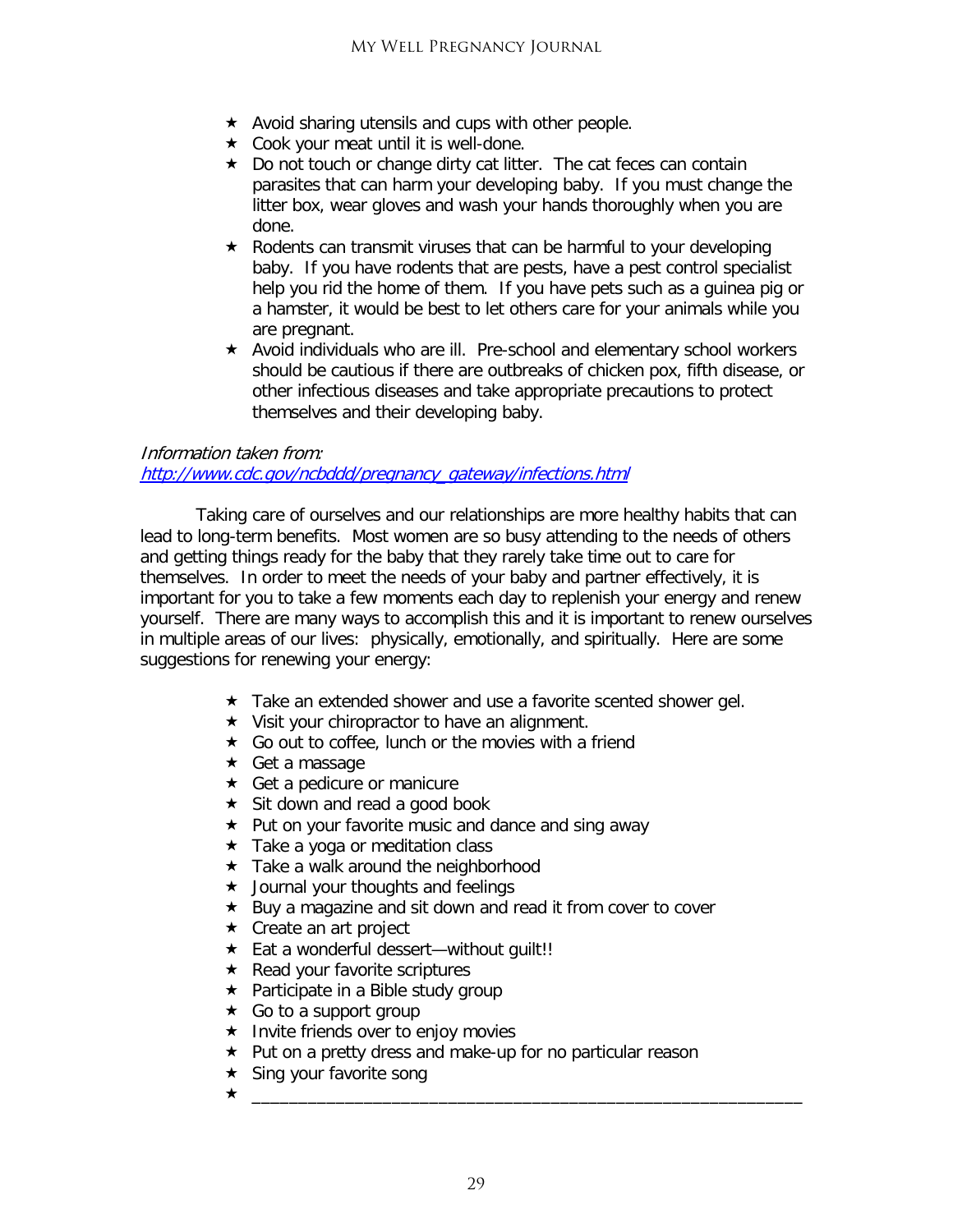#### My Well Pregnancy Journal

\_\_\_\_\_\_\_\_\_\_\_\_\_\_\_\_\_\_\_\_\_\_\_\_\_\_\_\_\_\_\_\_\_\_\_\_\_\_\_\_\_\_\_\_\_\_\_\_\_\_\_\_\_\_\_\_\_\_\_ \_\_\_\_\_\_\_\_\_\_\_\_\_\_\_\_\_\_\_\_\_\_\_\_\_\_\_\_\_\_\_\_\_\_\_\_\_\_\_\_\_\_\_\_\_\_\_\_\_\_\_\_\_\_\_\_\_\_\_

\_\_\_\_\_\_\_\_\_\_\_\_\_\_\_\_\_\_\_\_\_\_\_\_\_\_\_\_\_\_\_\_\_\_\_\_\_\_\_\_\_\_\_\_\_\_\_\_\_\_\_\_\_\_\_\_\_\_\_

Taking time for your relationship is also important, particularly since your baby will depend on your relationship to help him or her thrive. Often partners feel a bit disconnected during pregnancy as their focus shifts towards creating a family and away from being simply a couple. The expectant mom is very focused on her baby and on the upcoming labor and delivery. The expectant father is focusing on providing the necessary resources for the baby and being tender and kind towards his wife. Nourishing your relationship does not have to be hard or expensive, but it does take a time commitment and it will be important to continue these habits after your baby arrives. Here are some ideas for nurturing your relationship:

- $\star$  Plan a date once a week
- $\star$  Put on make-up, dress up and have fun even if you're just going to do an errand together
- ★ Set aside time to talk about goals and dreams with one another
- $\star$  Go on a vacation before the baby arrives
- $\star$  Create an art project together
- $\star$  Pray together
- $\star$  Cook a meal together using a new recipe
- $\star$  Give each other massages
- $\star$  Explore your community, hold hands and talk

| <u> 2002 - Jan James James Jan James James Jan James James Jan James James Jan Jan Jan Jan Jan Jan Jan Jan Jan Ja</u> |
|-----------------------------------------------------------------------------------------------------------------------|
|                                                                                                                       |
| <u> 2000 - Januar Amerikaanse kommunister (</u>                                                                       |
|                                                                                                                       |

#### **Well Essential Oils**

Have you ever heard, "you are glowing"? Pregnancy is often a time when we hear this compliment. Below are ways to enhance your glow while spending extra time during the week on YOU, just to unwind and relax. So, schedule your self pampering sessions at least twice a week.

#### Natural Silky Scrub

#### \*\*It is best to use unrefined, extra virgin raw oils in the following mixtures.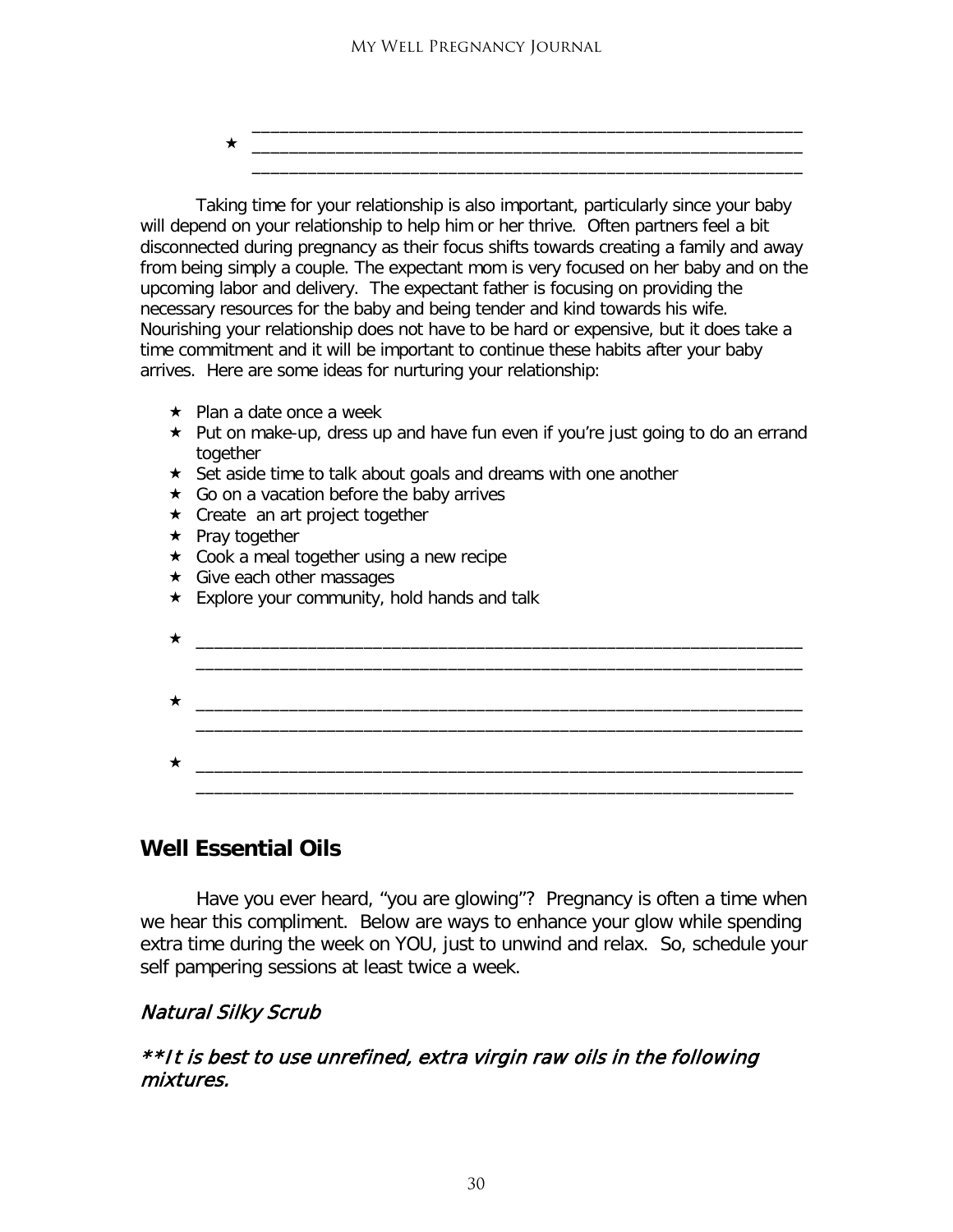Ground almonds, 3 tsp. - Oatmeal, 2 tsp. - Almond or Coconut oil, 2 Tbs. - Essential Lavender oil, 1 drop

Blend the ingredients together until you have a paste. Add more oil if needed. Apply the paste before you shower or get in a hot bath with mineral salts. It will become dry in most areas. Brush off in the shower or hot bath and rinse any residue.

#### Natural Salt Scrubs

Find a clear glass jar and put 1 Tbs. of sea salt into it. Cover the salt with olive or coconut oil. Add 2 drops of your favorite essential oil and mix well. Use directly on your skin or in the bath.

Essential oils can also be utilized to help the body adapt to the changes of pregnancy and during labor. The following are just a few key blends. See the reference page for more in depth and broader uses of essential oils.

#### Natural Oil To Prevent Stretch Marks and/or Perineum Massage Oil

Coconut oil, 2 Tbs., Wheat germ oil, 1 Tbs., Avocado oil, 2 Tbs. Add any of your favorite essential oils

\*Enough for about 8-10 applications

\*4-6 weeks before your estimated due date start massaging this blend, once per day, along the perineum to encourage elasticity of the tissues and to aid in the prevention of tearing

\*Add 2 Vitamin E capsules to mixture for nipple oil to prevent cracking

#### Natural Energy Boost Remedy

Find a small glass jar and fill it 34 of the way full with a non-fragrant lotion, free of mineral oil and un-natural ingredients. Drop 4 drops of Grapefruit or Orange oil plus 1 drop of Lemon oil.

#### Natural Labor Massage Oil

Coconut or Almond oil 10 Tbs. - Geranium oil 1-2 drops & Rose Otto 1-2 drops

\*Geranium stimulates circulation and is good for the uterine tissues. Also known for its uplifting effects. Rose Otto has a slight analgesic effect and creates a harmonious atmosphere. If either scents are not compatible with you just replace with Lavender or Chamomile Oils.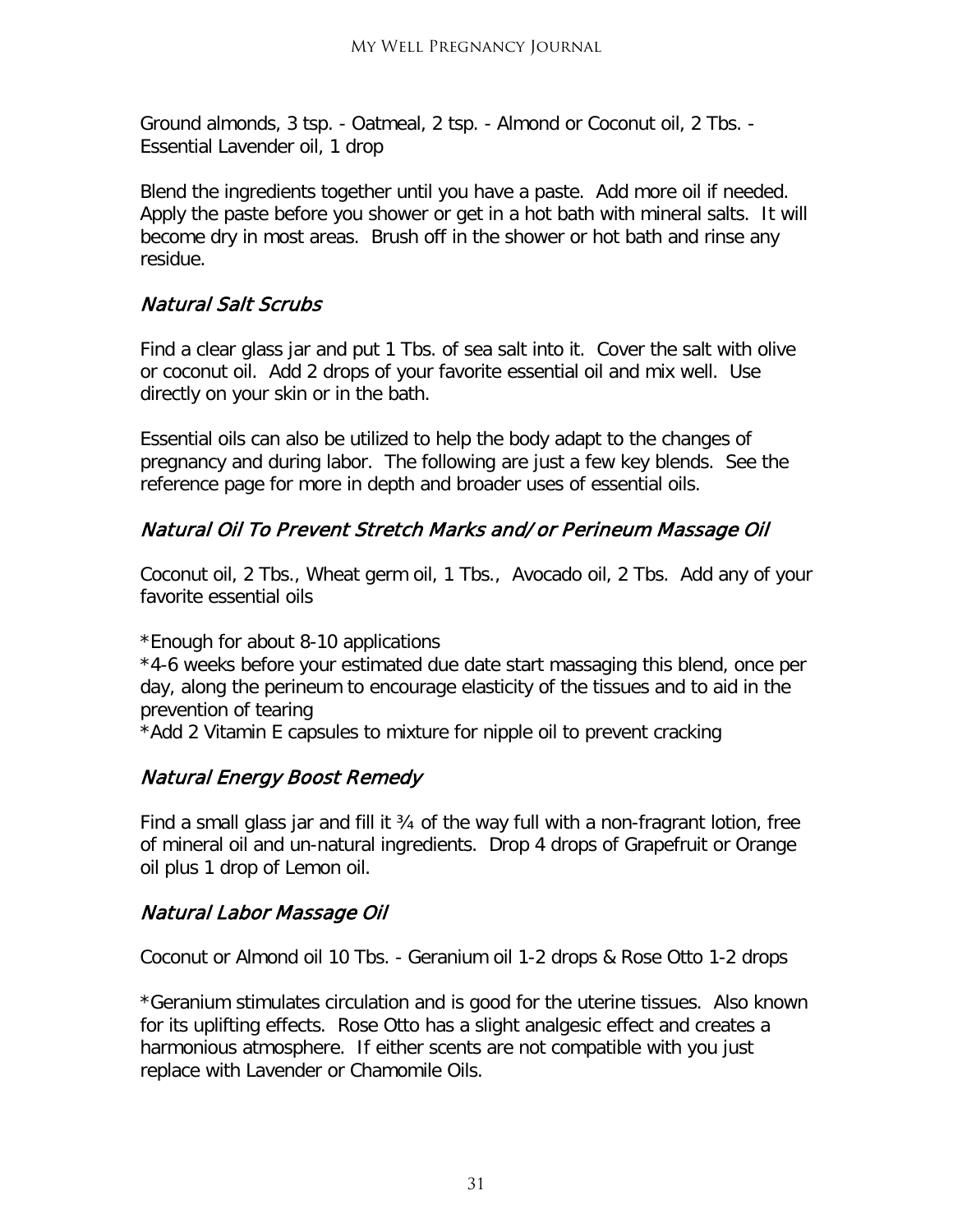#### **Well Birth Plan - Part 2**

It is now time to start writing the second part of your birth plan which includes your ideal plans for how you want your labor and birth to unfold. In other words what do you want your support team to do, what supplies do you need, and what procedures do you want or not want done when your labor begins (at home and/or at the hospital).

#### **Where and how do you want to experience the beginning stages of your labor?**

Exp. At home with your husband and doula, utilizing the birthing ball, the shower/bath, then go to the hospital at a later stage in the labor or stay at home if planning a home birth.

Exp. If you go to the hospital right away; not confined to bed, the ability to walk around, and/or utilize a birthing ball or water at the birthing facility of your choice.

Beginning Stages of Labor (before transition). Describe where and what you would like available.

\_\_\_\_\_\_\_\_\_\_\_\_\_\_\_\_\_\_\_\_\_\_\_\_\_\_\_\_\_\_\_\_\_\_\_\_\_\_\_\_\_\_\_\_\_\_\_\_\_\_\_\_\_\_\_\_\_\_\_\_\_\_\_\_\_ \_\_\_\_\_\_\_\_\_\_\_\_\_\_\_\_\_\_\_\_\_\_\_\_\_\_\_\_\_\_\_\_\_\_\_\_\_\_\_\_\_\_\_\_\_\_\_\_\_\_\_\_\_\_\_\_\_\_\_\_\_\_\_\_\_ \_\_\_\_\_\_\_\_\_\_\_\_\_\_\_\_\_\_\_\_\_\_\_\_\_\_\_\_\_\_\_\_\_\_\_\_\_\_\_\_\_\_\_\_\_\_\_\_\_\_\_\_\_\_\_\_\_\_\_\_\_\_\_\_\_ \_\_\_\_\_\_\_\_\_\_\_\_\_\_\_\_\_\_\_\_\_\_\_\_\_\_\_\_\_\_\_\_\_\_\_\_\_\_\_\_\_\_\_\_\_\_\_\_\_\_\_\_\_\_\_\_\_\_\_\_\_\_\_\_\_ \_\_\_\_\_\_\_\_\_\_\_\_\_\_\_\_\_\_\_\_\_\_\_\_\_\_\_\_\_\_\_\_\_\_\_\_\_\_\_\_\_\_\_\_\_\_\_\_\_\_\_\_\_\_\_\_\_\_\_\_\_\_\_\_\_

 Ask Your Healthcare Provider: How soon after my water releases do I need to call you or come in?

\_\_\_\_\_\_\_\_\_\_\_\_\_\_\_\_\_\_\_\_\_\_\_\_\_\_\_\_\_\_\_\_\_\_\_\_\_\_\_\_\_\_\_\_\_\_\_\_\_\_\_\_\_\_\_\_\_\_\_\_ \_\_\_\_\_\_\_\_\_\_\_\_\_\_\_\_\_\_\_\_\_\_\_\_\_\_\_\_\_\_\_\_\_\_\_\_\_\_\_\_\_\_\_\_\_\_\_\_\_\_\_\_\_\_\_\_\_\_\_\_

\_\_\_\_\_\_\_\_\_\_\_\_\_\_\_\_\_\_\_\_\_\_\_\_\_\_\_\_\_\_\_\_\_\_\_\_\_\_\_\_\_\_\_\_\_\_\_\_\_\_\_\_\_\_\_\_\_\_\_\_

\_\_\_\_\_\_\_\_\_\_\_\_\_\_\_\_\_\_\_\_\_\_\_\_\_\_\_\_\_\_\_\_\_\_\_\_\_\_\_\_\_\_\_\_\_\_\_\_\_\_\_\_\_\_\_\_\_\_\_\_ \_\_\_\_\_\_\_\_\_\_\_\_\_\_\_\_\_\_\_\_\_\_\_\_\_\_\_\_\_\_\_\_\_\_\_\_\_\_\_\_\_\_\_\_\_\_\_\_\_\_\_\_\_\_\_\_\_\_\_\_

 $\checkmark$  Ask Your Healthcare Provider: How do you feel about me laboring at home during the early stages of labor? At what point would you recommend leaving home and going to the hospital?\_\_\_\_\_\_\_\_\_\_\_\_\_\_\_\_\_\_\_\_\_\_\_\_\_\_\_\_\_\_\_\_\_\_\_\_\_\_\_\_\_\_\_\_\_\_\_\_\_\_\_\_\_

 $\checkmark$  Ask Your Healthcare Provider: How do you feel about working with doulas?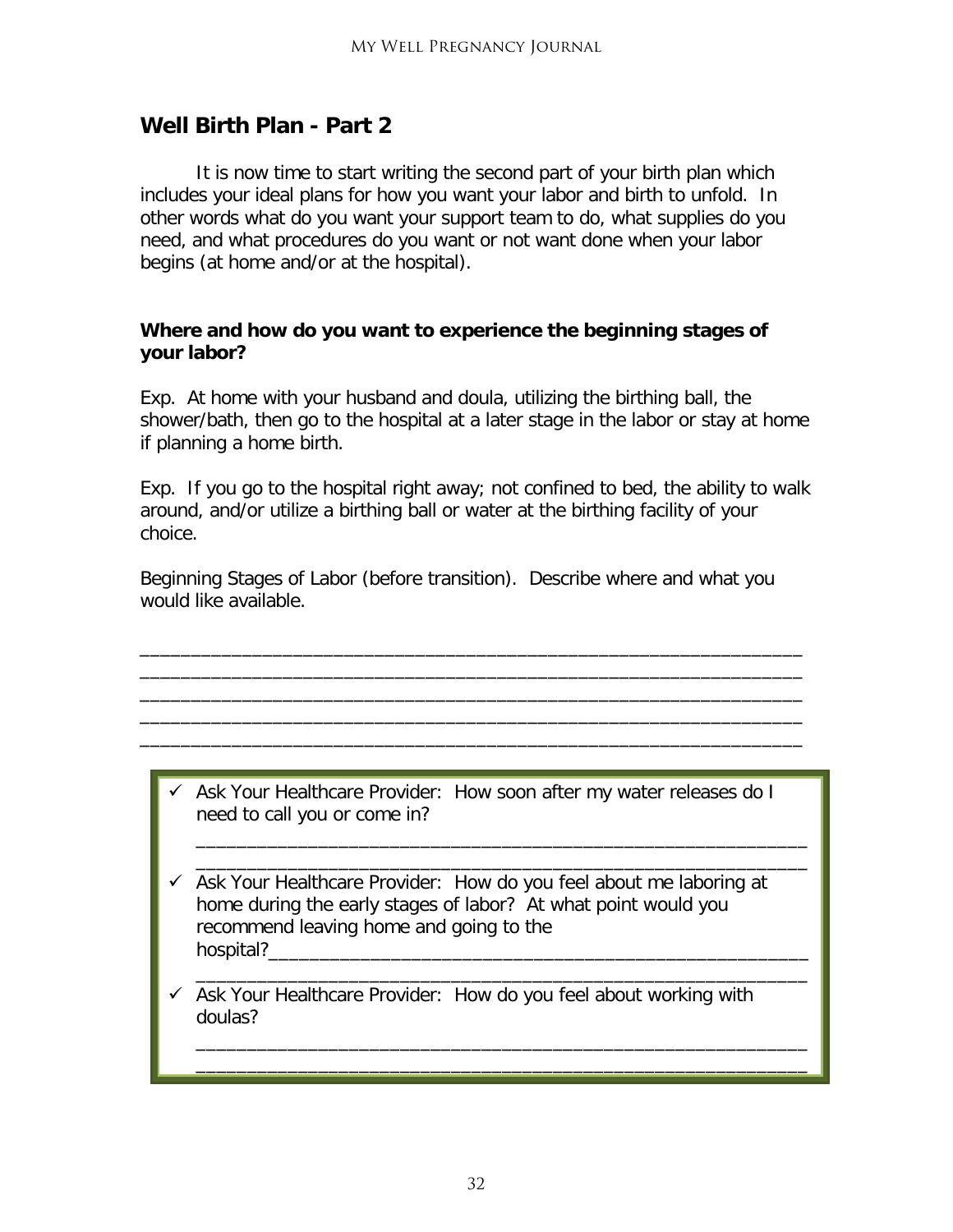Transition and Last Stage of Labor. Describe the different options you would like available (comfort measures, your birthing positions, what you would like your team to do, etc.)

\_\_\_\_\_\_\_\_\_\_\_\_\_\_\_\_\_\_\_\_\_\_\_\_\_\_\_\_\_\_\_\_\_\_\_\_\_\_\_\_\_\_\_\_\_\_\_\_\_\_\_\_\_\_\_\_\_\_\_\_\_\_\_\_\_ \_\_\_\_\_\_\_\_\_\_\_\_\_\_\_\_\_\_\_\_\_\_\_\_\_\_\_\_\_\_\_\_\_\_\_\_\_\_\_\_\_\_\_\_\_\_\_\_\_\_\_\_\_\_\_\_\_\_\_\_\_\_\_\_\_ \_\_\_\_\_\_\_\_\_\_\_\_\_\_\_\_\_\_\_\_\_\_\_\_\_\_\_\_\_\_\_\_\_\_\_\_\_\_\_\_\_\_\_\_\_\_\_\_\_\_\_\_\_\_\_\_\_\_\_\_\_\_\_\_\_ \_\_\_\_\_\_\_\_\_\_\_\_\_\_\_\_\_\_\_\_\_\_\_\_\_\_\_\_\_\_\_\_\_\_\_\_\_\_\_\_\_\_\_\_\_\_\_\_\_\_\_\_\_\_\_\_\_\_\_\_\_\_\_\_\_ \_\_\_\_\_\_\_\_\_\_\_\_\_\_\_\_\_\_\_\_\_\_\_\_\_\_\_\_\_\_\_\_\_\_\_\_\_\_\_\_\_\_\_\_\_\_\_\_\_\_\_\_\_\_\_\_\_\_\_\_\_\_\_\_\_

 $\checkmark$  Ask Your Healthcare Provider: Will there be any restrictions on positions I can choose during labor and delivery? If there are restrictions, can you explain why those restrictions exist?

\_\_\_\_\_\_\_\_\_\_\_\_\_\_\_\_\_\_\_\_\_\_\_\_\_\_\_\_\_\_\_\_\_\_\_\_\_\_\_\_\_\_\_\_\_\_\_\_\_\_\_\_\_\_\_\_\_\_\_\_ \_\_\_\_\_\_\_\_\_\_\_\_\_\_\_\_\_\_\_\_\_\_\_\_\_\_\_\_\_\_\_\_\_\_\_\_\_\_\_\_\_\_\_\_\_\_\_\_\_\_\_\_\_\_\_\_\_\_\_\_

#### **Describe the setting and experience you would like after the baby is delivered.**

Exp. Wait to clamp the cord, breastfeed immediately, keep the baby with you in the room unless any emergency treatment is necessary, to consent or not consent to Vitamin K shot, Hepatitis B Vaccination or any other hospital procedure.

\_\_\_\_\_\_\_\_\_\_\_\_\_\_\_\_\_\_\_\_\_\_\_\_\_\_\_\_\_\_\_\_\_\_\_\_\_\_\_\_\_\_\_\_\_\_\_\_\_\_\_\_\_\_\_\_\_\_\_\_\_\_\_\_\_ \_\_\_\_\_\_\_\_\_\_\_\_\_\_\_\_\_\_\_\_\_\_\_\_\_\_\_\_\_\_\_\_\_\_\_\_\_\_\_\_\_\_\_\_\_\_\_\_\_\_\_\_\_\_\_\_\_\_\_\_\_\_\_\_\_ \_\_\_\_\_\_\_\_\_\_\_\_\_\_\_\_\_\_\_\_\_\_\_\_\_\_\_\_\_\_\_\_\_\_\_\_\_\_\_\_\_\_\_\_\_\_\_\_\_\_\_\_\_\_\_\_\_\_\_\_\_\_\_\_\_ \_\_\_\_\_\_\_\_\_\_\_\_\_\_\_\_\_\_\_\_\_\_\_\_\_\_\_\_\_\_\_\_\_\_\_\_\_\_\_\_\_\_\_\_\_\_\_\_\_\_\_\_\_\_\_\_\_\_\_\_\_\_\_\_\_ \_\_\_\_\_\_\_\_\_\_\_\_\_\_\_\_\_\_\_\_\_\_\_\_\_\_\_\_\_\_\_\_\_\_\_\_\_\_\_\_\_\_\_\_\_\_\_\_\_\_\_\_\_\_\_\_\_\_\_\_\_\_\_\_\_

\*\*Use this as your outline and once you feel confident about your choices then type up your entire birth plan (add any other information not included in this book you feel is important for your birth) and give copies to your husband, doula, nursing staff, and doctor.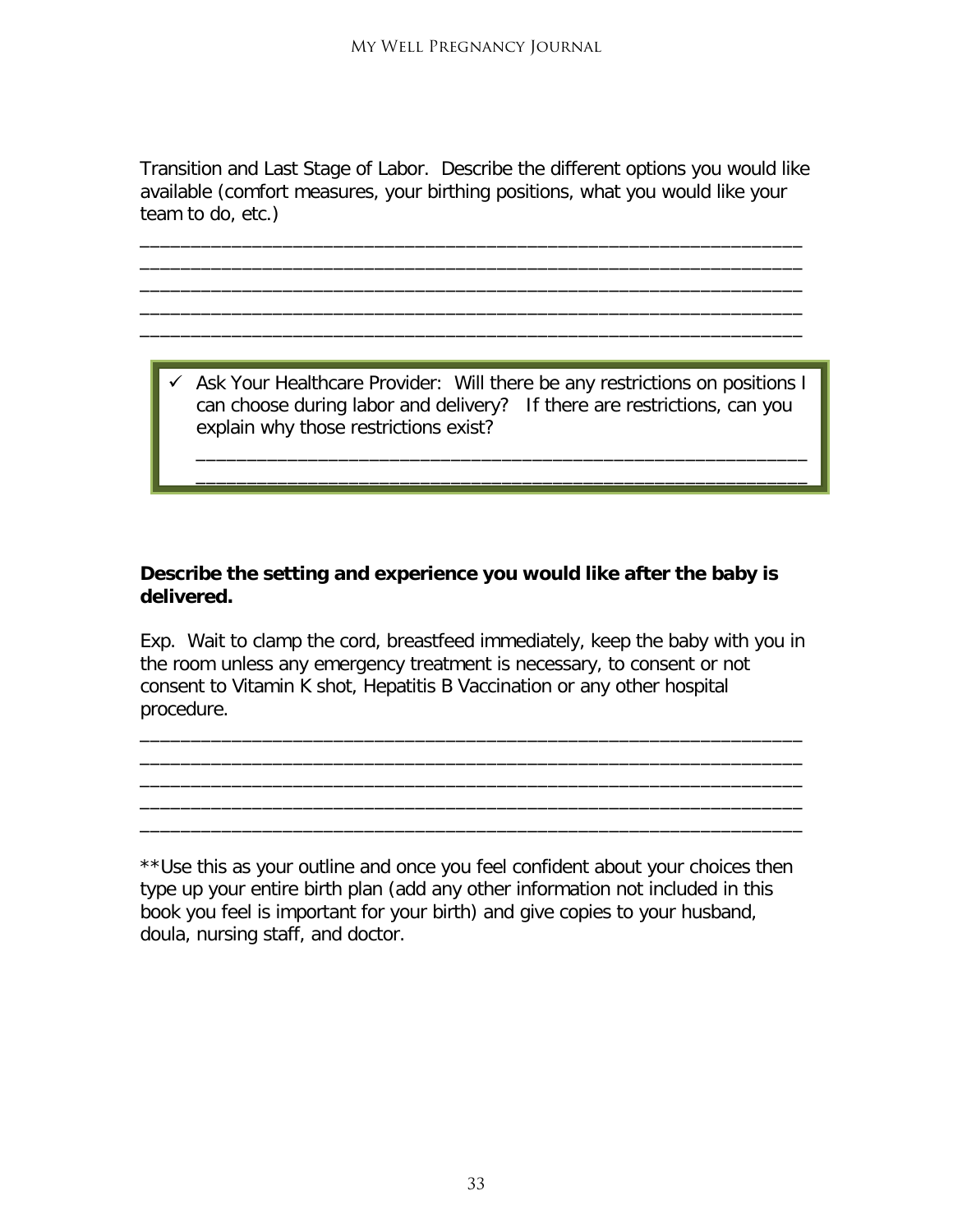"If a woman doesn't look like a Goddess during birth then someone isn't treating her right."

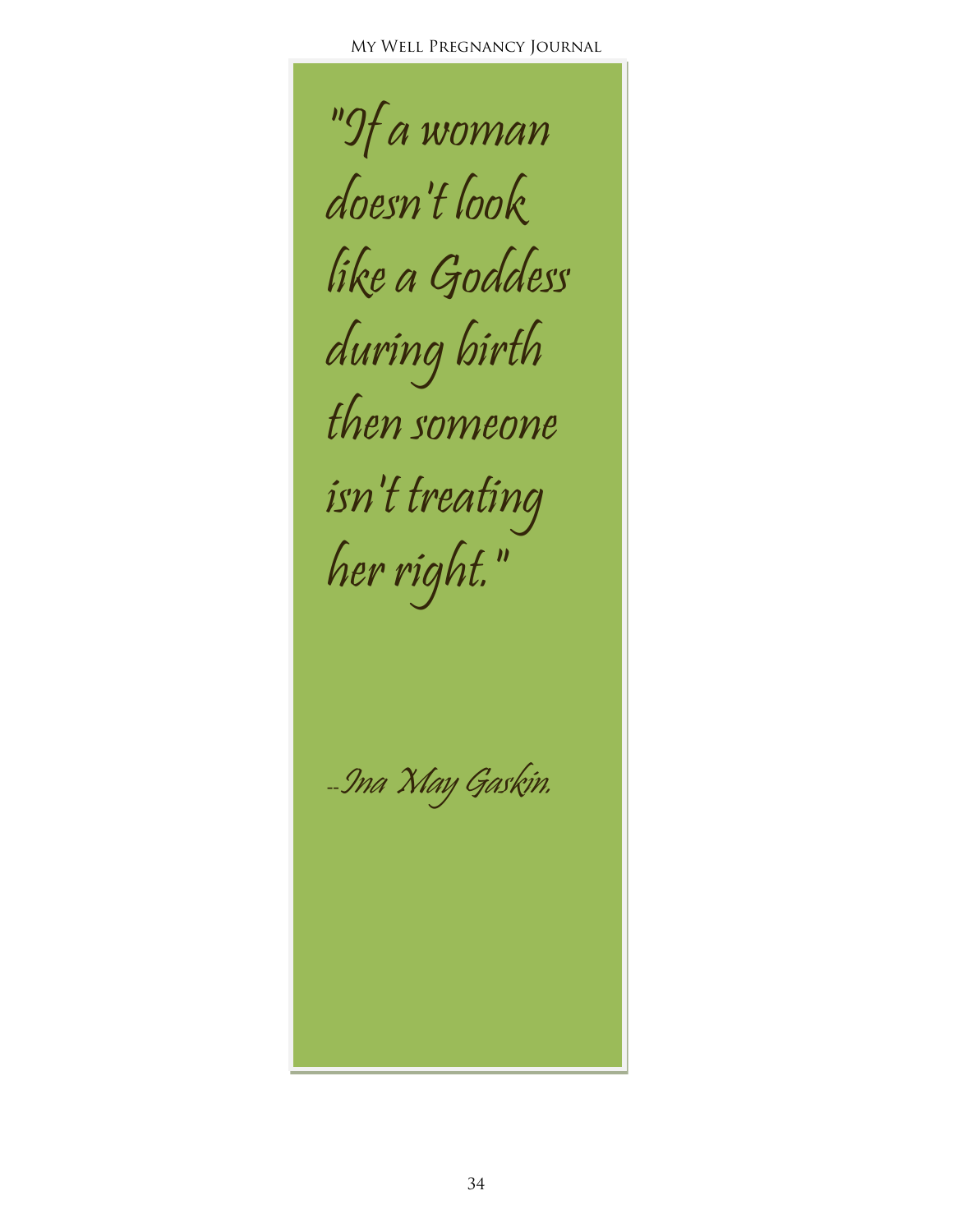## <span id="page-39-0"></span>Section 3: Trimester 3

## Chapter 1: Well Mind

### **The 3 Essentials To a Mindful Mommy-Baby Connection J.A.M**

Journaling, Affirmations, Meditation (Revisit & Revise)

#### **Journaling**

You may want to journal your new feelings and emotions as the birth is nearing. Journal your visualization of your perfect birth. Journal your positive affirmations and your love for your baby. After the birth be sure to journal your birth experience from the physical, emotional, and spiritual aspects. You and your children will love reading it for years to come.

#### Affirmations

Add new affirmations that are even more powerful and uplifting than your first ones. Be specific with them also. For example, "My body is strong and I have the support I need to have a positive, unmedicated birth experience". Make them real for you and when you say them you should feel positive emotions and they should be believable for you. Feel the faith in your affirmations.

#### Meditation

If you haven't already get very vivid with your visualizations during your meditations. Feel, smell, see, hear the perfect birth and birth setting that you desire. Meditation is one of the most important steps to relaxing your mind-body connection and preparing you for the best outcome possible.

#### **Well Mind Throughout Labor**

Labor is your time to let go of expectations, fear, and doubt. The beginning of your labor signifies your journey inward to find your ultimate level of focus, presence, and power. You have all the strength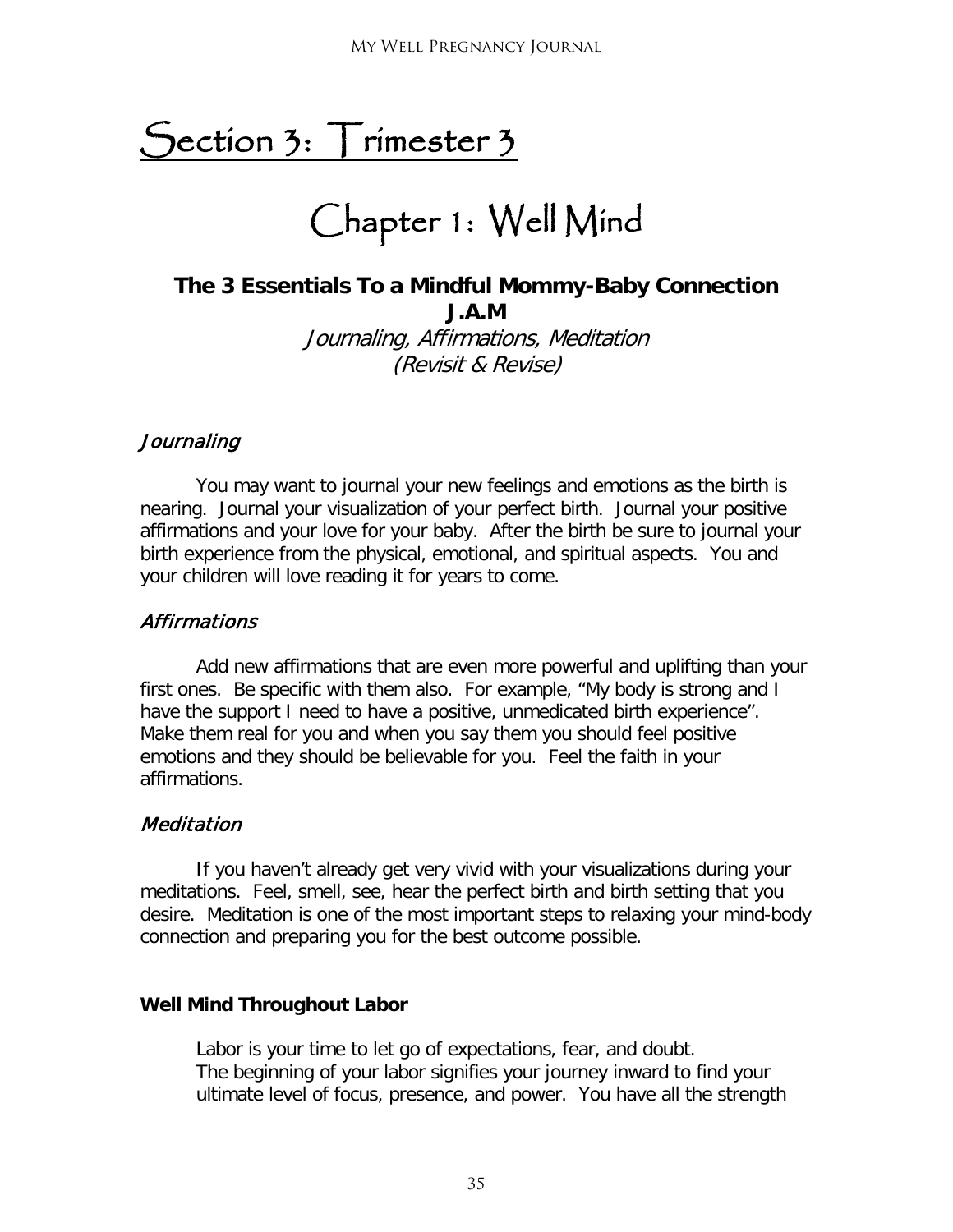<span id="page-40-0"></span>and tools inside of you to birth your baby. During labor you will instinctively use your meditation, affirmative statements, body relaxation skills (with the assistance of your coaches also). This is why you have practiced all of the above exercises in this book. You won't be logically thinking about all you have learned and integrated. Instead you will do what feels right and call on all of the positive, empowering skills you have learned.

#### **WELL TIP**

\*\*Any time a fearful or self defeating thought comes to your mind just say, CANCEL CANCEL in your mind and DO NOT say it out loud. Obviously communicate to your team what you are feeling and experiencing with honesty but filter out the negative unproductive thoughts that enter your mind.

## Chapter 2: Well Body

#### **Well Preparation**

By now you have probably taken your childbirth education classes, you have created a birth plan and hired a doula. Now is the time to focus on becoming new parents. Taking classes on topics such as Breastfeeding, New Baby Care, and CPR/First Aid can help you feel more confident as you prepare to bring your new baby home.

Continue to keep yourself well-hydrated and well-nourished, this will help to reduce your anxiety and your Braxton-Hicks contractions. Remember to continue to keep your body moving and active, this will help you to feel stronger, improve your mood, and prepare you for the work ahead of you.

Pack your birth bag. A list of suggested items is included for you to use as a guide to help you prepare.

#### **PACKING YOUR BIRTH BAG**

For the Labor Room:

- ♥ Birth Plan and notes from your healthcare provider regarding your care (especially notes regarding infections or Group B Strep)
- ♥ Notes from classes and reading
- ♥ Lip Balm
- ♥ Talc-free Powder/Massage Oil
- ♥ Note Pad and Pen or Digital Voice Recorder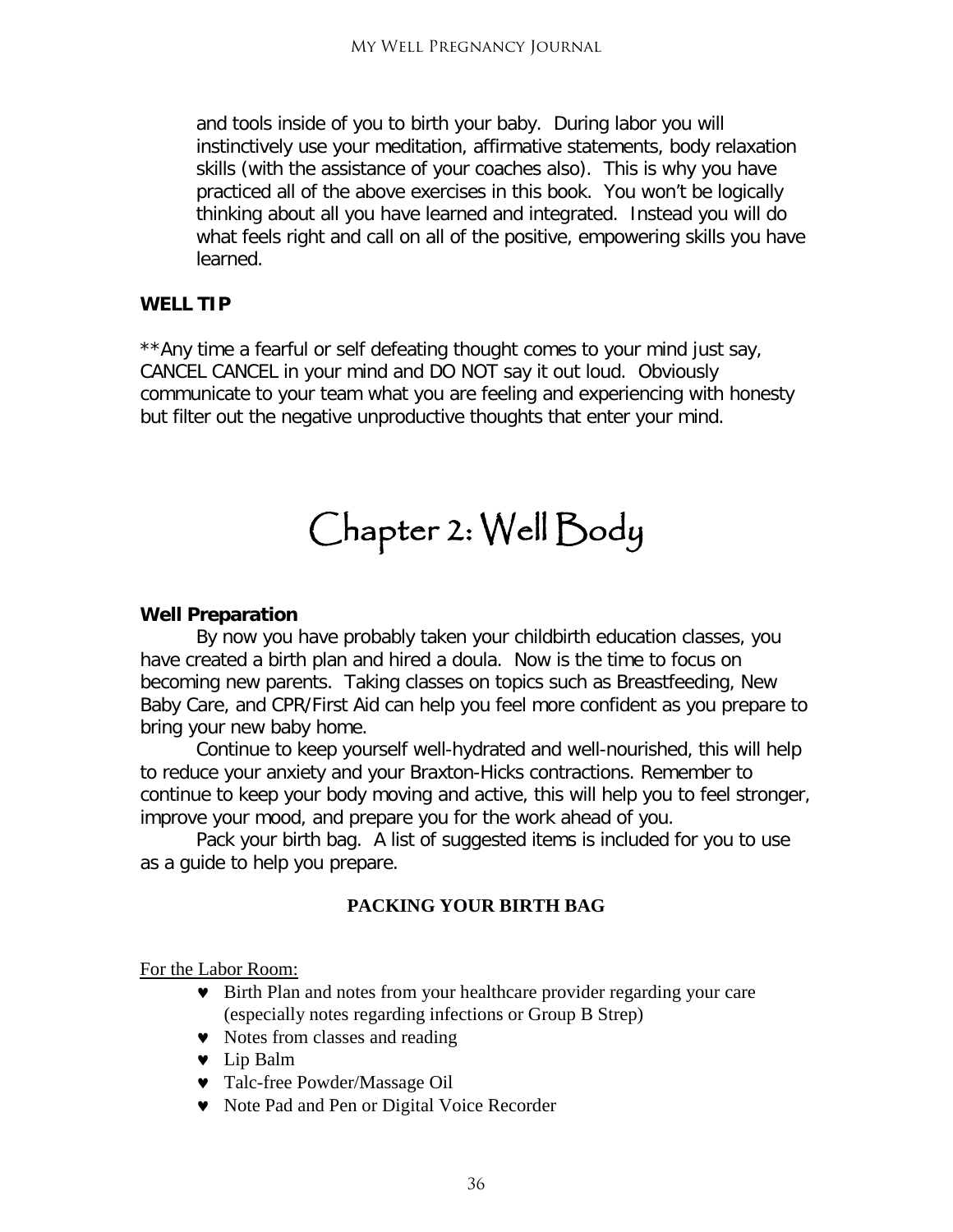- ♥ Snacks for Partner: Soup at Hand, Ravioli (Single Servings), Power Bars, Juice, Fruit, Gatorade, Water, Cheese Sticks, Peanut Butter Slices, Candy, Mints or Gum
- ♥ Snacks for Mom: Gatorade, Herbal tea and honey sticks, Broth, Crackers, Recharge.
- ♥ T-Shirt/Old Nightgown to labor in (if desired)
- ♥ Warm socks (Ones with "grippers" or skid proof are nice)
- ♥ Swimsuit for your partner (in case you want him/her in the shower with you)
- ♥ Tank top or sports bra if you plan to labor in shower or tub (if desired)
- ♥ Phone list and cell phone
- ♥ Disposable camera (just in case you leave in a hurry and forget the good one  $\circledcirc$
- ♥ Room Spray (Lavender, Rose, Jasmine, or Baby Powder are all good scents)
- ♥ Extra Pillows (Brightly Colored Pillowcases!!)
- ♥ Plastic Rolling Pin or Massage Tool
- ♥ Birth Ball (and stand) if you want your own (check with hospital during tour for information on availability)

#### For Postpartum:

- ♥ 2-3 Nightgowns, with nursing slits if planning on breastfeeding
- ♥ Robe and Slippers
- ♥ Toothbrush and Toothpaste
- ♥ Hairbrush/Comb
- ♥ Deodorant, Shower Gel, Lotion, Shampoo, and Make-Up
- ♥ Nursing Bras (Purchase 1-2 during weeks 36-37 and then plan to purchase a couple more 1-2 weeks postpartum when your milk supply is established)
- ♥ Reading Materials
- ♥ Going Home Clothes (Clothes that fit you at 5 months pregnant)

#### For Baby:

- ♥ Receiving Blanket
- ♥ Outdoor Blanket (in fall or winter months)
- ♥ Nightgown or stretch suit
- ♥ Undershirt or onesie

Continue to journal, repeat your affirmations, and work on your mediations and visualization practices.

Get ready for an amazing birth experience!